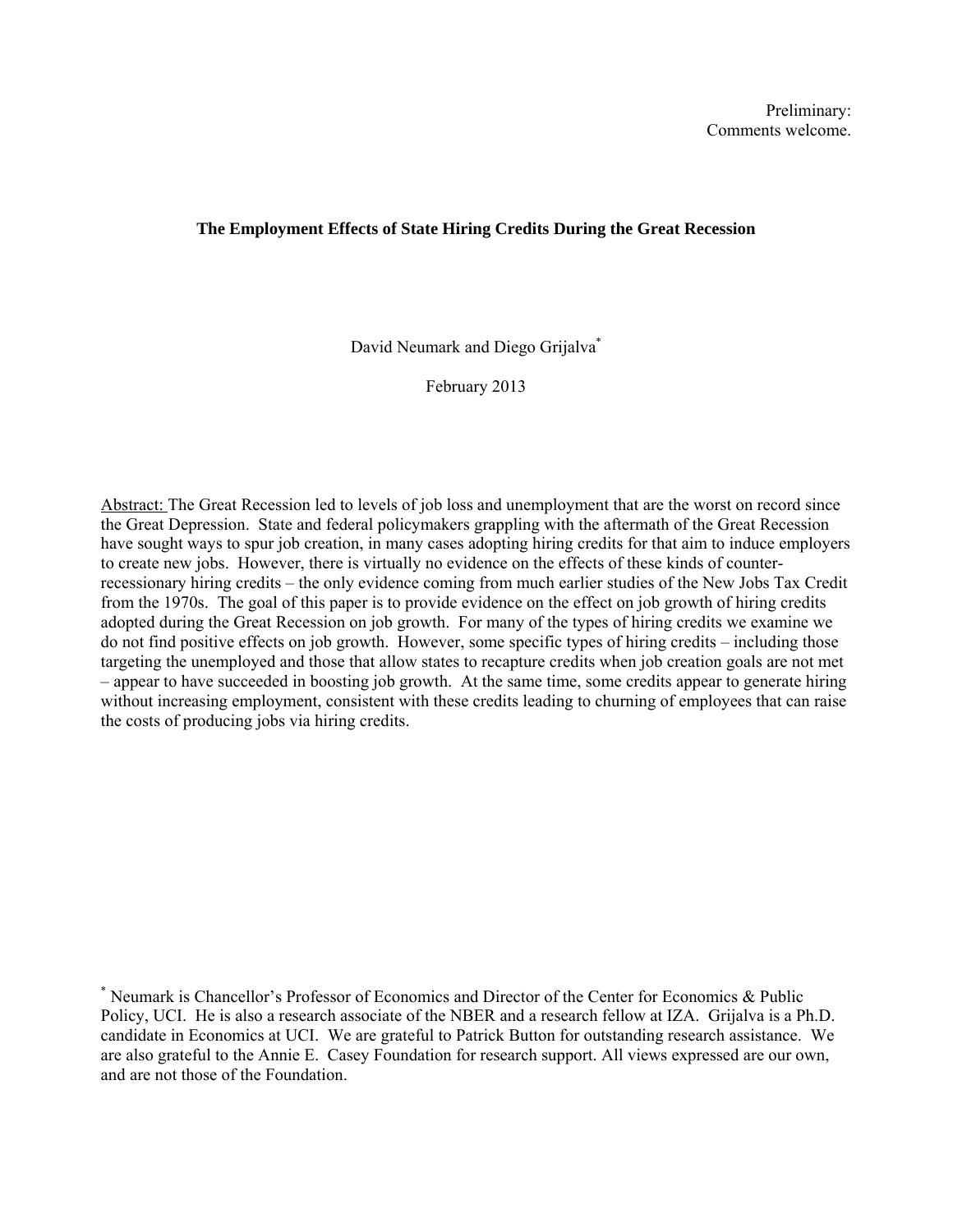### I. Introduction

The Great Recession led to levels of job loss and unemployment that are the worst on record since the Great Depression (Elsby et al., 2010; Martínez-García and Koech, 2010). For most states unemployment rates climbed to higher levels than in any post-War recession, and in general the high levels of unemployment reached during the Great Recession have been more persistent than in past recessions (Pittelko, 2011). Naturally, state and federal policymakers grappling with the aftermath of the Great Recession have sought ways to spur job creation, in many cases adopting hiring credits for that aim to induce employers to create new jobs. The Hiring Incentives to Restore Employment (HIRE) Act established a modest credit for 2010 at the federal level. The goal of this paper is to provide evidence on the effects on job growth of state hiring credits adopted during and after the Great Recession.

As summarized in Neumark (2013), there is a research literature arguing that hiring credits are ineffective (Bartik, 2001; Dickert-Conlin and Holtz-Eakin, 2000; Katz, 1998). However, most of the evidence pointing to ineffective hiring credits comes from hiring credit programs that target the disadvantaged, in contrast to hiring credits that are non-categorical or at least do not target the disadvantaged, and which explicitly try to incentivize job creation, especially during recessions.

There is much less evidence on hiring credits that explicitly tried to boost hiring in the aggregate – with essentially the only evidence coming from the New Jobs Tax Credit (NJTC) of the late 1970s. This evidence is more positive, and suggests that a hiring credit that is non-categorical and creates explicit incentives for job creation can help create jobs. However, the evidence on the NJTC is very limited – both because it is dated, and because of the usual difficulties of identifying the effect of policy at the national level stemming from the problem of constructing a counterfactual for what would have happened absent the NJTC.

As this paper documents – for the first time, to the best of our knowledge – there is an extensive set of state hiring credits. Many of these were in existence prior to the Great Recession, and some were enacted during the Great Recession. Yet there is virtually no empirical work on these state credits.<sup>1</sup> It is

<sup>&</sup>lt;sup>1</sup> There are only a few exceptions. Bartik and Erickcek (2010) evaluate the MEGA Tax Credit Program in Michigan, which is quite different from other hiring credits. In addition, there are some evaluations of small-scale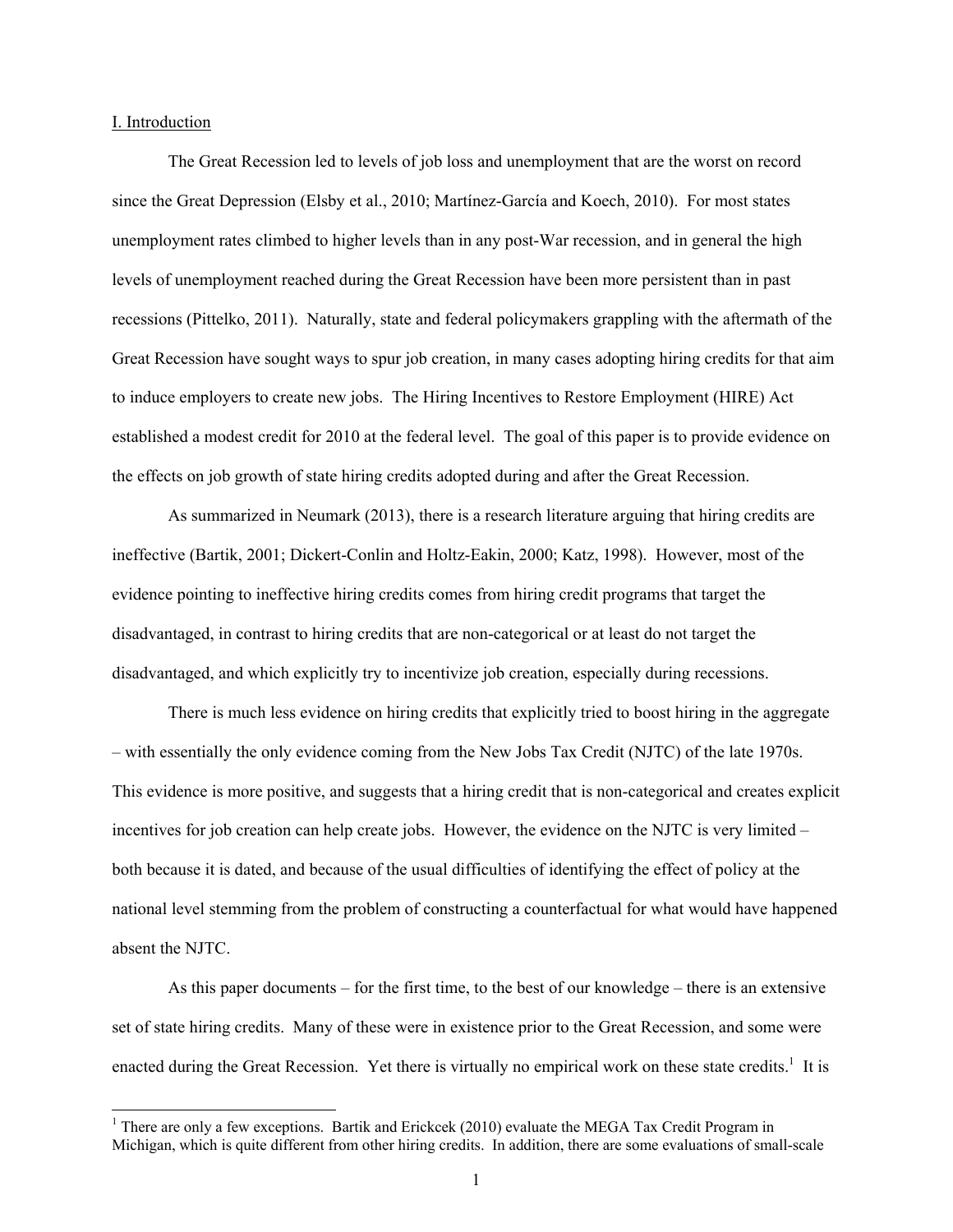the combination of the conjectures about the beneficial effects of hiring credits in the context of a severe recession, coupled with the availability of information on multiple state-level hiring credits, which provide the motivation for the question this paper addresses: whether state hiring credits adopted during and after the Great Recession boosted job growth.

In addition, based on the existing evidence limited evidence on hiring credits, as well as theoretical reasoning, Neumark (2013) offers some suggestions for structuring hiring credits to make them more effective tools for countering the adverse labor market impacts of recessions. Among these suggestions are targeting the unemployed, specifying the credit as temporary, and incentivizing increases in employment rather than hours. However, these suggestions are speculative, based on at best a patchwork of evidence, most of it quite dated. A second motivation for this paper, then, is to estimate the differential effects of state hiring credits that vary along these (and other) dimensions, to try to reach specific conclusions about how hiring credits should be constructed to be more effective. Because we wanted to answer this question, we devoted a great deal of effort to assembling a database of the various state hiring credits that have been enacted, and our empirical analysis is geared towards estimating the effects of the many different types of credits that exist, although this is a challenging task given the many types of credits used, and the our focus on those adopted during or after the Great Recession.

Finally, there is a long-standing concern that hiring credits can be very inefficient, as they can reward hiring that does not create net job growth. Credits may be paid to firms that would have been hiring anyway, or to firms that churn employees to exploit hiring credits. The payments to firms that do not create net job growth are referred to as "windfalls."<sup>2</sup> By looking at the effects of hiring credits on hiring as well as net job growth, we can assess the importance of these windfalls, and see whether

hiring credit (or "voucher") experiments (see Burtless, 1985, and the discussion in Hollenbeck and Willke, 1991). Finally, a recent, preliminary paper (Chirinko and Wilson, 2010) estimates the effects of state hiring credits, finding some modest evidence of positive effects. They focus on some subtler issues of the timing of effects based on the effective versus the signing date of the credit, stemming from theoretical considerations. The proposed research differs in numerous ways, including its focus on the moderating effects of hiring credits on the impact of the Great Recession, and using a much more comprehensive database on state hiring credit programs. (Indeed, we do not know which subset of the many hiring credits we capture in the database are used in the Chirinko and Wilson analysis. They report a maximum of 20 states with hiring credits in their sample period of 1990-August, 2009; they provide no information on the type of credits in their database; and they never appear to allow for multiple types of hiring credits for a state at a point in time.)

 $2$  For more discussion, see Neumark (2013).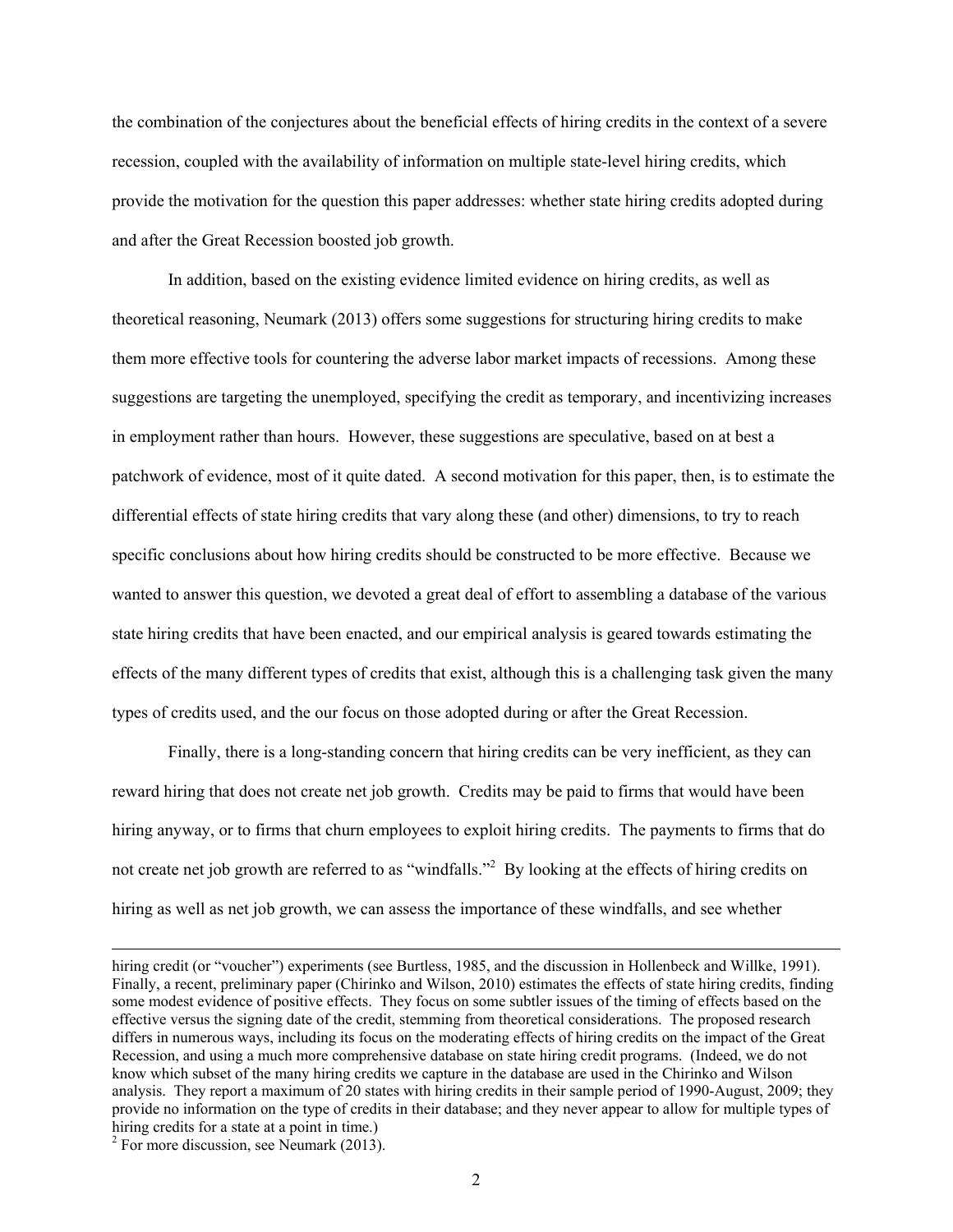particular types of credits are more or less effective at creating net job growth along with hiring.

# II. Specific Hypotheses

The empirical analysis asks whether job creation hiring credits enacted during the Great Recession increased job growth. We look at numerous types of hiring credits, as described in Section IV.

The theory of hiring credits is straightforward. Hiring credits subsidize wages when employers hire from particular groups of workers, and therefore should boost labor demand and hence employment by reducing the effective wage paid by employers. Practical complications, however, can substantially reduce the effects of hiring credits. First, it is hard to design a hiring credit that rewards net new job creation, rather than rewarding hiring that would have occurred anyway, generating "windfalls" for firms. Thus, hiring credits can potentially be costly without creating a lot of jobs. Second, to sharpen incentives for net job creation, policymakers impose administrative requirements on firms, and the costs of compliance can deter use of the credit. And third, when hiring credits are targeted at disadvantaged workers, these workers can be "stigmatized," with their eligibility for the credit signaling low productivity to employers. Most of the research on hiring credits studies those targeting the disadvantaged, and attributes their ineffectiveness to stigmatization (Katz, 1998).

However, evidence on hiring credits that focus on net job creation and perhaps re-employing the unemployed is more relevant in thinking about policy responses to the Great Recession and future recessions. Katz (1998) concludes that evidence from studies of the NJTC – the prime historical example of a hiring credit targeting net job creation – shows that a "temporary, noncategorical, incremental subsidy has some potential for stimulating employment growth" (p. 31). And more recently, researchers have taken a stronger position on its effectiveness (Bartik and Bishop, 2009; Bishop, 2008).

One of the principal reasons an anti-recessionary hiring credit may be more effective is that, coming on the heels of a steep recession, stigma effects are likely to be severely weakened or eliminated for a credit that is either non-categorical or that targets the unemployed. Employers likely understand that many people become unemployed in a recession because of external adverse shocks to their employers, rather than because of individual low productivity, malfeasance, etc. And when employment has largely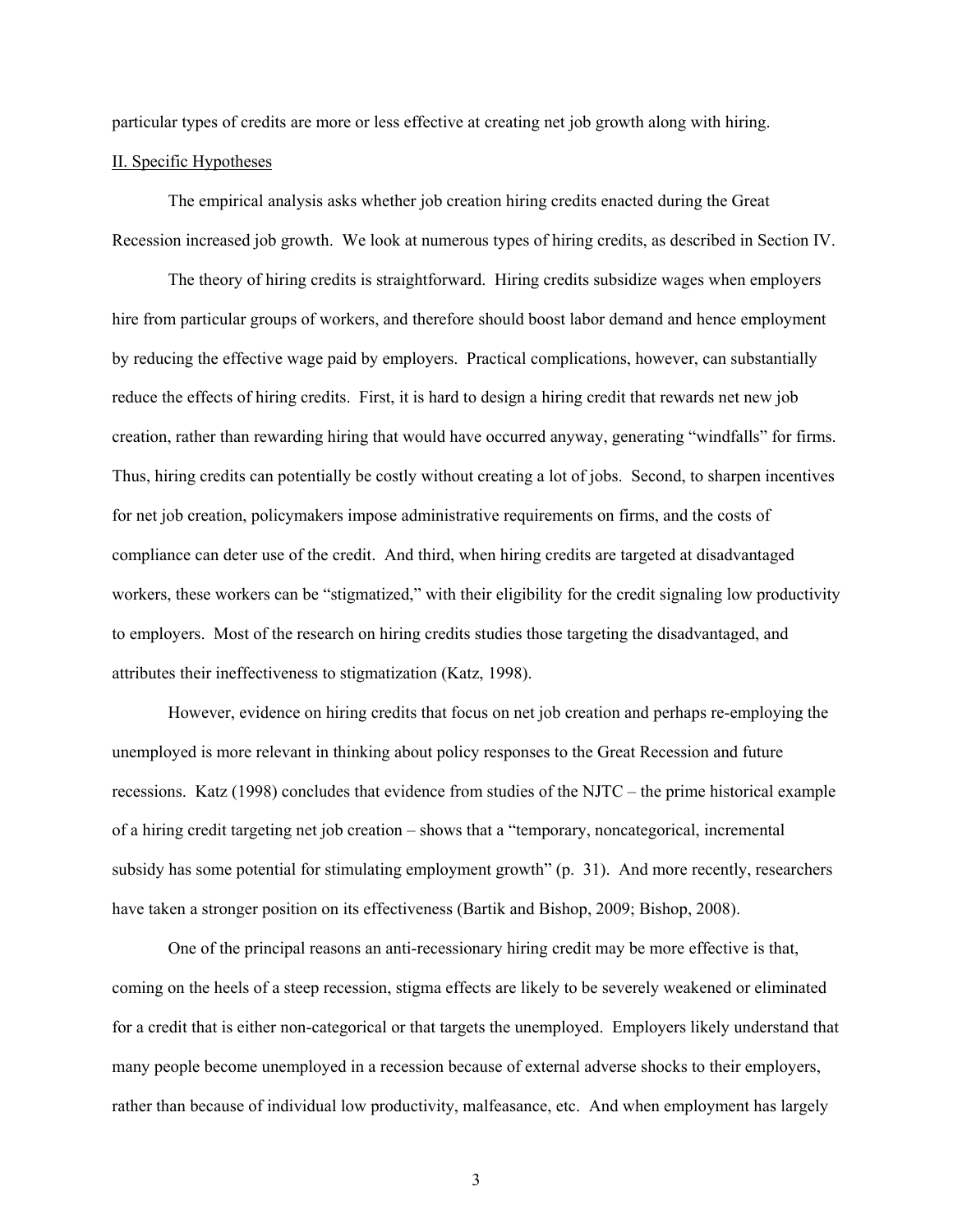been falling, it should be easier to reward hiring that would not have occurred absent the credit, reducing windfalls (although the Job Openings and Labor Turnover Survey shows that there was still plenty of hiring going on at the depths of the Great Recession, although monthly hiring declined from a peak of just over 5.5 million before the recession to a low of around 3.7 million).<sup>3</sup> For example, in the current environment, basing eligibility simply on whether a firm's employment is growing might pose acceptable windfall costs. A simple rule for establishing eligibility also imposes smaller costs on firms, making the credit more effective, and a credit targeting the unemployed is administratively simple, as it is easy to verify unemployed status.

An important part of the analysis is its focus on the design of effective state hiring credits. For example, poorly-designed credits can be ineffective or have perverse effects, such as incentivizing churning of workers rather than longer-term employment (Katz, 1998); and credits that target full-time employment rather than full-time-equivalent employment can lead employers to substitute full-time for part-time workers, a negative influence on employment. The variation among state hiring credits regarding different ways to incentivize net new hiring, targeting, and other dimensions (documented below) can provide important information on how to increase the job-creating potential of these credits. III. Empirical Approach

The empirical strategy is to compare actual job growth in states as the Great Recession unfolded, comparing the experiences of states that did and did not implement particular types of hiring credits, controlling for other factors so as to isolate the effects of state hiring credits. Perhaps the most important control variable we use can be viewed as a counterfactual business cycle measure, intended to capture what the impact of the recession in each state would have been absent a state's hiring credits.

We construct this counterfactual business cycle measure by applying national time-series changes in disaggregated industry employment to the state, based on the state's industry composition in a baseline period of stable aggregate economic growth. To provide a simple example, if a state, at baseline, had 50% of employment in the auto industry and 50% in the restaurant industry, then the counterfactual for employment change over a given period would be an equally-weighted average of the employment

-

<sup>&</sup>lt;sup>3</sup> See http://www.bls.gov/jlt/data.htm (viewed December 21, 2012).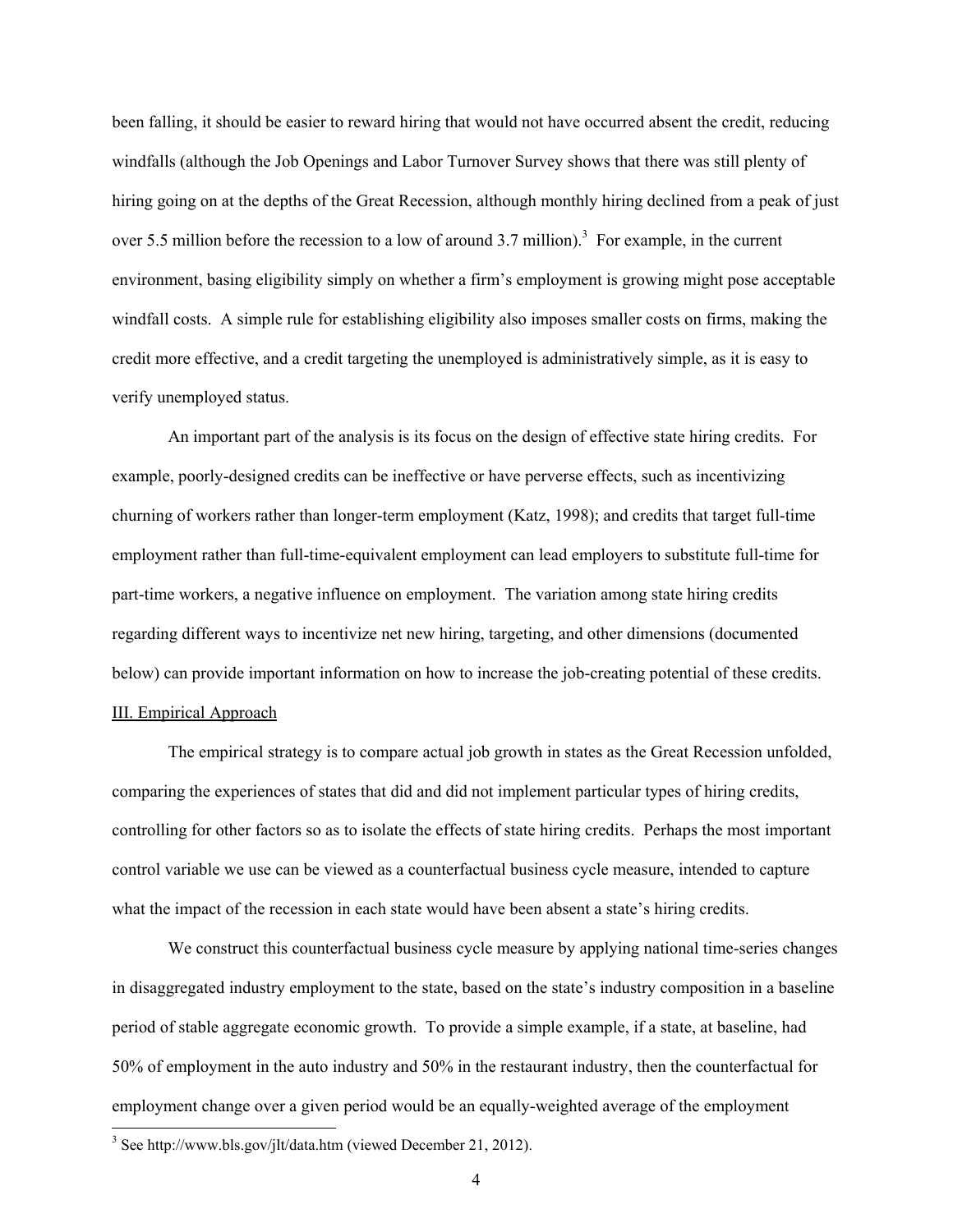change nationally in these two industries.

More generally, let subscripts *j* index states, *k* industries, and *b* the baseline period (which differs depending on the analysis and the data used). Denote by *SEjkb* total employment in state *j*, industry *k*, and period *b*, denote by *AEkt* aggregate (national) employment in each period *t* in industry *k*, and denote by  $AE_{kb}$  aggregate employment in industry k in the baseline period b. Then state employment based solely on aggregate developments can be predicted in each period subsequent to *b* by applying the national changes to the baseline composition, as in

(1) 
$$
PSE_{jt} = \sum_{k} SE_{jkb} \times \left(\frac{AE_{kt} - AE_{kb}}{AE_{kb}}\right).
$$

This equation predicts state employment in each period by applying the national growth rate of employment in each industry between the baseline period and that period to the baseline employment level in the corresponding industry in the state, and then aggregating, weighting by the baseline industry distribution of employment in the state. In this paper, we study the 2007-2011 period. Because we use lags in some of the specifications described below, the baseline for computing industry composition is 2006. We use monthly data, so we compute the average over all 12 months of 2006.

We estimate regression models relating changes in job growth to the counterfactual cycle, other controls, and state hiring credits. To be more specific, denote the level of state employment as  $E_{it}$ , and denote by  $HC_{jt}$  a dummy variable for a hiring credit in state *j* and period *t*. Let  $T_t$  period dummy variables (for each unique month in the sample), and *Mc* denote a vector of calendar month dummy variables. We estimate the model in first differences, so we do not include state dummy variables. Then baseline regression we estimate to measure the effects of hiring credits on employment is:

(2) 
$$
\Delta \ln(E_{jt}) = \alpha + \sum_{k=0}^{12} \beta_k \Delta H C_{j,t-k} + \sum_{k=0}^{12} \gamma_k \Delta \ln(PSE_{j,t-k}) + \sum_{l=2}^{T} \tau_l T_l + \sum_{s=1}^{S} \sum_{r=1}^{C} \{ \mu_{sr} S_s \times M_r \} + \sum_{s=1}^{S} \{ \pi_s \Delta \ln(PSE_{jt}) \times S_s \} + \varepsilon_{jt}.
$$

This specification estimates the effects of changes in hiring credits on the change in employment, allowing effects with lags up to 12 months after credits are adopted. The specification includes the counterfactual business cycle measure, also with lags up to 12 months. In addition, there are time dummy variables for each month in the sample, to control for aggregate factors not capture in the controls. The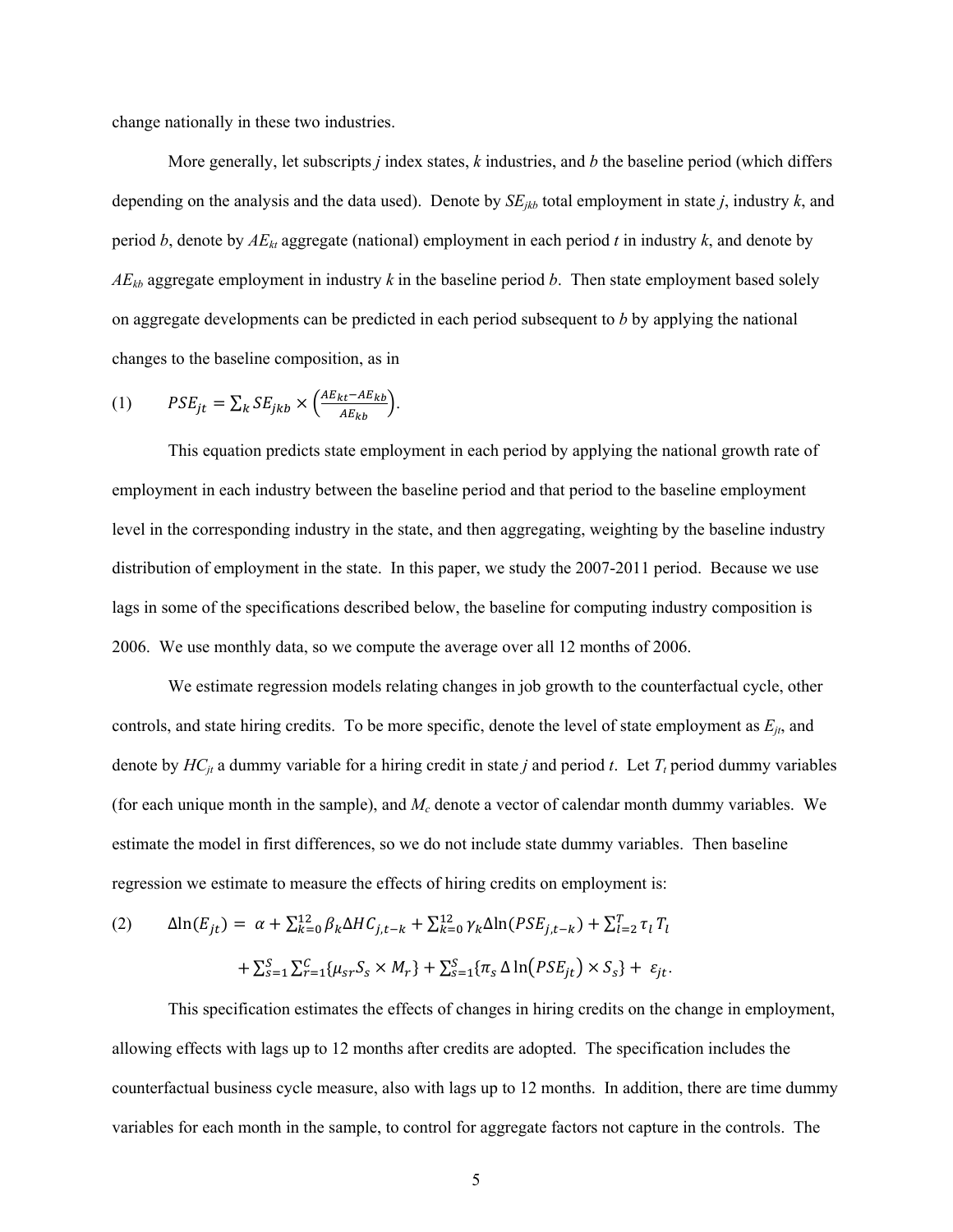interactions between the state dummy variables (*S*) and calendar month dummy variables (*M*) allow for different monthly patterns of employment changes in the data, to control for spurious influences of the months when credits are adopted. And the interactions between the counterfactual cyclical measure (*PSE*) and the state dummy variables allow the effects of this cyclical variable to differ by state; such differences could arise, for example, because the same magnitude of the shock to two different states could reflect employment changes in different industries. That could happen because of state differences in the types of employment in an industry. For example, two states might have equal employment in the auto industry, but one manufactures luxury cars for which demand may be more cyclically sensitive, whereas another manufactures compact cars for which demand is less cyclically sensitive. Or states may differ in their exposure to domestic versus international markets, even if their industry composition is similar.

The key parameters in equation (1) are the  $\beta_k$ 's, which capture the contemporaneous and lagged effects of changes in hiring credits on employment. If hiring credits boost employment, we would expect the values of the  $\beta_k$ 's to be positive, at least for some period.

We also might expect the effects of hiring credits to occur with a lag, perhaps because it takes time for employers to learn about them. For example, Perloff and Wachter (1979) present evidence suggesting that firms' knowledge about the NJTC influenced whether it affected job growth, and conclude that lack of information about the NJTC diminished its effectiveness. In addition, data on California's New Jobs Credit suggests that the number of jobs for which the credit was claimed was very low (200-300 jobs per month) in the first couple of months after it took effect but then rose to a higher but still quite low level (about 1,500 jobs per month).<sup>4</sup> We compute sums of the  $\beta_k$ 's over various periods (current only, through 4 lags, 8 lags, and 12 lags), and report these in the tables.

While this is our basic specification, we are interested in the effects of different types of hiring credits. As described in detail in the next section, we classify hiring credits along a number of dimensions, and then instead of having a single dummy variable for the presence of a hiring credit, we

<sup>4&</sup>lt;br>
<sup>4</sup> See https://www.ftb.ca.gov/businesses/New\_Jobs\_Credit.shtml (viewed December 21, 2012). We estimated jobs for which the credit was claimed by dividing total credits paid by the maximum \$3,000 credit per worker.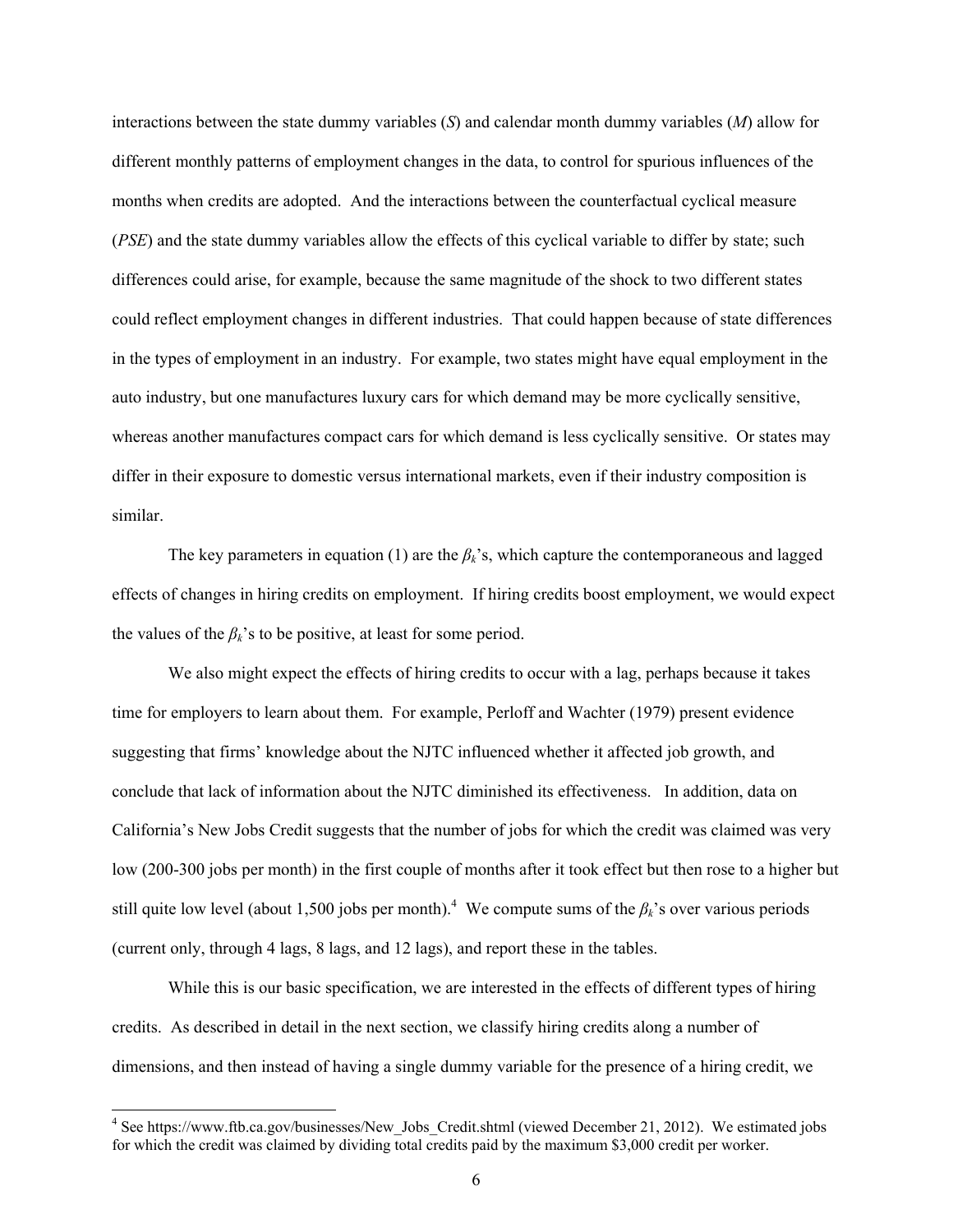have multiple dummy variables for the presence of a hiring credit of a particular type. We also estimate specifications with some alterations in the control variables; these specifications are described along with the empirical results, in Section V.

Our focus is on hiring credits adopted during or after the Great Recession. We only obtain identifying information from states where there are changes in hiring credits over the sample period. As we document in the next section, states have adopted scores of hiring credits over recent decades. However, the number adopted in the period we study  $-2007-2011 -$  is of course much smaller, limiting our identifying information. Moreover, there is even less adoption of or variation in hiring credits with specific features. In future work we will extend the analysis to a longer sample period, obtaining information on the effects of more hiring credits. The more limited focus of this paper on the Great Recession and its aftermath is motivated by wanting to know what credits adopted during that period accomplished.<sup>5</sup>

The discussion to this point has been in terms of state hiring credits. As noted earlier, the federal HIRE Act, establishing a modest credit, was enacted in 2010. In contrast to research on the NJTC, which faced the usual problems of inferring the effects of a policy that is set nationally, in the present framework the effects of the HIRE Act can be identified more reliably. In particular, those states with hiring credits that most closely paralleled the HIRE Act prior to the latter's enactment can be delineated. The effect of the HIRE Act can then be identified from its differential impact on states that did and did not have similar hiring credits of their own before the HIRE Act became effective.

Finally, robust inference requires clustering the data at the level of the state to allow for arbitrary patterns of serial correlation within states, and heteroscedasticity across states. With 50 states, the asymptotic approximations should provide reliable inference (Cameron et al., 2008).

#### IV. Data

l

## *Information on State Hiring Credits*

<sup>&</sup>lt;sup>5</sup> There is a related question of whether hiring credits that were already on the books when the Great Recession served to moderate the effects of the recession. However, since these credits would not have lowered hiring costs during the Great Recession there is no theoretical reason to expect such an effect.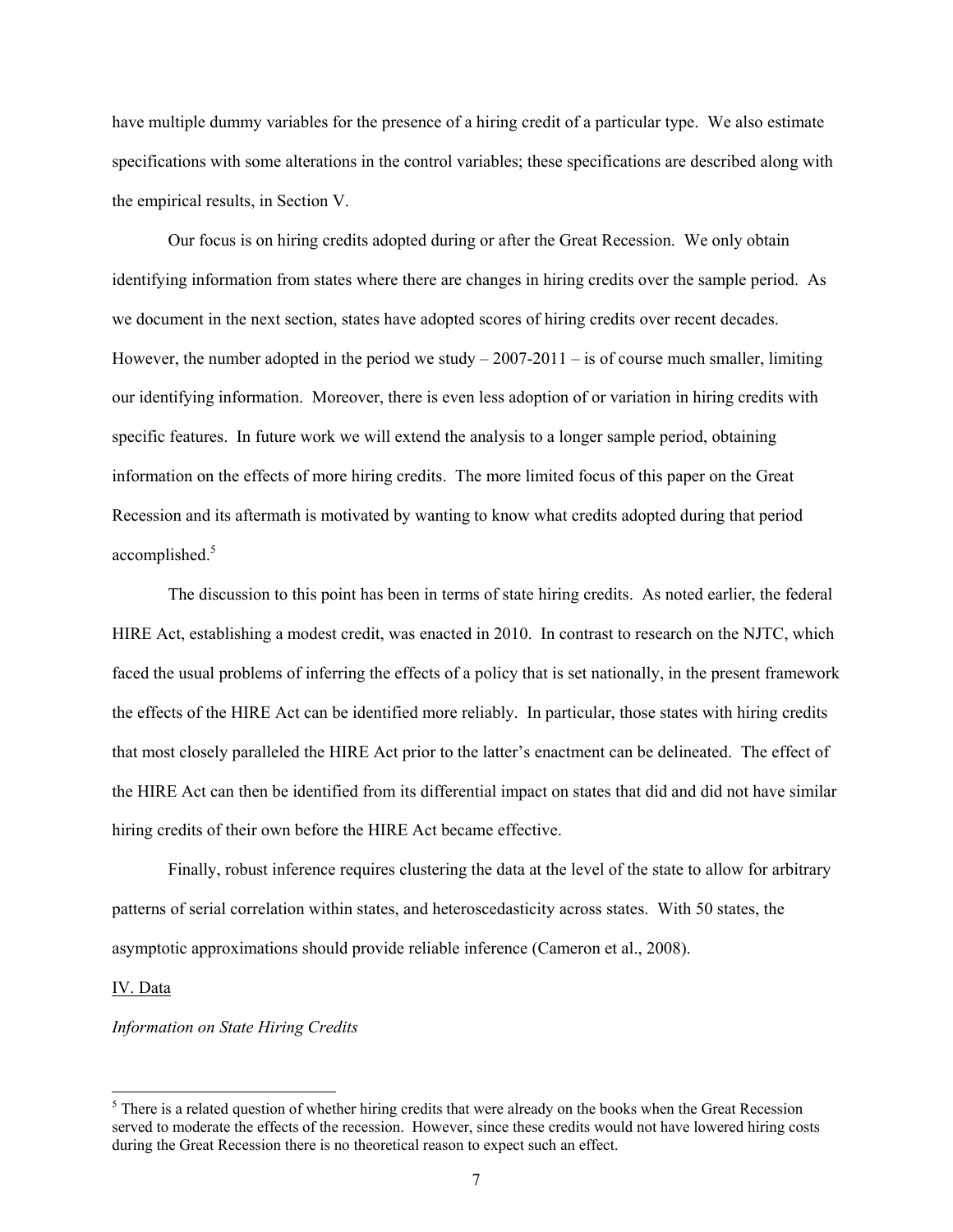The key input into the empirical analysis is a detailed database on state hiring tax credits that we have constructed. The hiring credits database provides information on job creation programs in all 50 states for the period 1969-2012. We identified 147 hiring credits. In June, 2012, 128 of these programs were current while 19 had expired or been replaced.<sup>6</sup> As these numbers indicate, many states have multiple credits. Figure 1 is a histogram showing the highest number of hiring credits that states had at any point in our sample period. There are 45 states that had at least one hiring credit at some point during the whole period. The five states that did not have any program are Alaska, New Hampshire, South Dakota, Washington and Wyoming. There are also five states with only one program: Hawaii, Maine, Minnesota, Montana, and Oregon. The remaining 40 states had two or more hiring credits over the period, and of these, most had two to four credits. Virginia is the state with the largest number of programs (a maximum of ten during the sample period, but nine currently).

Table 1 provides information on when hiring credits were adopted, and their durations. Most hiring credits were created after 1989, and almost half were created in 2000 or later. While the table shows that many programs last for less than 10 years, this is driven partly by many credits being adopted in later years. Overall, state hiring credits have lasted for an average of 12.5 years. Figure 2 presents a more detailed view at the number of programs created each year.

We now turn to a discussion of the construction of the entire hiring credit database, although the empirical analysis focuses on the period 2007-2011. Later, we discuss changes in hiring credits in the analysis period.

States offer a complex package of incentives ranging from tax incentives based on different criteria (e.g., job creation) to financial assistance, technical support, training, incentives for creation of infrastructure, etc. Hiring credits are only a part of this set of incentives, and thus the first step in constructing the database is to define the criteria for inclusion of a program in the hiring credit database. The main criterion is that the program intends to create (or retain) jobs. This posed a challenge because unemployment is a politically charged issue, especially during and after recessions, and thus the potential

<sup>&</sup>lt;sup>6</sup> Two programs become ineffective after June 2012, and three additional programs become ineffective after December 2012.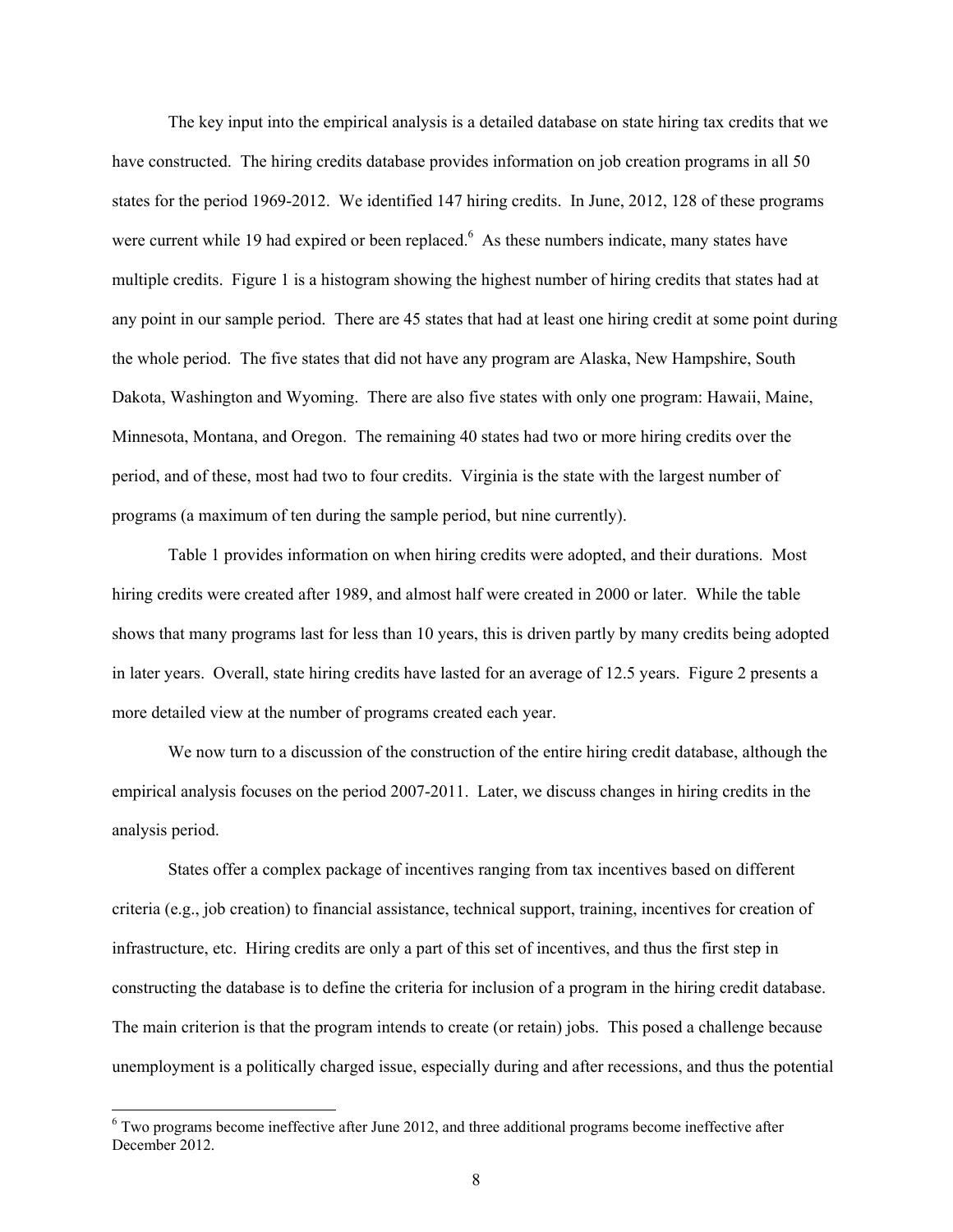job creation from any new program tends to be emphasized. While it can be argued that all programs have some impact on jobs, we used the following criteria to determine the inclusion of a program in the database:

- The program's law or regulations require firms to create or retain jobs or to increase payroll. Programs aimed at attracting new companies to the state (e.g., headquarters programs) are also included since by definition they create new jobs and, in most cases, they include an explicit job creation requirement.
- The program is broad in the sense that it covers a large portion of the firms or employees.<sup>7</sup>
- The program is targeted directly at the employer that is creating jobs. For instance, we do not include programs that foster infrastructure improvement by local governments on behalf of a business that is creating jobs.
- The program is not geographically targeted. In particular, we do not include enterprise zone programs or local hiring programs, such as those provided by local governments.<sup>8</sup>
- The program's costs are not borne by local governments. In particular, we do not include property tax abatements and tax-increment financing districts.

In addition, we do not include programs based on training, apprenticeships, or internships, research and development, or those related to the film industry. Also, we do not include either agricultural or financial programs (e.g., programs that provide loans or whose benefits are reductions in the interest rate on previous loans). In contrast, we do include programs that have broad targeting by industry (e.g., manufacturing), by company type (e.g., small businesses), or groups of workers (e.g., the unemployed).

#### Sources

-

To decide whether to include a program we compared the information contained in each source with the relevant laws in Loislaw, <sup>9</sup> Westlaw, <sup>10</sup> and LexisNexis.<sup>11</sup> For older hiring credits, we referred to

<sup>7</sup> For instance, we do not include the Arizona's *Credit for Employing National Guard Members* or the Massachusetts's *Jobs Incentive Payments for Certain Biotechnology Companies*. 8

One exception is that Kansas's *Enterprise Zone Job Creation Tax Credit* is included in the database, because the incentives apply statewide.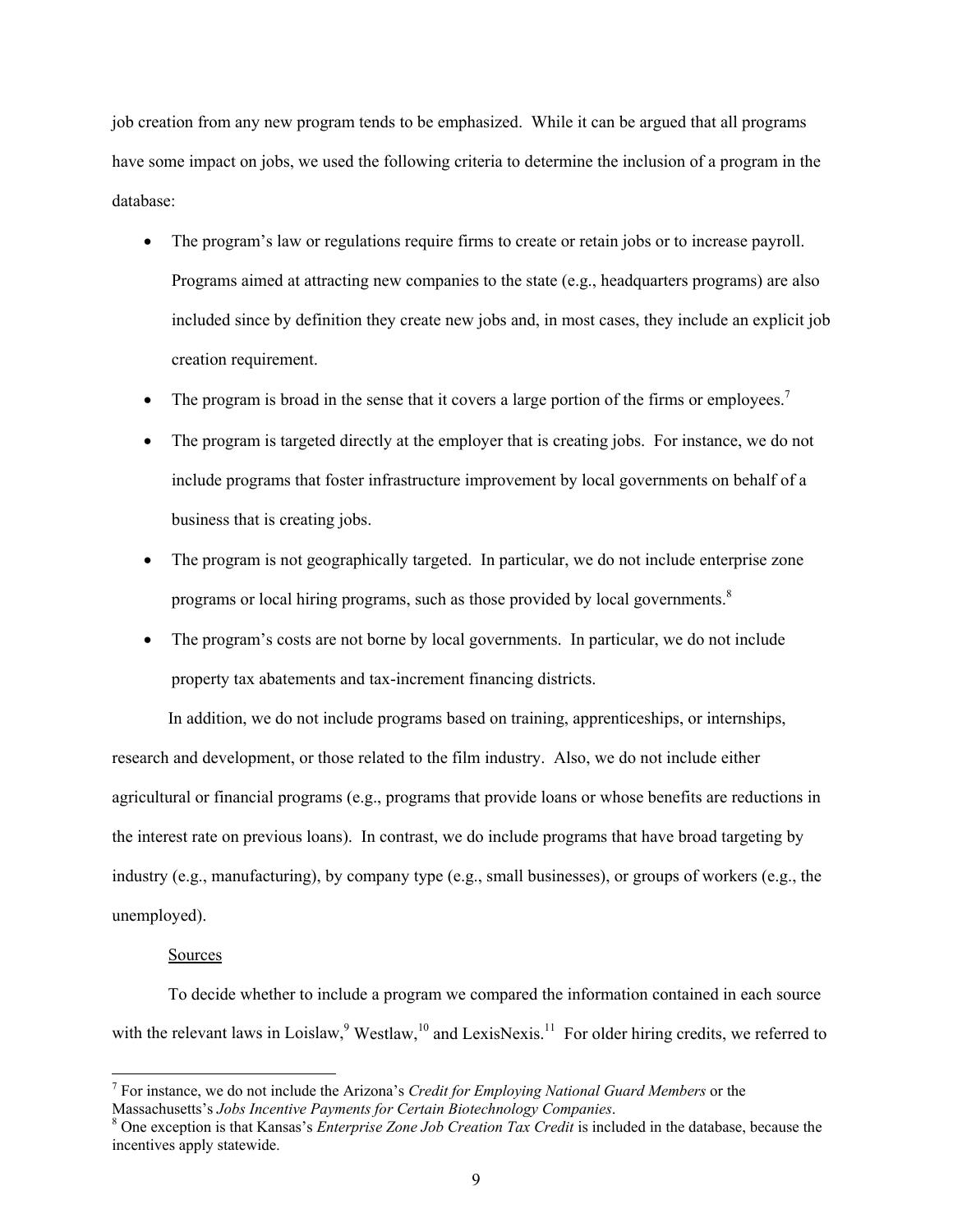National Association of State Development Agencies (1983, 1986, 1991, 2003). These publications provide a list and brief descriptions of the state incentive programs that existed in each particular year. Fahey et al. (1997) and Rogers (1998) provide an overview of state hiring credits as of 1997, but also include geographically targeted programs.

For the hiring credits currently in place we reviewed Business Facilities (n.d.), which provides an updated overview of state economic incentive programs, and compared this information with State Capital Group (2010), which also presents a large list of state incentive programs updated for August, 2010. We also used information from the Sierra Group's portal,  $12$  which focuses on employment programs for people with disabilities, and the website of Biggins Lacy Shapiro & Company, LLC (BLS & CO., n.d.), which covers a somewhat more narrow range of state incentive programs.

Finally, Mattera et al. (2011) provide an evaluation of state job creation credits. Their objective, however, is to verify whether the programs offered at the state level require job creation and if they provide "good jobs" in the sense of having some wage requirement and health or other benefits. Their sample, then, is broader than ours and has 238 programs including geographically-targeted programs, training programs, R&D programs, film-related programs, apprenticeship or internship programs. Consistent with our more limited criteria, Mattera et al. (2011) find that many of the programs in their database indeed do not require job creation.<sup>13</sup> The information on hiring programs obtained from these sources was then confirmed and completed through a search on the websites of the Department of Economic Development, Department of Commerce, Department of Revenue, or the relevant state institution. Because almost every state's legislation concentrates business incentive programs in specific sections of the law, we also reviewed these sections to check for additional programs. The purpose of this exercise was above all to try to identify hiring credits that might have expired at some point in the past,

<sup>-&</sup>lt;br>9  $9$  See http://www.loislaw.com/.

<sup>&</sup>lt;sup>10</sup> See http://www.westlaw.com/signon/default.wl?sp=uci-2000&rs=imp1.0&vr=1.0&cbhf=none.<br><sup>11</sup> See http://www.lexisnexis.com/lawschool/login.aspx.

<sup>&</sup>lt;sup>12</sup> Available at http://www.employmentincentives.com/state\_incentives/state\_incentives\_intro.htm (viewed June 12, 2012).

<sup>&</sup>lt;sup>13</sup> Based on this project, Good Jobs First developed a database with over 400 programs (updated to October, 2012) to track companies that receive subsidies from states, available at http://www.goodjobsfirst.org/subsidy-tracker (viewed Nov. 5, 2012).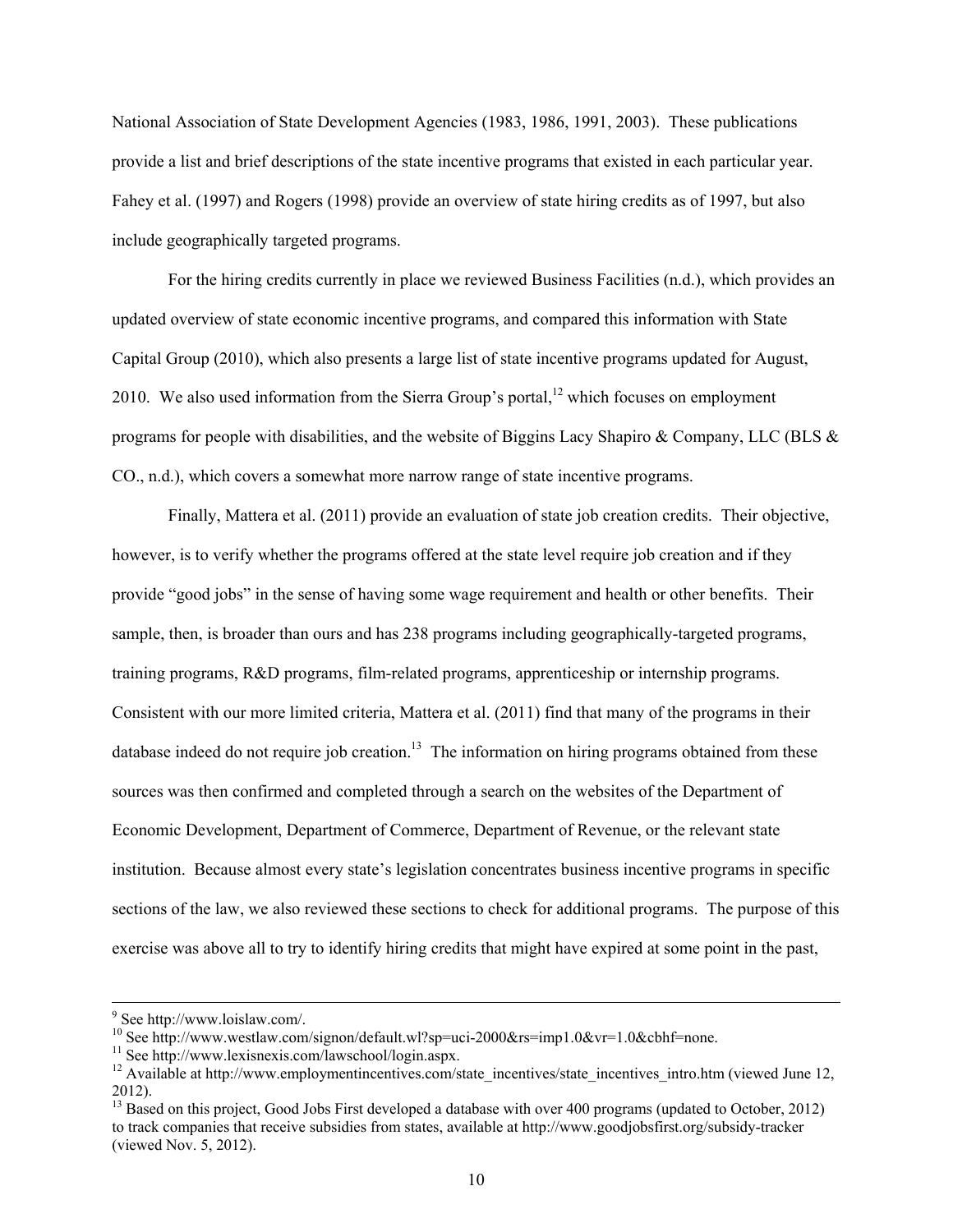and that our historical sources did not cover. In a few instances we were able to find additional relevant programs that were not mentioned in other sources.

## Coding of credits

-

State hiring credits differ along several dimensions. Here, we present a brief discussion of them. In Table 2 we provide a detailed description of each variable and the relevant categories, as well as a precise explanation of our coding. Table 3 summarizes the distribution of hiring credits along these dimensions and Appendix Table A1 presents a list of all programs with their particular features.

As shown in Table 2, state hiring credits vary first in terms of their duration (years of program). This is a central element of the hiring credits database because we are interested in the effect of different programs (and their various features) over time.

All the sources mentioned above provide information about the existence of a hiring credit at a given point in time, but none of them provides information about the credit's history. Hence, we relied on the legal information contained in Loislaw and Westlaw (for the relevant laws and their history), and LexisNexis (for the relevant acts). The history of each program can be recovered by looking at the acts that created and then modified the program. We used this procedure to establish the date at which the program became effective as well as whether it is current or had ended by June, 2012. Effective date means the date for which the program applies, i.e., the month of a year for which new hiring becomes eligible for the incentives of the program. Similarly, if the program has ended, the final date is the month of a year for which new hiring ends being eligible. Because the provisions of each program change over time, for each program we confirmed the initial effective date as the first date when the particular program included a job-creation component or when the program fit our criteria for inclusion.<sup>14,15</sup>

<sup>&</sup>lt;sup>14</sup> For instance, North Carolina's *William S. Lee Quality Jobs and Business Expansion Act (Credit for Creating Jobs)* started in 1987 under the name of *Credit for Creating Jobs in Severely Distressed Counties*, and it was geographically targeted. Only in August 1996 the program was reformed to apply statewide, and thus we use August, 1996, as the starting date.

<sup>&</sup>lt;sup>15</sup> Neither Lexis-Nexis nor Westlaw provide access to the laws' acts before 1990. Hence, the effective dates for programs that start before this date, while correct according to the history provided in Lexis-Nexis and/or Westlaw, are not corroborated by looking at the actual acts, as was done for all other laws. For pre-1990 programs we looked at the amendments and determined the changes that were made so as to identify if the job creation requirements or other relevant features were introduced at the original date or later. This procedure was feasible in most cases, but not for a few, in which case we assigned the start date to the original credit.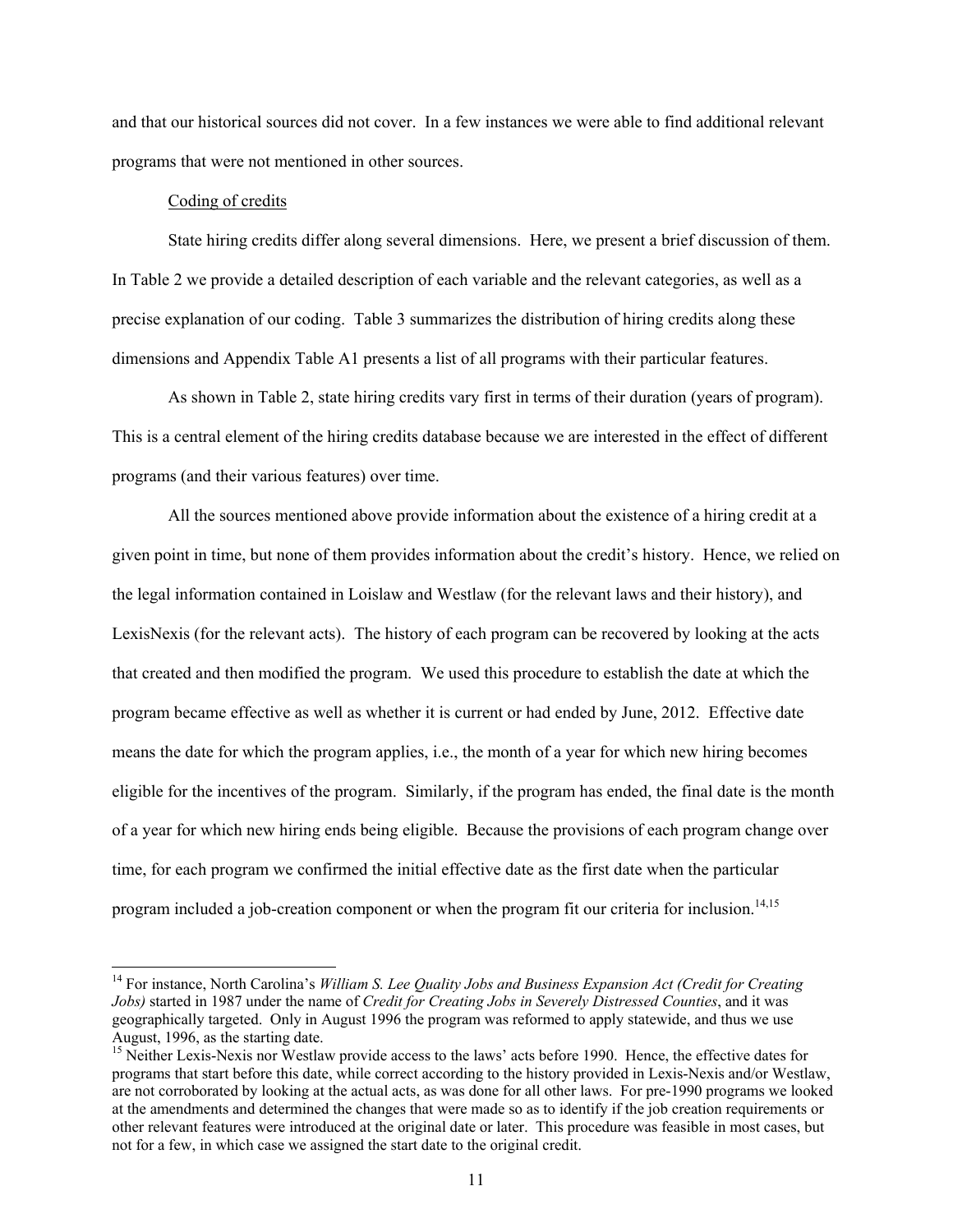Regarding the final date, it is important to note that in the case of programs that provide benefits for more than one year or that have carry-forward provisions, the final date applies only to new hiring; benefits for previous hiring are allowed for some additional time according to the provisions of the program. However, since these benefits do not apply to new hiring, they should not have an effect on new employment. Thus, we record as the final date the date that applies to new hiring.

The number of relevant acts for some longer-lasting programs can run into several dozen. Because of the difficulty this implies for following these precisely, we assume that every program exists from the effective date until June 2012 or the date when it ended. In particular, we do not allow for the possibility that there may be intervening periods for which the program was not effective. Also, the specifications of each hiring credit in the database reflect the most recent amendments (e.g., job creation requirements). While it is important to keep in mind that sometimes programs' provisions do change over time, and this is especially relevant for programs that have existed for longer periods, this should not be a significant issue for the analysis in this paper, since it only covers the period 2007-2011.

Finally, for some programs, the specific regulations are not specified in the law: i.e., the law provides the general framework of the program or creates the relevant agency to administer the program, but the states develop specific regulations only thereafter. Since it is not possible to determine when exactly these regulations were put in place, we used the effective date of the law as the starting date.

Returning to Table 2, hiring credit programs also differ in whether they are temporary or permanent. While this distinction is clear at the theoretical level – and we would predict a stronger effect of a temporary credit that shifts hiring to the period when the credit applies – this difference is not so clear in practice. In general, the period for which a program is in place does not follow a simple pattern. In principle, programs are enacted as either temporary or permanent. However, there are some exceptions in which programs are enacted with an undetermined period of applicability. In Oklahoma, for instance, the *Quality Jobs Program* may be ended on the basis of a triennial report by the Department of Commerce. Yet, the program was established in 1993 and is still effective. More generally, temporary programs are often extended – in some cases several times – and a permanent program can be repealed at any point in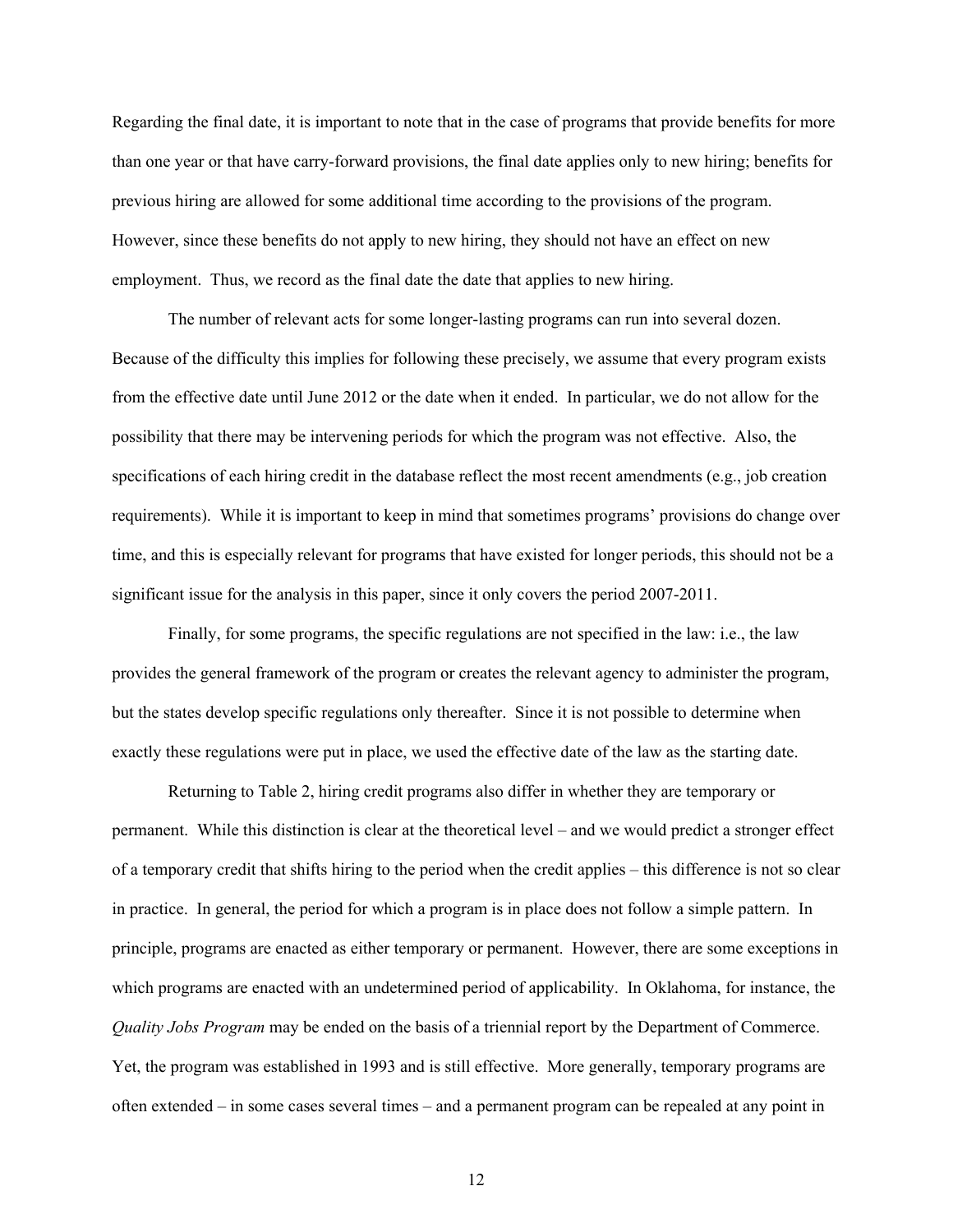time. For example, in Connecticut the *Tax Credit for Taxpayers Occupying New Facilities and Creating New Jobs* was enacted to end in December, 1994. Later, it was extended and then repealed effective January, 1998. Also in Connecticut, the *Job Creation Credit*, while enacted as permanent, was later made to expire effective January 1, 2012. Finally, states sometimes wish to change some particular feature of the available programs. This is often achieved through a change in the provisions of the program. However, in some instances, this leads to a full replacement of the existing program. For instance, Vermont's *Economic Advancement Tax Incentive Program*, which was enacted in 1998 as a permanent program, was repealed effective January 2007. The *Vermont Employee Growth Incentive* was then introduced. With these important qualifications in mind, we classify a program as temporary or permanent based exclusively on its initial enactment. More precisely, we code a program as temporary if the original act provides a date for it to end, and permanent otherwise, and we consider this a feature of the program throughout its existence. In a handful of cases we could not determine a classification as temporary or permanent.

Hiring credits also differ on the type of benefit provided. The majority of programs provide a tax credit, but there are a few ones that provide direct grants to the firms.

There are different requirements for firms to be eligible for hiring credits. We distinguish between programs that require increments in jobs, payroll, investment, or other factors (e.g., a new facility). These are not mutually exclusive, so a single credit can fall into more than one of these categories. As can be seen in Table 3, most programs (143) require the creation of new jobs, of which 64 have new jobs as the sole requirement. Investment is also a very common requirement (61 credits). Almost every program includes jobs or jobs and investment as part of the requirements, and 83% of all programs (121) require jobs only or jobs and investment.<sup>16</sup> In part because of our focus on hiring credits targeting job creation, hiring credits included in the database are quite homogeneous in terms of their eligibility requirements. No program includes investment or other factors as the only requirements; i.e.,

l

<sup>&</sup>lt;sup>16</sup> This includes 64 programs that require jobs only and 57 programs that require jobs and investment only. The other four programs that require investment also have some additional requirement other than jobs.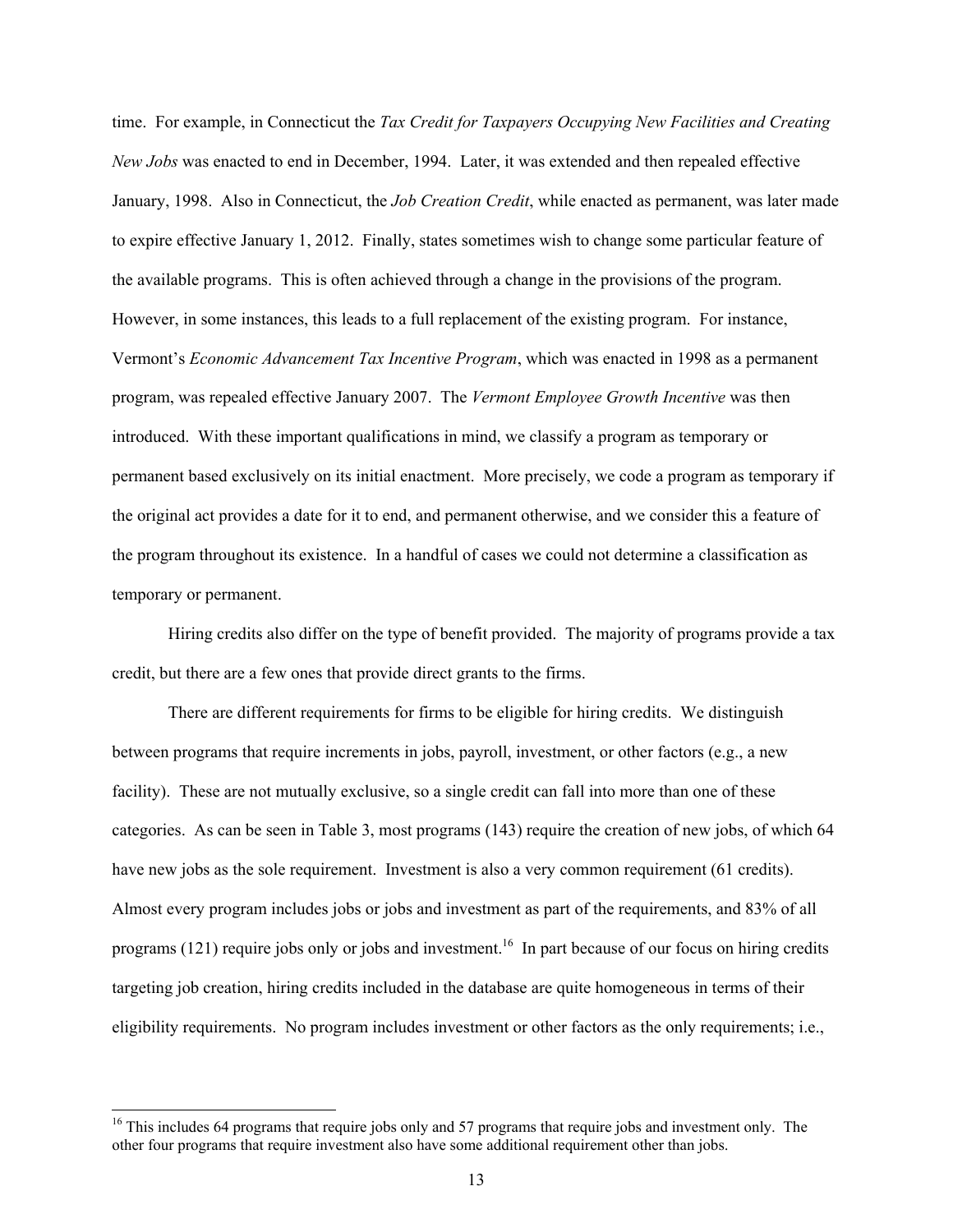they are always accompanied by a requirement of either new jobs or additional payroll. Furthermore, of the seven programs that include additional payroll as a requirement, only three have it as the sole one.

This homogeneity in eligibility requirements does limit the identifying variation available for the econometric analysis. In that analysis were therefore focus, instead, on the outcome that the programs use as the basis to determine benefits (number of new jobs, percentage of new payroll, percentage of new investment, or some other variable, such as sales taxes). There is of course some correlation between the eligibility requirements and the basis on which the benefits are provided, but they do differ significantly. Most importantly, as shown in Table 3, while only seven programs include payroll as an eligibility requirement, a total of 66 programs have new payroll as one of the outcomes on which benefits are based, and 20 have it as the only one.

We also classify hiring credits depending on their value per full-time equivalent job and full year of hiring. Because the benefits of some programs are connected to an unobservable variable (e.g., sales taxes), we were not able to assign a value per job to 23 programs. Among the remaining credits, 24 provide a benefit equivalent to \$1,000 or less per year, 78 a benefit higher than \$1,000, and 22 are discretionary, which means that the benefit provided is determined by the state agency responsible of the administration of the program.

These benefits have limitations, which vary across hiring credits. Thus, programs may limit the benefit to be equal to the tax liability, or they may allow it to be higher than the tax liability. In the latter case, firms may either carry forward to future years the fraction of the benefits above the current year's tax liability, or they may receive the full amount of the benefit in the current year (credit is refundable). Almost one third of all programs do not specify this limit and almost half provide a carry-forward provision.

Since we are interested in the effect of hiring credits on job growth, another important dimension along which programs vary is the type of employment required and the value per job provided. Employment required can be full-time, full-time equivalent or part-time. In a few cases, the program does not specify the type of employment required. Full-time is the most common requirement. Some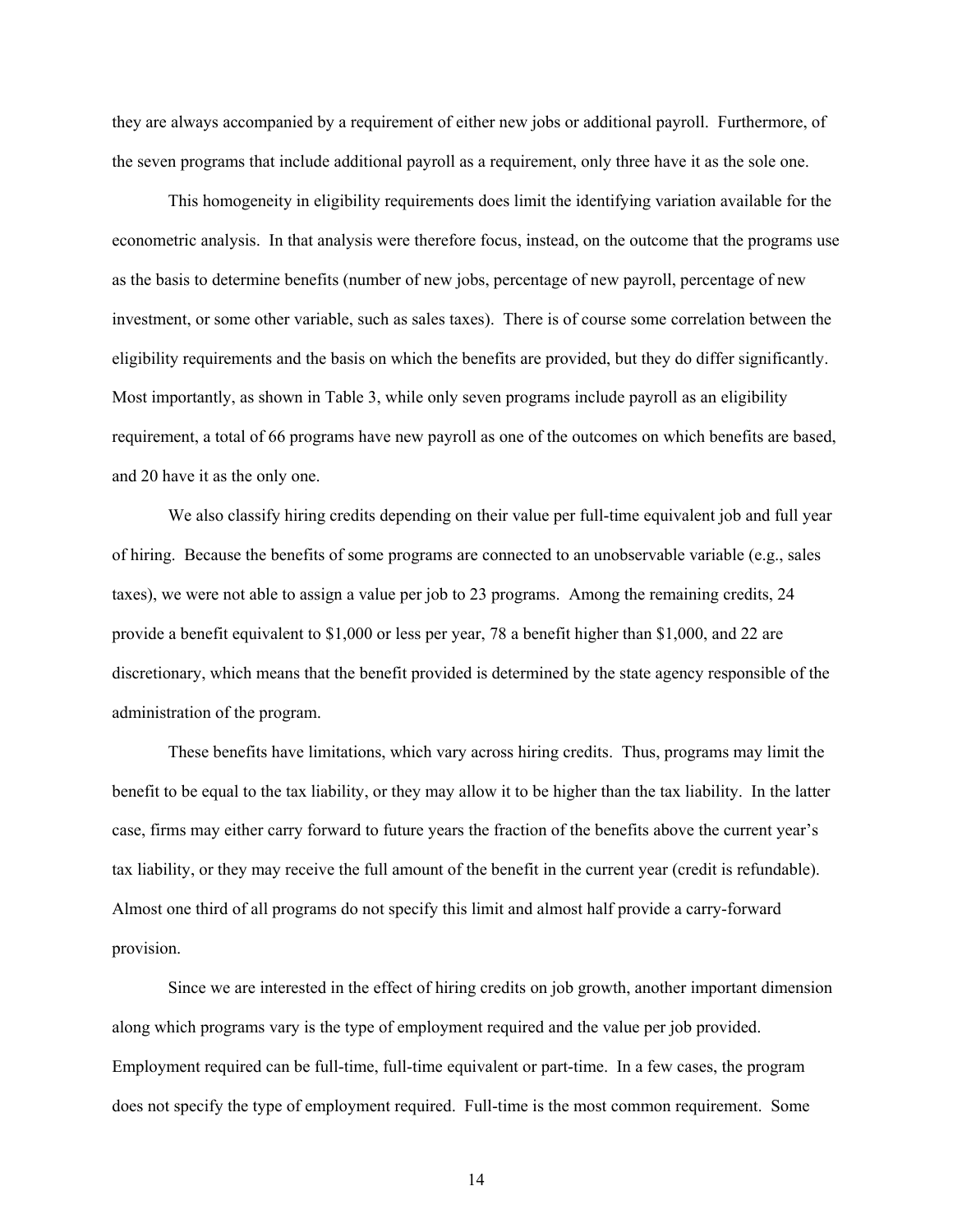programs do provide benefits for part-time employment (which of course implies that they also provide benefits for full-time employment).

State hiring credits also differ in targeting based either on employee's characteristics (unemployed, disabled, and welfare recipients) or employer's characteristics (industry, size of the firm). Around half of all hiring credits have some type of targeting.

Finally, hiring credits present some additional characteristics that may affect their impact on job creation. First, many programs try to ensure that credits are paid for new job creation (for instance, by "recapturing" of "clawing back" some of the tax credit if net job creation is lower than required for payment of the credit). Second, several hiring credits determine either eligibility for the credit or the amount of the credit based on the wage level of the new jobs. In some cases there is a minimum wage level to which they apply, thus attempting to promote the creation of higher-wage or higher-skill jobs. Third, some programs vary their credit values and specific provisions (such as the wage level required of new jobs) according to the county (or type of county) where the new jobs are created. We capture this variation through dichotomous variables that represent the existence or absence of a particular feature: recapture provisions, wage requirements, and geographic provisions.

Appendix Table A1 summarizes all the variables that we code and provides additional details on their construction. For all categories within each variable we simply assign to each program a value of one or zero to denote the presence or absence of that particular feature.

# Limitations

For the purposes of the econometric analysis, the main limitation of the hiring credits database is that each program is treated equally, i.e., we do not distinguish between "small" and "large" programs, understood as programs that can have a small or large effect on employment. The reason is that this distinction is not clear between states or even within states. For instance the *Virginia Economic Development Incentive Grant* requires a minimum of 200 new jobs and a capital investment of \$6,500 per job and provides a discretionary grant, while the *Small Business Jobs Grant Fund* requires only five new jobs and provides a grant of between \$500 and \$2,000 per job. Clearly, these two programs are quite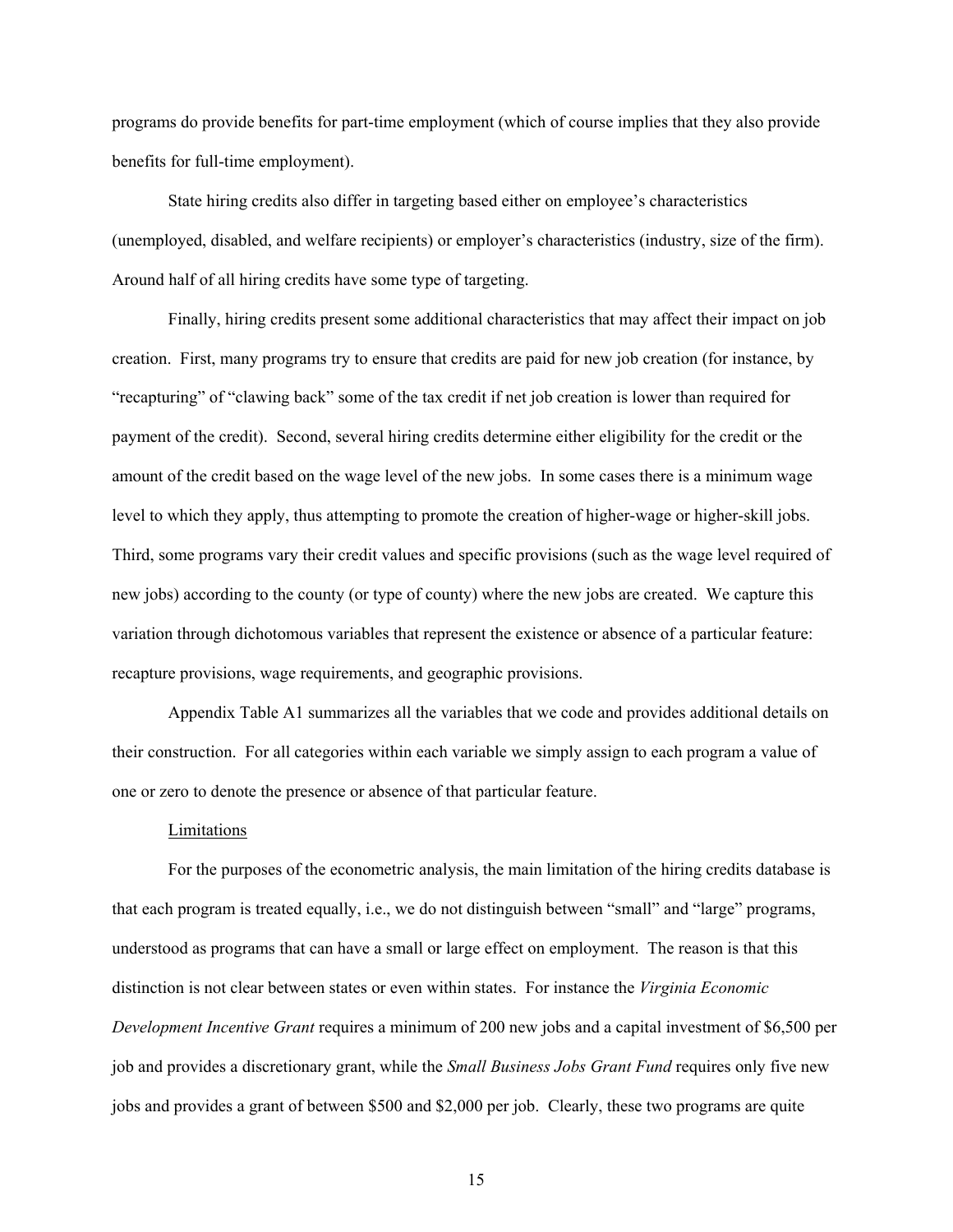different and aim at very different types of firms. Yet, it is not clear which one has a larger impact on employment, since the latter can potentially reach many more firms. Thus, despite their differences, in the database the two programs are treated equally.

This example serves to illustrate a common pattern: programs vary significantly within and across states. Much of this variation is of course captured in the coding discussed above, but the issue of size remains. One option would be to weight each program by its outlays over time. However, an exploratory analysis revealed that only some states provide this information, and even then often not in a systematic way, but rather available only for some programs or and, in some cases, only for some years. Given these limitations, we define a program in terms of the characteristics discussed above, and do not try to quantify the size or scope of these credits.

#### Identifying information for the period we study

As noted in Section III, our empirical analysis incorporates many features of state hiring credits. While it is impractical to study all dimensions of state hiring credits simultaneously, different analyses can be done for different dimensions. Examples include: credits targeting the unemployed, welfare recipients, or neither; credits that explicitly target net job creation versus those that do not; and credits that allow for recapture or claw-backs versus those that do not. Thus, for example, for a two-way classification of hiring credits, two dummy variables  $JC^l_{jt}$  and  $JC^2_{jt}$  can be defined, and substituted for the single  $JC_{ii}$  in on equation (2) above.<sup>17</sup> This allows the estimation of the effects of each type of credit on job growth, and testing for differences between these.

As we also discussed in Section III, the identifying information for the effects of state hiring credits on job growth comes from changes in state hiring credits during our sample period. For many of our analyses (and those reported in this draft), we focus simply on whether a state has a particular type of credit. Thus, we need to know how many states experienced a change in whether there was a particular type of credit. This information is reported in Table 4, for the type of classifications of hiring credits we consider. As the table shows, there is some variation in the number of states having almost every type of credit, although in many cases there is not a lot of variation. There are some exceptions. For credits

 $\overline{\phantom{a}}$ 

 $17$  A given state at a point in time can have one, neither, or both types of credits.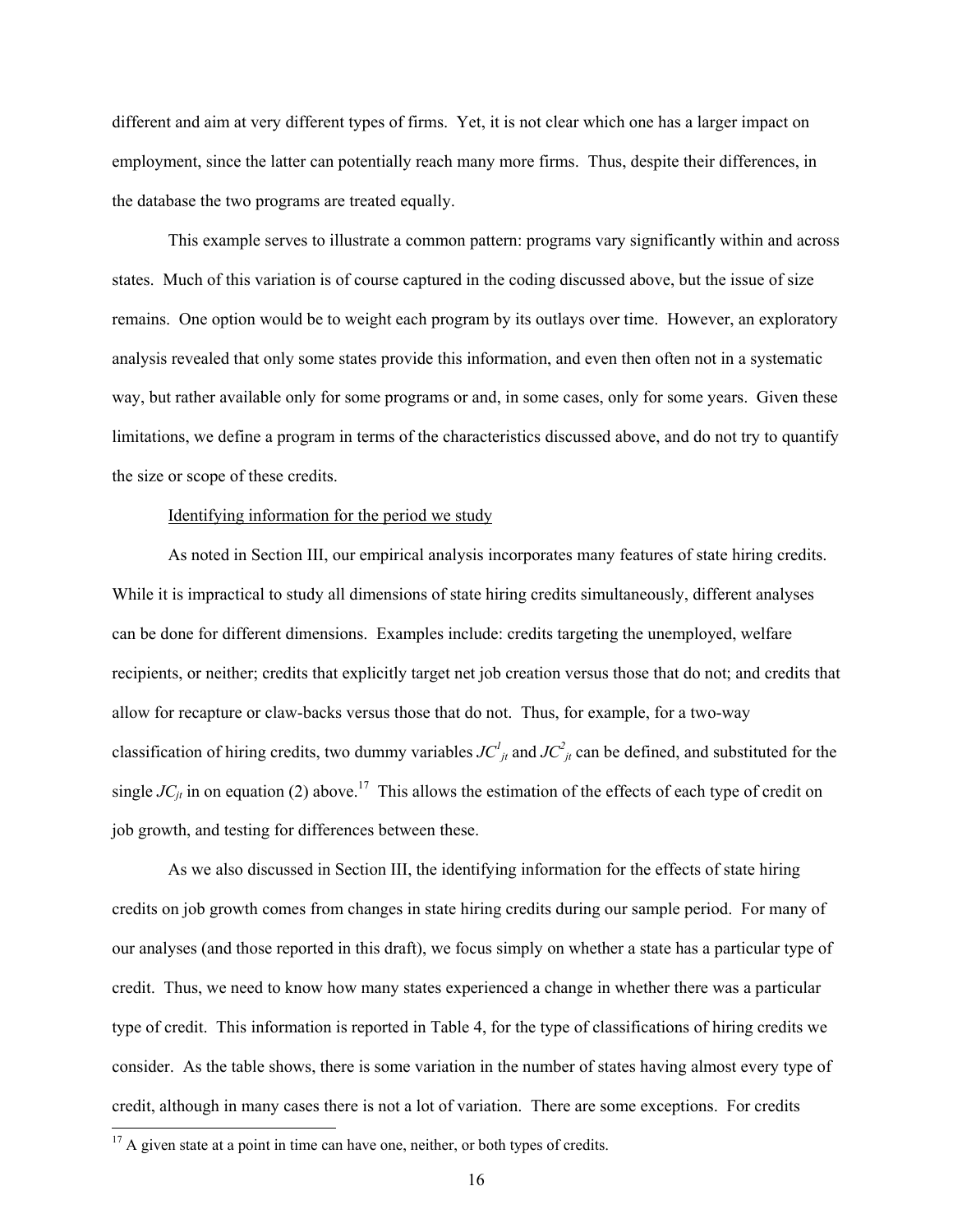targeting welfare recipients, and those for which we could not determine if a credit was temporary or permanent, there is no variation, the effects of these categories of hiring credits cannot be identified. For credits paying benefits based on part-time jobs, the only variation comes in 2006; since our sample period starts in 2007, we can only estimate lagged effects of this type of credit. Finally, as discussed later, we also look at differences in value of credits for the subset of credits targeting the unemployment (covered in the last panel of the table). In this case we only have variation for the high- and low-value credits, and not for the discretionary or not determinable ones.

The small number of credits that turn on during our sample period are also limiting because it would be useful to be able to look at effects of more features of hiring credits simultaneously. For example, we might want to look at credits that base benefits on investment *and* target manufacturing firms. But this is not possible with the amount of variation we have, so we can instead only focus on estimating the effects of "one-way" classifications of hiring credits. This is an inherent limitation of the data; a compelling research design requires identifying the effects of hiring credits from the states that change their credits, but there are not that many in the period of interest.

One issue that arises is how to capture or measure hiring credits. Much of the variation in hiring credits comes from states where a program already existed, sometimes of the same type. For example, in the aggregate, of the 38 programs created from January 2006 until December 2011, 36 were added in states that already had at least one program. The remaining two were created in California and Wisconsin in 2009. This raises the question of whether additional programs of the same type provide additional incentives to firms and thus, contribute to employment creation. We have chosen to code simply the existence of a credit of a particular type, rather than the number of credits. Additional credits of the same type may imply more credits available, or may simply reflect the proliferation of similar credits under different names. Preliminary analyses indicated that results were as strong or stronger for the dummy variables indicating presence or absence of credits, compared to counts of credits, suggesting that additional credits of the same type do not have additional effects.

*Data on Labor Market Outcomes and Cyclical Indicators*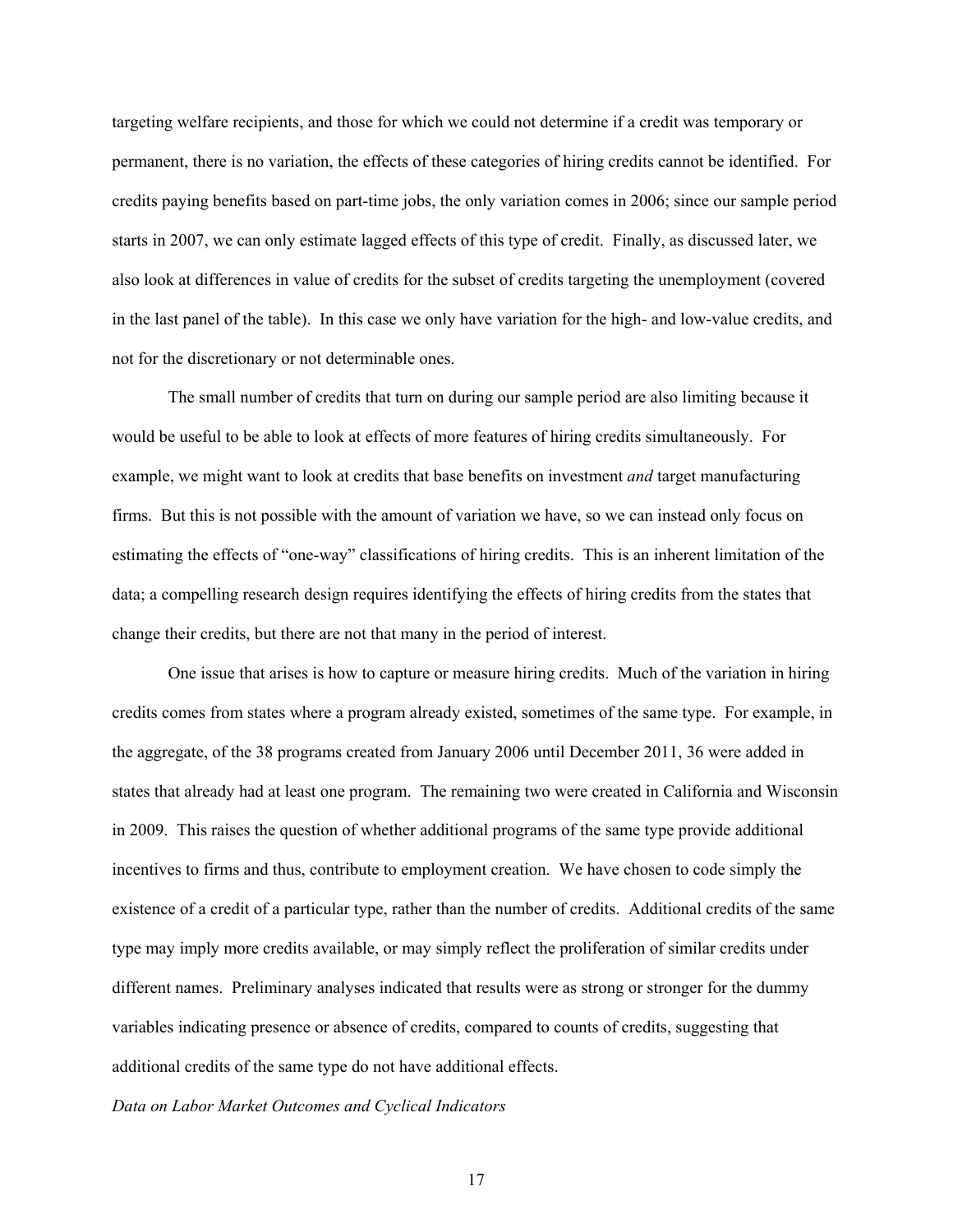Data on total and industry employment come from the Quarterly Census of Employment and Wages (QCEW).<sup>18</sup> The QCEW provides monthly employment at the state level and by NAICS industry level. To construct the counterfactual cyclical measure (PSE) we used industry employment at the QCEW sector level, which corresponds to the NAICS 2-digit classification.19 One issue is that in the disaggregated state-by-industry QCEW data the information is sometimes suppressed, for some months, for confidentiality reasons. In these cases, we scale up the non-missing entries proportionally to match total employment for the month. Second, to avoid noise in our baseline industry composition, we compute the baseline industry employment by averaging over all 12 months in 2006, and then divide by the average of total employment across months. Finally, we have to assign a baseline industry composition to one particular month to construct our counterfactual business cycle measure for each subsequent month, but the annual averages do not match any specific month because we have used an average of industry composition over the year. We therefore rescale industry employment so that multiplication by this average share matches June 2006 employment, and then construct the cyclical measure relative to that month.

In our baseline specification we also include as controls Farber and Valletta's (2011) measure of the number of weeks of extended Unemployment Insurance benefits, both those added automatically from the Extended Benefits program and those from the Emergency Unemployment Compensation program. Both Farber and Valletta (2011) and Rothstein (2011) show that these recent expansions in the length of unemployment insurance led to increased unemployment durations, particularly for the long-term unemployed. These extended benefits could therefore have slowed job growth. The control variable we use is the number of weeks beyond the normal 26 weeks of Unemployment Insurance that are available in that state and month. Since we use a first difference model, this control is included in first difference form. We also include lags from one month to 12 months to control for the lagged effect of the Unemployment Insurance extensions. In addition to this control, we include first differences (through

-

<sup>&</sup>lt;sup>18</sup> All data used is available to download at http://www.bls.gov/cew/data.htm.<br><sup>19</sup> The Bureau of Labor Statistics introduced the new version NAICS 2012, which applies to QCEW starting in 2011. However, because this affects industry classification only at lower levels of disaggregation, it does not affect our classification.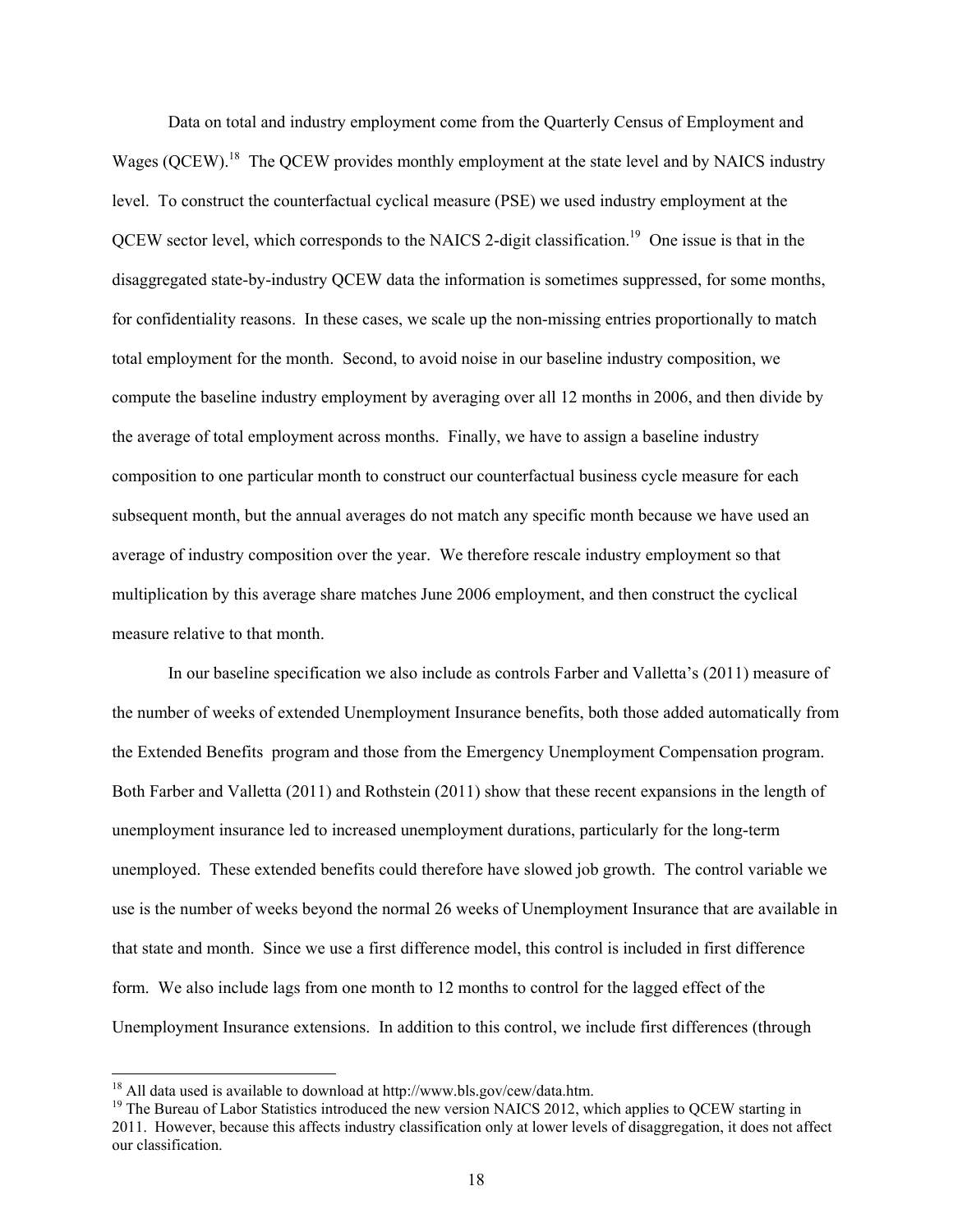lags of 12 months) of the higher of the federal or state minimum wage.

#### V. Results

#### *Baseline Results*

Results for our baseline model estimating the effects of hiring credits on job growth are reported in Table 5. Each panel in this table reports estimates from a different specification. Thus, the first panel reports estimates of the effect of the presence of a hiring credit of any kind, the second distinguishes between credits that require job growth, payroll growth, investment, or other criteria, etc. All specifications include a contemporaneous dummy variables (or dummy variables) for the hiring credit, plus 12 monthly lags. The table report the contemporaneous coefficients, and then the cumulative effect including lags through four, eight, and 12 months.

 As reported in the first panel, there is no evidence of an effect of hiring credits when no distinctions are made among the features of hiring credits. One thing to keep in mind is that only two states provide identification of the effect of "any" credits (Table 4). However, that will often be the case when we look at the effects of specific types of credits, as well.

The second panel, in contrast, finds evidence of significant positive effects hiring credits whose benefits are based on investment (as well as those based on some other variable, for lags for four months or longer), but no evidence of positive effects – and indeed negative point estimates – of hiring credits that provide benefits based on jobs or payroll growth. We might expect hiring credits that provide benefits based on job growth to be the most successful at boosting employment, whereas a hiring credit based on payroll growth would not necessarily be expected to boost employment, because in the first case benefits are obtained exclusively through the creation of new jobs, while in the second case benefits may be obtained through the creation of a limited number of high-wage jobs. To interpret the magnitudes, the estimated coefficient of 0.0087 on the cumulative (through the 12 month lag) effect of hiring credits based on investment implies that employment is increased by 0.9 percentage points by the enactment of such a credit.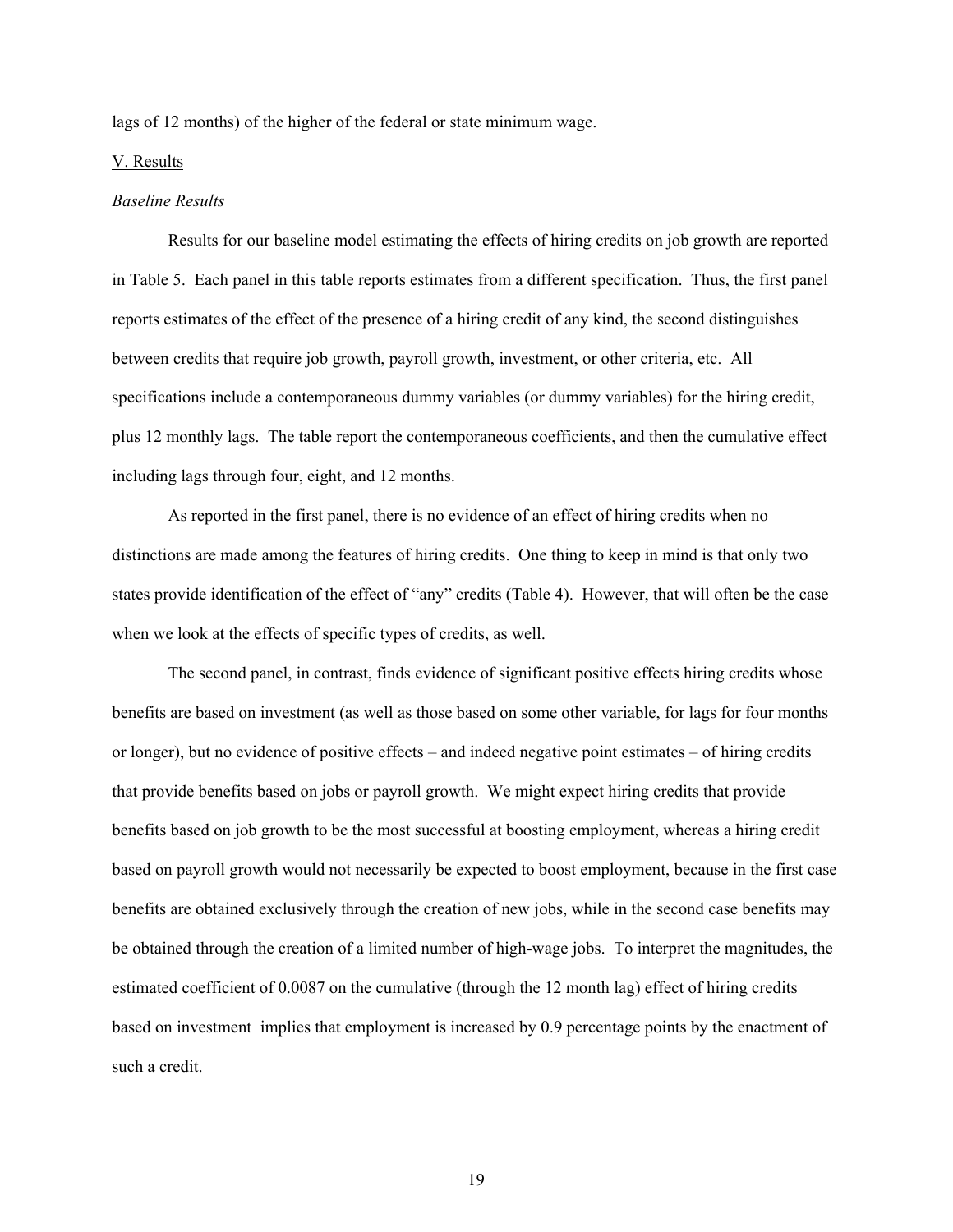The next panel distinguishes between credits – for those based on jobs – that measure jobs using increases in full-time employment, full-time-equivalent employment, and part-time employment (as well as not specified). Broken down this way, there is a significant negative effect of credits based on increases in FTE employment, and, only when we accumulate the effects through lags of 12 months, a significant positive effect of credits based on part-time employment. The latter effect may arise because a credit based on part-time employment encourages firms to either hire part-time workers or split full-time jobs between two people, either of which would boost measured employment. The same argument might also predict a negative effect of credits based on full-time employment, although what we find is a negative effect of credits based on full-time-equivalent employment, which is harder to explain.

The next panel distinguishes credits based on their tax treatment. We might expect a refundable credit or one that can be carried forward to be the most valuable, since these give money to firms even if they do not have taxable income in the current year – a circumstance we might expect to be more frequent during or after a recession. In terms of the relative magnitudes of the estimated coefficients, the evidence is consistent with this. However, there is at best quite weak evidence of a positive effect of refundable credits (a t-statistic of 1.55 for the cumulative effect through lags of eight months), and the point estimates for credits equal to the tax owed are always negative.

The first panel in the second column of the table distinguishes between credits based on whether they imposed some kind of minimum wage requirement. A priori, we might expect a larger effect for credits that do not have a wage requirement, if the wage requirement is binding. On the other hand, it is possible that higher-wage firms that meet the wage requirement anyway are more responsive. Regardless, none of the estimated effects for this specification are statistically different from zero.

The following panel categorizes hiring credits based on whether there is a mechanism to recapture the credit if job creation goals are not met. We would expect a recapture mechanism to lead to more effective credits, either by enforcing job creation goals or encouraging only firms that could actually meet them to apply for credits. The evidence is consistent with this prediction, as there are fairly large and positive, significant effects of hiring credits with recapture provisions, but not of those without such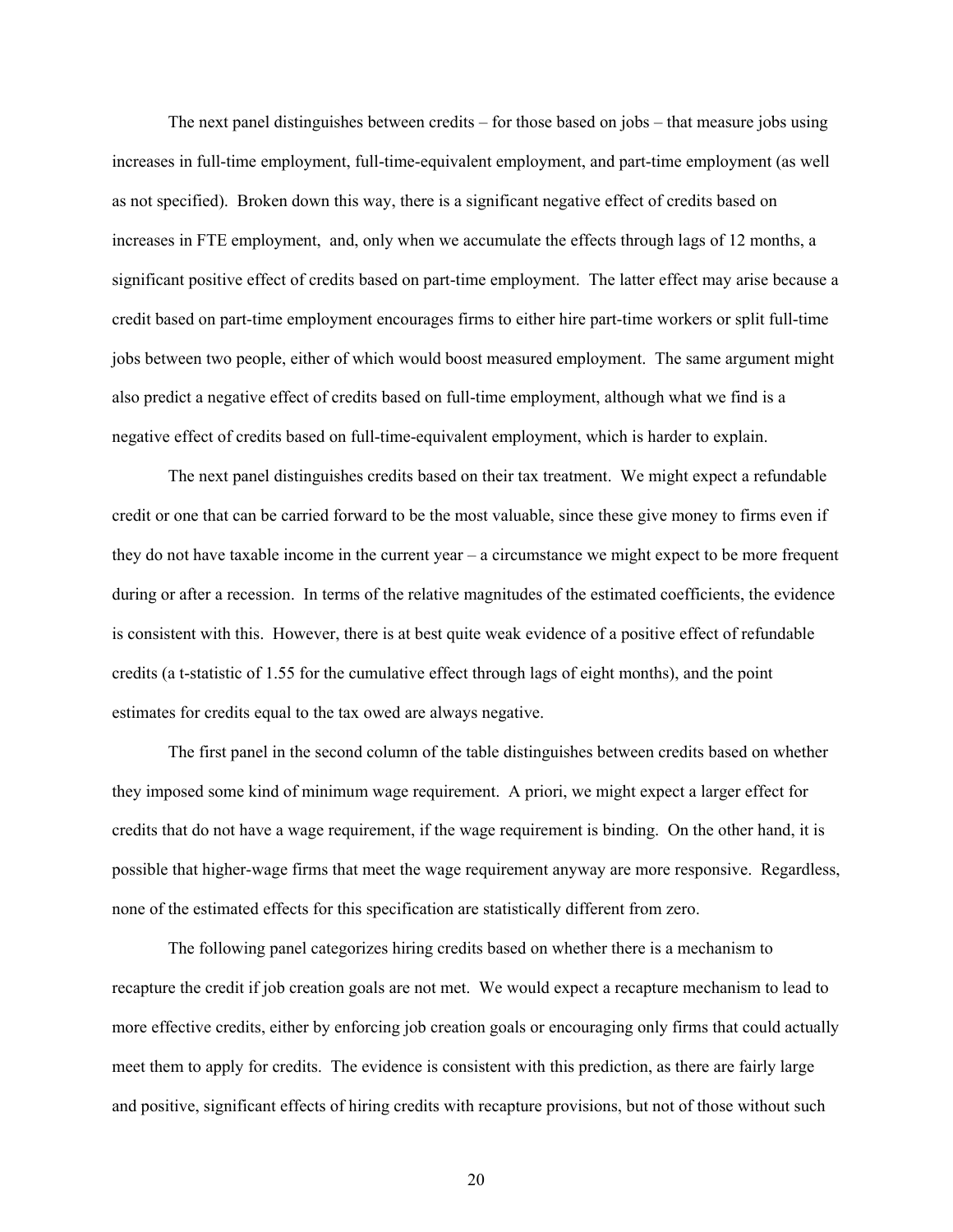provisions. It would be of interest, of course, to learn about how these recapture provisions are actually implemented, as confirmatory evidence that these provisions have teeth.

Below this specification we distinguish among credits that target specific industries, manufacturing in particular, or that do not target by industry. In no case do we find significant positive effects. Interestingly, the effects of credits targeting manufacturing are negative and significant (after four months). One interpretation of this may be that this kind of targeted hiring credit is more the result of political pressure than of targeting to where the potential job creation effects are highest.

The next panel looks at the type of worker targeted. As noted in the Introduction, many hiring credits – and those generally deemed ineffective – have targeted the disadvantaged or disabled. What might be of more interest as a counter-recessionary policy, however, is a hiring credit targeting the unemployed. There are no new credits targeting welfare recipients in the sample period (see Table 4), so we cannot identify the effect of such credits. However, there are new credits targeting the unemployed and the disabled (and without targeting). The estimates show that hiring credits targeting the unemployed have significant and positive effects on employment, boosting employment by about 0.7 percentage points after four months, with the effect growing to 1.1 percentage points with the full 12 lags included. In contrast, there is no effect of the other types of hiring credits.

Finally, the last panel considers temporary versus permanent credits. Theory would predict that temporary credits would have the greatest short-run effect, since they should shift hiring into the period covered by the credit. However, recall from the discussion in Section III that in practice it is very hard to classify credits as temporary or permanent. Perhaps as a result, we do not find any evidence that either type of hiring credit has an effect.

Thus, the evidence from Table 5 suggests that certain types of hiring credits enacted during the Great Recession succeeded in boosting employment. These include credits that were based on investment, credits that are paid based on growth in part-time employment, refundable hiring credits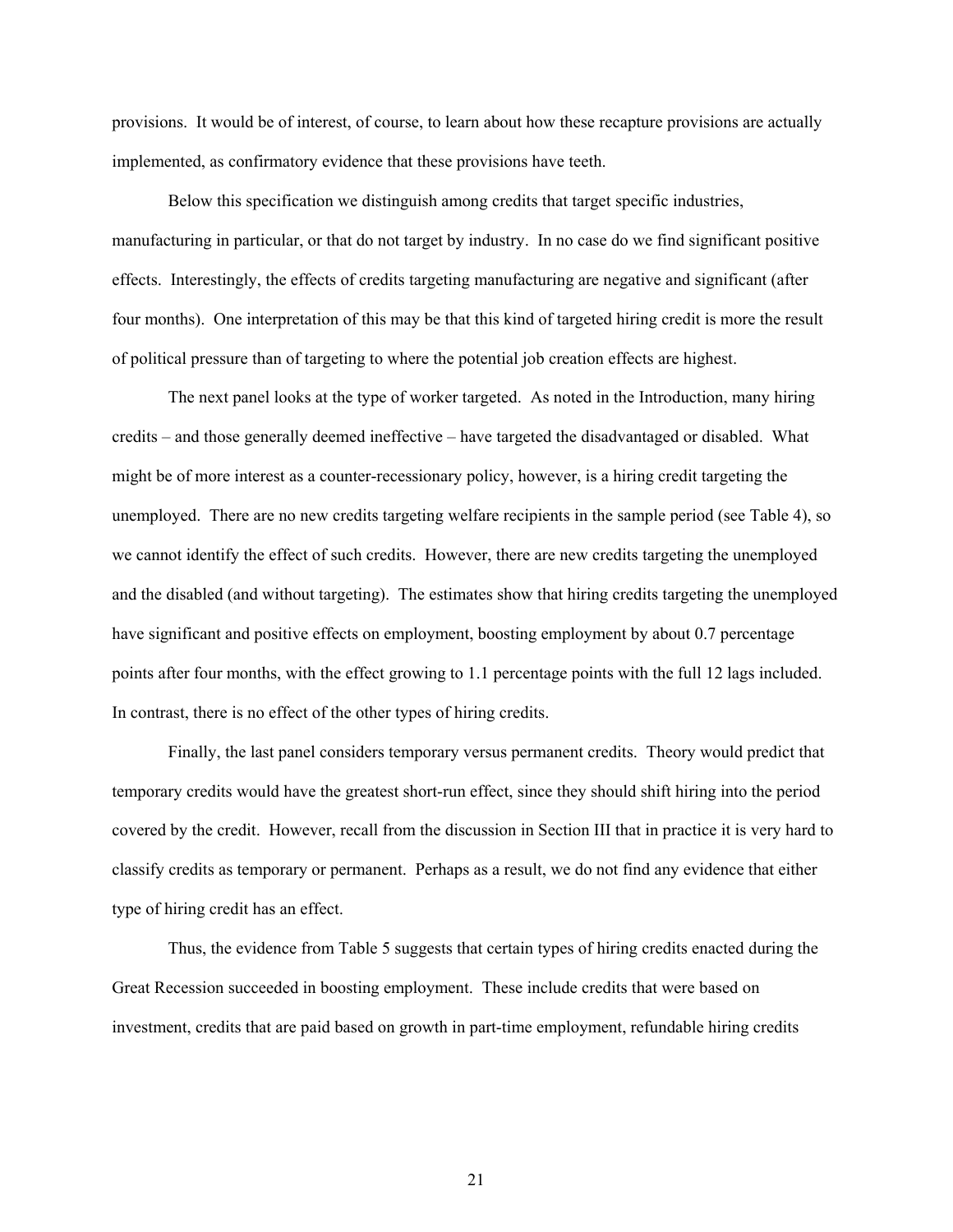(weakly), credits that allow for recapture of payments if the required goals were not met, and credits targeting the unemployed. $^{20}$ 

#### *Endogenous Determination of Hiring Credits?*

 $\overline{\phantom{a}}$ 

To better assess whether endogenous determination of hiring credits based on past changes in job growth drives our results, we do two things. First, we augment our original specification by adding the lagged first difference of the log of employment (the dependent variable). The use of a lagged dependent variable is common in models of employment or job growth, $^{21}$  and we expect the lagged dependent variable to control fairly well for state employment shocks, particularly since these are serially correlated.

 The results with this lagged dependent variable included are shown in Table 6. The inclusion of the lagged dependent variable has very little impact on the estimates. We still find significant positive effects of credits based on investment, credits that are paid based on growth in part-time employment, and significant positive effects of credits that allow for recapture of payments if the required goals were not met, and credits targeting the unemployed. We also still find negative effects of credits based on fulltime-equivalent employment, and credits targeting manufacturing.

A problem with including the lagged dependent variable, however, is that the lagged first difference ( $\Delta \ln(E_{i,t-1})$  is correlated with the error term of the equation, which will lead to biased estimation of this variable that can also be transmitted to other coefficient estimates. We considered two approaches to obtain consistent estimates of this dynamic panel data model: the Anderson and Hsiao (1982) approach and the Arellano and Bond (1991) (also attributed to Holtz-Eakin et al., 1988) approach. Both instrument for  $\Delta \ln(E_{i,t-1})$  using lagged values of  $\ln(E_{i,t-j})$ . By construction  $\ln(E_{i,t-2})$  is correlated with  $\Delta \ln(E_{i,t-1})$ , making it a valid instrument. In fact,  $\ln(E_{i,t-1})$  for all j ≥ 2 are valid instruments. The exclusion restriction requires that ln( $E_{i,t-j}$ ) is not correlated with  $\Delta \varepsilon_{it}$ , conditional on the controls. This requires that we must have no second-order serial correlation in  $\Delta \ln(E_{i,t-1})$ .

 $20$  We also estimated specifications like in Table 5, but with two modifications. First we added the 12 lags of the interactions between the counterfactual business cycle measure and state dummies, and second we dropped these altogether. The qualitative conclusions are very similar. Results are available from the authors upon request. <sup>21</sup> See, e.g., Görg and Hanley (2005), Gugler and Yurtoglu (2004), and Arellano and Bond (1991).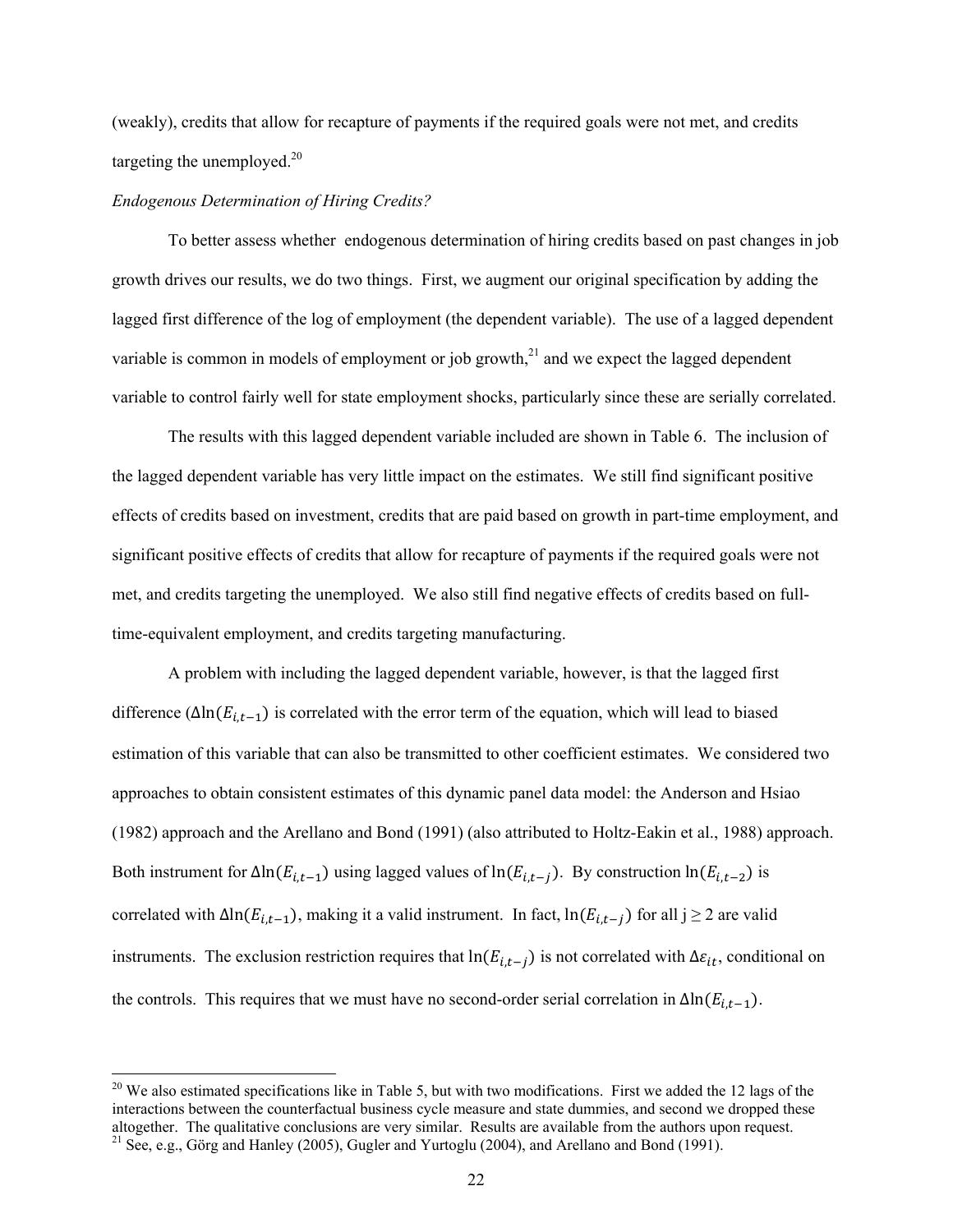We first consider using  $ln(E_{i,t-j})$  from j = 2, …, 12 as instruments for  $\Delta ln(E_{i,t-1})$ , estimating via 2SLS, as in Anderson and Hsiao (1982). Using all of these lags should provide the greatest efficiency gain, particularly since we do not have to drop early time periods from the sample to get lags of  $ln(E_{i,t-j})$ , as lags are already used in the base model. However, all realistic subsets of instruments that we considered lead to a rejection of the over-identification test. For this reason we do not present these 2SLS results.

We also considered using the Arellano-Bond GMM approach, which is similar but more efficient than the Anderson and Hsiao (1982) approach. We run into similar problems with over-identification tests. However, this approach is most useful for "small T, large N" panels. In contrast, our time dimension is 59 months and our group dimension is 50 states. Because of our long time dimension we have too many instruments. When we attempt to use the GMM Arellano-Bond estimator for our differenced model, we get a perfect Hansen over-identification test p-value of one.<sup>22</sup> Roodman (2009b) notes that this often occurs when there are more instruments than groups. This large number of instruments leads to a singularity error when the covariance matrix of moments required for the Hansen test is estimated. Despite our many attempts, this problem is not solved by reducing the set of instruments used or by collapsing instruments. Since the Hansen test tests for instrument proliferation, a problem whereby the endogenous variable is overfit and endogenous components are not removed, it is crucial to have this test result. So we also do not present results using the Arellano and Bond (1991) approach here.

The second analysis we did was to estimate regression models for the hiring credits dummy variables, including the same controls as in Table 5, as well as long lags of the first differences of log employment (up to 36 months). We did this for the credits corresponding to what are perhaps the two most interesting findings in Table 5 – the positive effect of hiring credits that allow recapture of credits, and the positive effect of credits targeting the unemployed. We found no evidence that the adoption of these kinds of credits were positively associated with past growth in employment – precisely the kind of

 $\overline{\phantom{a}}$ 

 $22$  We used xtabond2 in Stata (see Roodman, 2009a),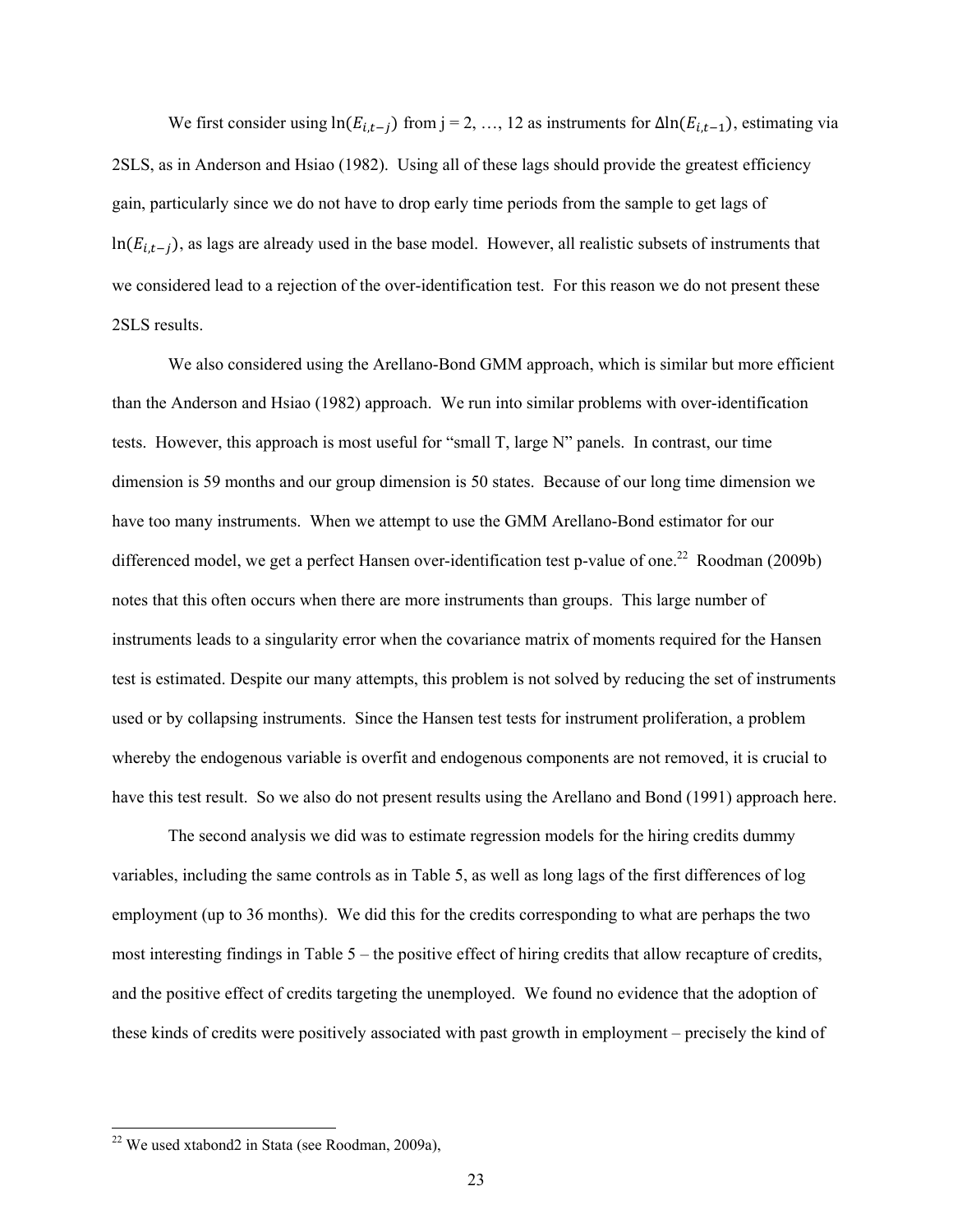"pre-trend" that could generate spurious evidence of positive effects of these kinds of credits. The effects of lagged employment growth were generally negative, and almost always statistically insignificant<sup>23</sup>). *Counts of Hiring Credits* 

Table 7 reports estimates of the same specifications as in Table 5, with the difference that the hiring credits variables are counts of the number of credits with a particular feature, rather than dummy variables for the presence of a credit with a particular feature. As there are often multiple credits with a particular feature, there is more variation in these credit count variables. However, as noted earlier, this variation may not be substantive if the addition of credits of a type that already exist in a state does little to change behavior. To a large extent, the estimates in Table 7 are similar to those in Table 5. We still find some evidence of positive and significant effects on employment growth of credits based on investment, of refundable credits (to some extent), and of credits targeting the unemployed. There are two main differences, though. First, there is now also evidence of positive effects of credits for full-time jobs, and second, there is no longer evidence of positive effects of credits allowing recapture.

# *Incorporating the HIRE Act*

1

Our next extension is to include the federal HIRE Act as part of the set of hiring credits whose effects we estimate. As indicated in Table 4, the HIRE Act effectively switches on hiring credits with many types of features (e.g., benefits based on payroll, targeting the unemployed) in many states – all the states that did not have these types of credits prior to the HIRE Act. The estimates, reported in Table 8, for the most part do not change. The one substantive change is for the targeting of the unemployed, which the HIRE Act did, as the positive and significant effects of this type of credit reported in Tables 5 and 6 now becomes small and insignificant. One possible explanation for this is that the HIRE Act was a low-value credit, with a maximum of \$1,000 per worker hired.

To explore this further, in Table 9 we report estimates for the effects of hiring credits targeting the unemployed, distinguishing between those with a value of up to \$1,000, and more than \$1,000. If we find a positive effect of the higher-value credits, which would suggest that the smaller effect of hiring

 $23$  We did this analysis for the specifications in Table 5, as well as other sample periods and forms of the credit variable discussed below; the results were the same as those discussed here. Results are available from the authors upon request.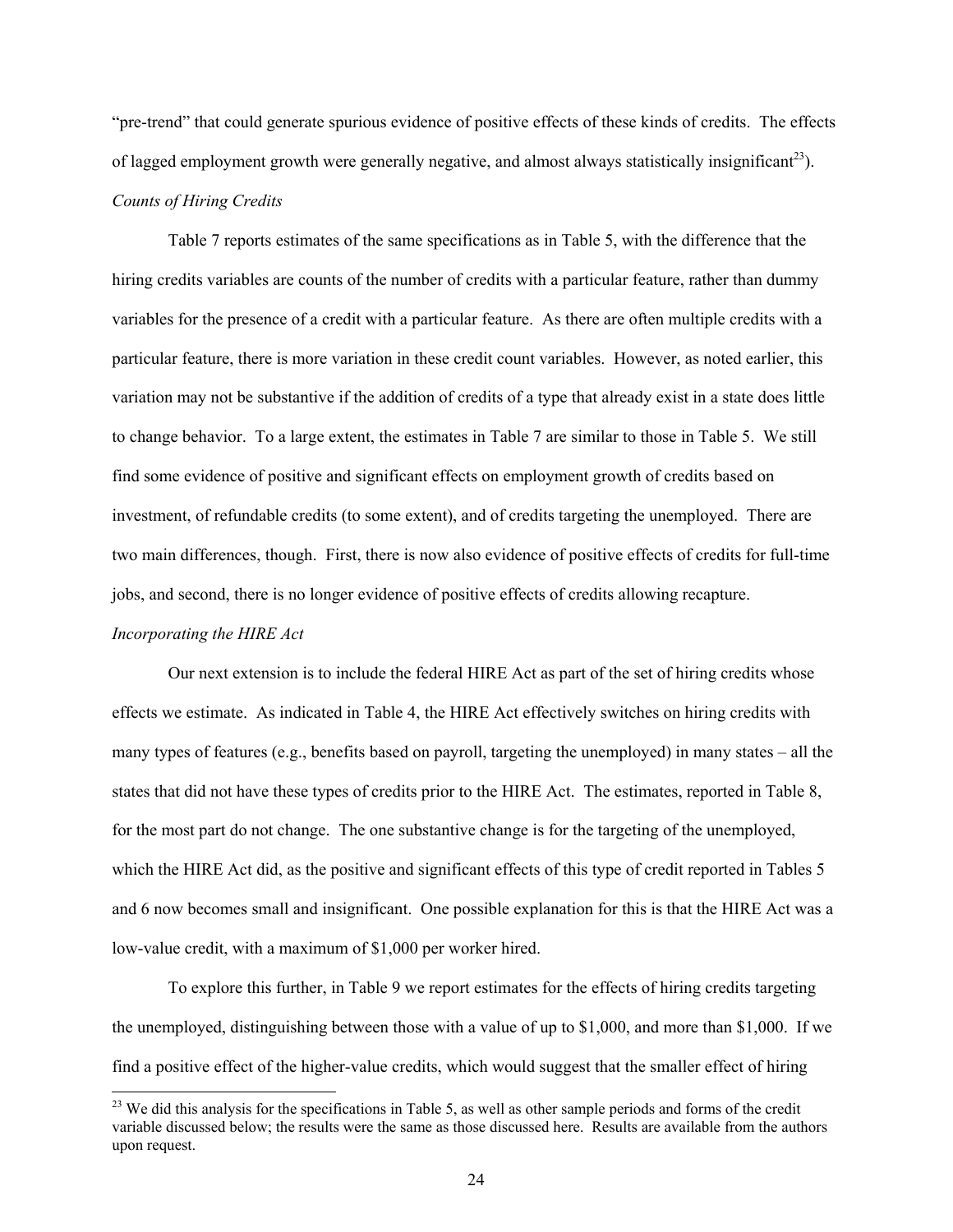credits targeting the unemployed once we include the HIRE Act could be attributable to its low value. However, as reported in the left-hand panel of Table 9, for state hiring credits targeting the unemployed, the estimated effect of low-value credits is actually larger, although the estimates for both low- and highvalue credits are generally statistically significant, at least for some period. Note, however, that the effect of the low-value credit in this case is identified from only one state (last panel of Table 4). In the righthand panel, we add in the HIRE Act, again distinguishing by value. The estimates for the high-value credits are similar to those in the right-hand panel, while the estimates of the low-value credits are insignificant (and small and negative). At the end of the day, then, the HIRE Act does not appear to have been effective, although we cannot really tell whether this was because it was a low-value credit, or because of some other features that diminished its effectiveness. One possibility is that the HIRE Act extended hiring credits to states where they were likely to be less effective, which could be why those states had not adopted them earlier.

## *Extending the Sample Period*

The analysis to this point has focused on the period of the Great Recession, because the main empirical question this paper addresses concerns the effects of hiring credits adopted during that period. However, as Table 4 showed, not many credits of the different types we considered were adopted during or just after the Great Recession. It therefore seems worthwhile to ask what we can learn about the effect of hiring credits by extending the sample period to include earlier years. To that end, Table 10 reports results incorporating earlier years. We first extend the sample back to 1995, which is when the data on UI benefits extensions begin, and then back to 1990, which also captures the recession of the early 1990s. In the latter case we do not have the UI benefits extension data, but we verified that excluding the control based on these data for the 2007-2011 period does not impact the results. We estimated the same models shown in Table 5, but we report results only for the key coefficients from the key specifications for which we found significant effects of hiring credits; this does not give a misleading view of the evidence from these longer sample periods because in the fuller set of estimates we did not find significant evidence of other types of credits.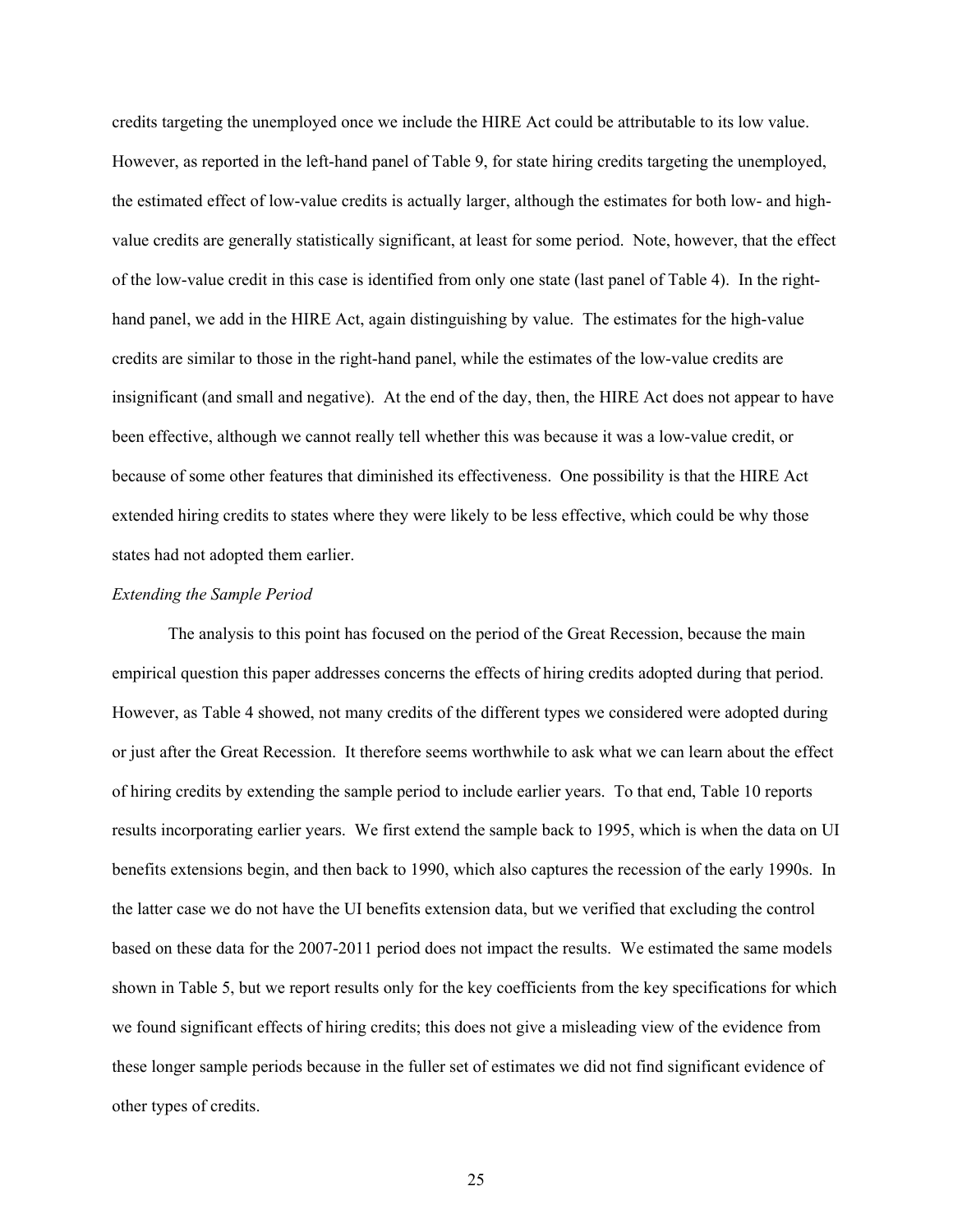The first two columns repeat these key estimates from Table 5, and the next two columns report the corresponding estimates for 1995-2011. The next column shows the number of additional states where such credits were introduced over the longer sample period relative to the 2007-2011 period. Overall, 17 additional states introduced any hiring credit, and quite a few introduced credits based on investment, credits for full-time jobs, refundable credits, and credits allowing for recapture. In contrast – unfortunately – we get almost no additional information on credits targeting the unemployed, as only one additional state introduced such a credit in the longer sample period. The last three columns report the same kind of information for the 1990-2011 period; in this case the additional credits are also relative to the 2007-2011 period. Aside from the longer sample period and the absence of the UI benefit extension controls for the 1990-2011 period, the only difference is that the cyclical control is now calculated using 1990 as the baseline year.

Some of the estimates for the two longer sample periods are similar. For credits based on investment, the point estimates remain positive, but are statistically insignificant. The negative effects of credits based on full-time-equivalent employment remain negative and sometimes statistically significant. The evidence of a positive effect of refundable hiring credits is now a bit stronger, and there is still some evidence of positive and statistically significant effects of credits that can be recaptured. Perhaps the biggest and most substantively interesting difference is that there is no longer any evidence of positive effects of hiring credits targeting the unemployed. Then again, we only get one additional such credit extending the sample back to 1995, and one more extending it to 1990 (relative to four states adopting such credits in the 2007-2011 period); one of these was adopted in 1992, and one in 1997. Thus, it appears reasonable still to conclude that hiring credits targeting the unemployed enacted during or after severe recessions are effective in increasing job growth, although the evidence still comes from relatively few states.

#### *Employment vs. Hiring*

As noted earlier, one potential problem with hiring credits is that they can lead firms to churn workers, earning more credits for hiring (and firing) workers that preserve a given level of employment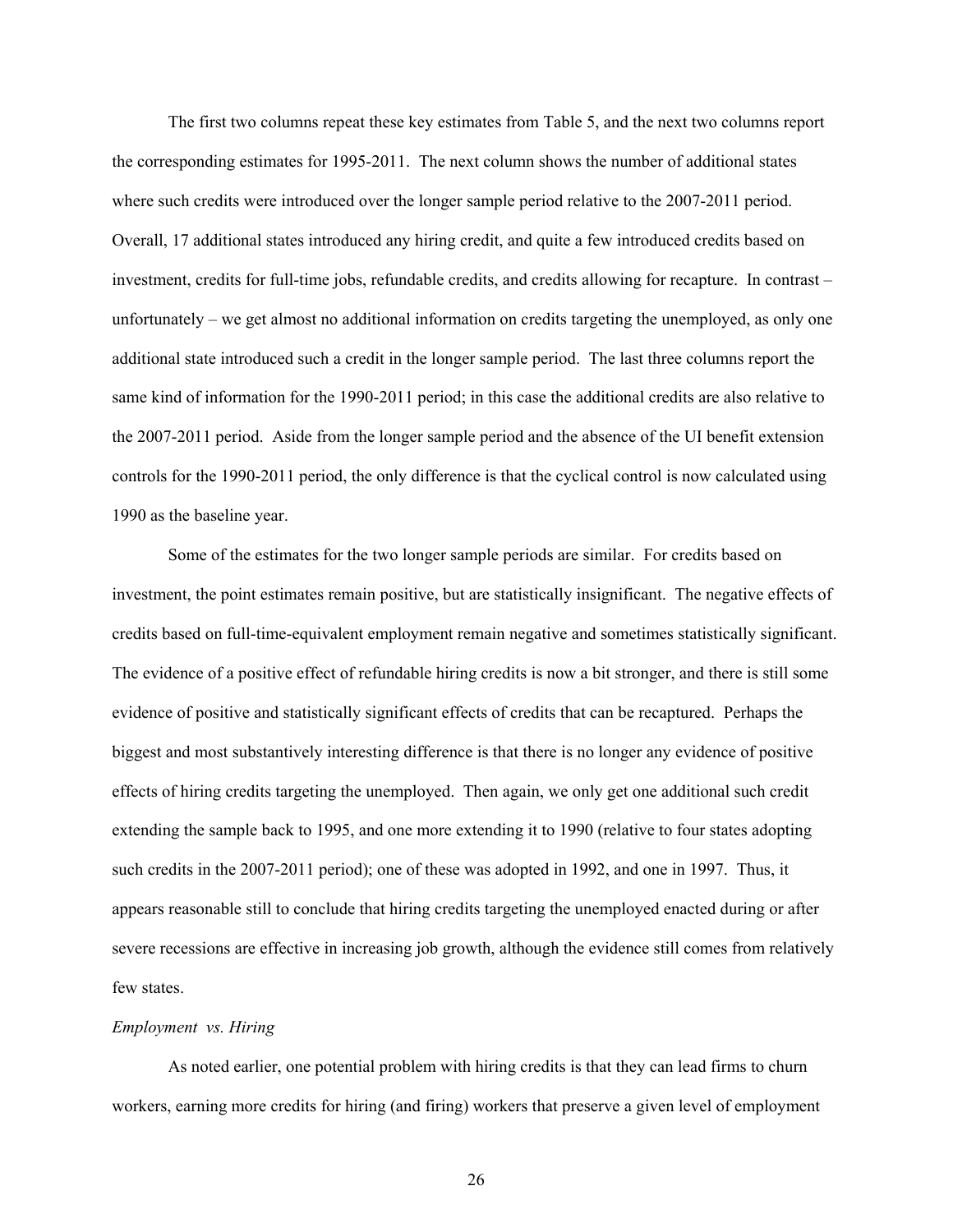(or a given growth rate) than with less hiring and firing. We have already established some evidence of positive employment effects, so there is no reason to believe that the hiring credits we study generate *only*  churning, with no change in employment. However, whether or not hiring credits generate a lot of churning is still an important policy question because it can drive up the costs of using hiring credits, per job created – a phenomenon referred to as "windfalls" to employers from hiring credits. By using data from the Quarterly Workforce Indicators (QWI) , we can learn something about churning, because these data allow measurement of employment, as well as hiring.

The QWI data also have information on separations, but the Job Openings and Labor Turnover Survey (JOLTS) data show that quits are generally more than 50 percent of separations, although of course less so during and after the Great Recession, when layoffs and discharges rose.<sup>24</sup> Given that we cannot separate out involuntary separations that firms could use, along with hiring, to increase windfalls, we present evidence only on hiring (and employment in the QWI, for comparability).

The QWI data are derived from the Longitudinal Employer-Household Dynamics (LEHD) Program at the U.S. Census Bureau. The employer and workplace reports are the same as the data reported to the BLS as part of the QCEW. Yet, due to methodological differences, the two sources are not exactly equal. Moreover, by using the linked employer information in the LEHD, accessions of workers to new employers, and separations from those employers, can be observed. Beginning of period employment is conceptually and empirically similar to QCEW month one employment. Formally, a person is defined as employed at the beginning of a quarter when he has positive earnings with the same employer in both the previous and current quarters. Hires are recorded when an individual has positive earnings with a particular employer in the current quarter and not in the previous one.<sup>25</sup> Finally, separations are defined to occur when an individual has positive earnings in the current quarter but either no earnings with the same employer or positive earnings with another employer in the next quarter.<sup>26</sup>

-

<sup>&</sup>lt;sup>24</sup> See http://research.stlouisfed.org/fred2/categories/32241 (viewed February 11, 2013).<br><sup>25</sup> There is also a "new hiring" variable defined when an individual has positive earnings in the current quarter, with no earnings from the same employer during the previous four quarters, but here we use the "all hiring" measure. <sup>26</sup> See http://lehd.ces.census.gov/library/techpapers/QWI\_definitions.pdf (viewed February 12, 2013).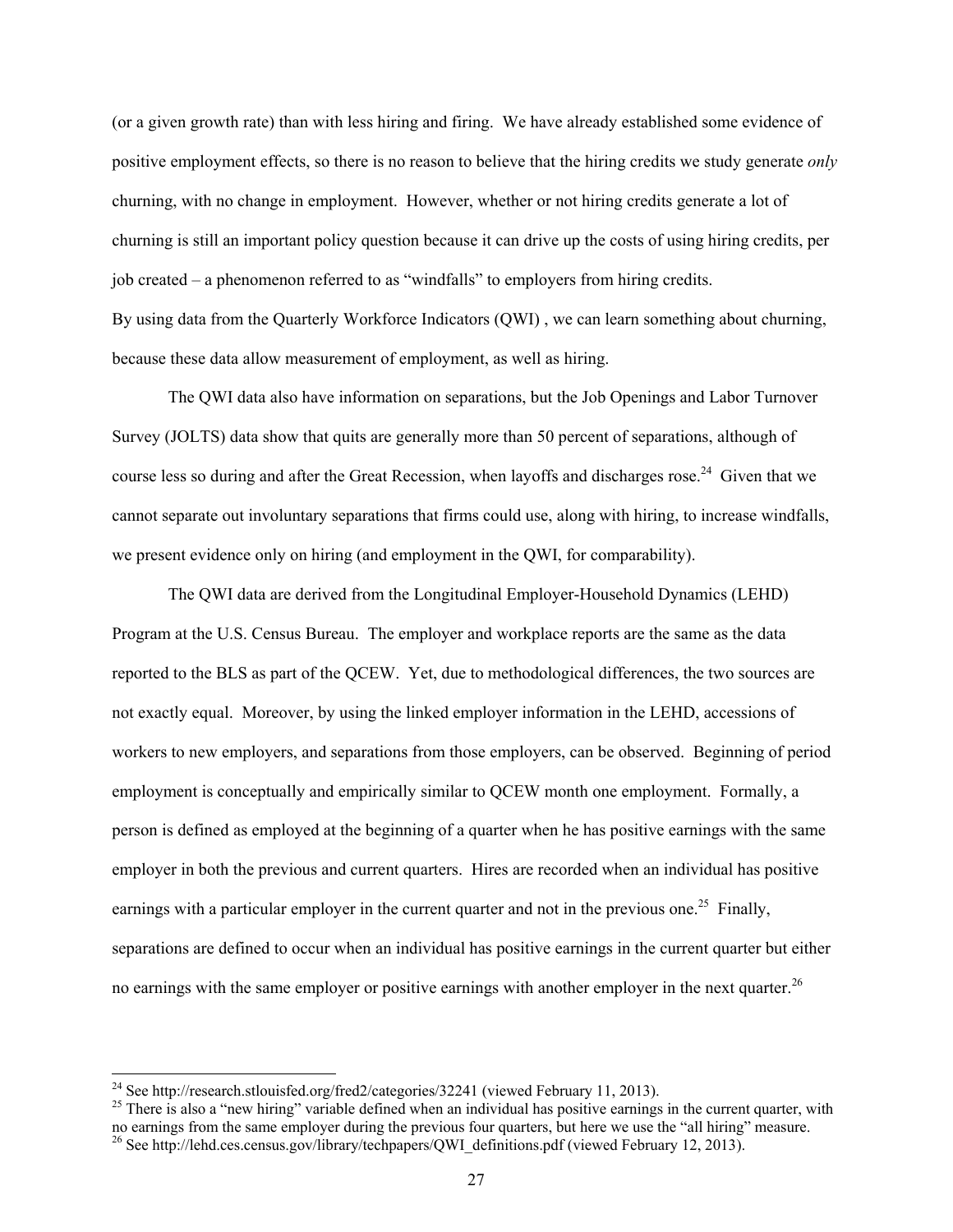The model is the same as the one used for the monthly data, but now the time unit is a quarter, and this entails some modifications. We use as dependent variables the first difference of the log of: 1) employment (number of jobs) at the beginning of the quarter; 2) the number of workers who started a new job in the quarter; and 3) the number of workers who separated in the quarter. The specification includes the first difference and 4 lags of the variable capturing the existence of a job credit (or of a credit with a particular feature). This variable is constructed from the monthly dummies and is equal to 1/3, 2/3, and 1 if the credit (or a credit with a particular feature) is present in a state for  $1, 2$ , or 3 months in a given quarter. It also includes the first difference of the log of the state-specific shock variable and 4 lags. This variable is constructed as the average of the monthly shock variables in each quarter. The specification also includes interactions of the first difference of the shock variable with state dummy variables; first differences and 4 lags of the minimum wage prevailing in the state at the beginning of the quarter; first difference and 4 lags of the control for extended UI benefits; dummy variables for each quarter in the sample; and interactions between calendar quarter dummy variables and state dummy variables.

The results for employment and hires are reported, respectively, in Tables 11 and 12. Some of the employment results are quite comparable to Table 5, which is not surprising, since these represent the same fundamental data source, but with the data and specification at the quarterly level. Most important, perhaps, there is quite strong evidence of positive effects of credits that allow for recapture, and credits that target the unemployed. There is also still evidence of negative effects of hiring credits targeting manufacturing.

Table 12 turns to hires. To some extent these results reflect the employment results. In particular, credits allowing recapture and credits targeting the unemployed have large and significant positive effects. In both cases, the positive estimates are about ten times as large as the effects on employment overall, suggesting that there may be considerably churning generated by these credits.<sup>27</sup>

There is also some evidence of positive effects of particular types of hiring credits on hiring for which there was no evidence of positive effects on employment growth. This is the case for refundable

l

 $27$  We interpret the positive hiring effects as reflecting churning, which is only one part of potential windfalls. To the extent that hiring credits end up rewarding hiring that would have occurred anyway – another part of windfalls – we would not expect to see any effect of credits.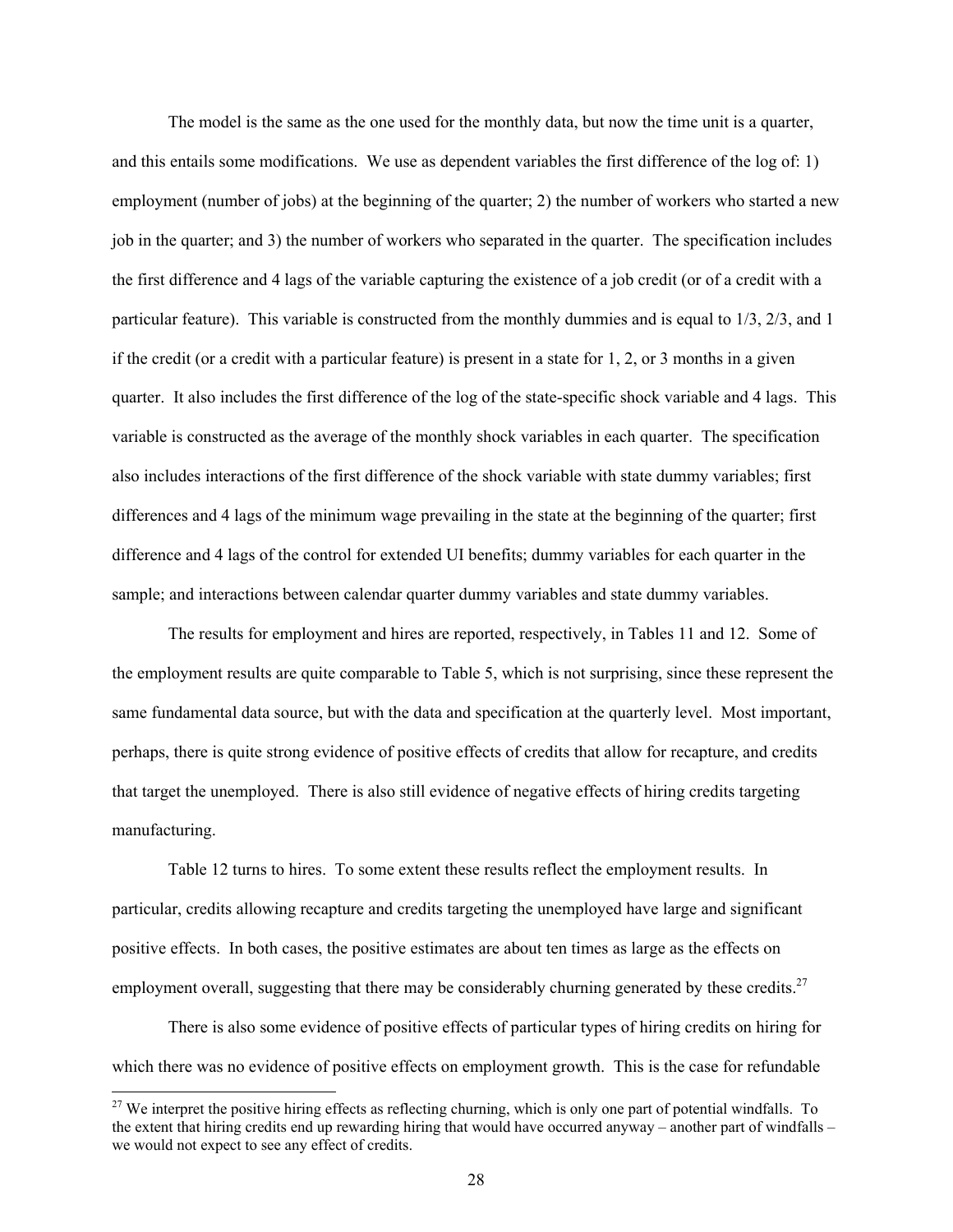credits, only in the very short term. Interestingly, in light of the negative effect on employment growth of credits targeting manufacturing, here we find evidence of strong positive effects. And there is also some evidence of positive effects of credits targeting the disabled (again, only in the very short term).<sup>28</sup> These latter results are consistent with credits leading to churning that spurs hiring but does not generate employment growth, which can imply that a good share of state spending on hiring credits takes the form of windfalls to employers.

# VI. Conclusions

1

State and federal policymakers grappling with the aftermath of the Great Recession have sought ways to spur job creation, in many cases adopting hiring credits for that aim to induce employers to create new jobs. This paper provides new evidence on the effects of state hiring credits on job growth, focusing in particular on the influence or credits adopted during and after the Great Recession.

We find evidence that specific types of hiring credits succeeded in boosting employment. These include credits whose benefits were based on investment, credits that measured the jobs on which they were based in terms of part-time employment, credits that are refundable (with only weak evidence), credits that allow for recapture of payments if the required goals were not met, and credits targeting the unemployed.

This evidence comes from state hiring credits. When we also look at the federal HIRE Act, which provides additional identifying information on credits targeting the unemployed, the evidence on the effectiveness of such credits goes away. This may be because the HIRE Act offered a meager credit, although the data are not sufficient to be able to determine this.

There are some limitations to what can be learned about the effects of credits enacted in this period. Because the window is relatively short, the number of credits enacted is not large, so that the identifying information often comes from a small number of states. In addition, there are many types of credits, and we are therefore interested in trying to estimating which kinds of features of credits make

 $28$  We also find evidence that credits based on full-time employment boost hiring. For these types of credits, we have tended not to find a positive effect on employment growth, except in Table 7 which uses a count of credits.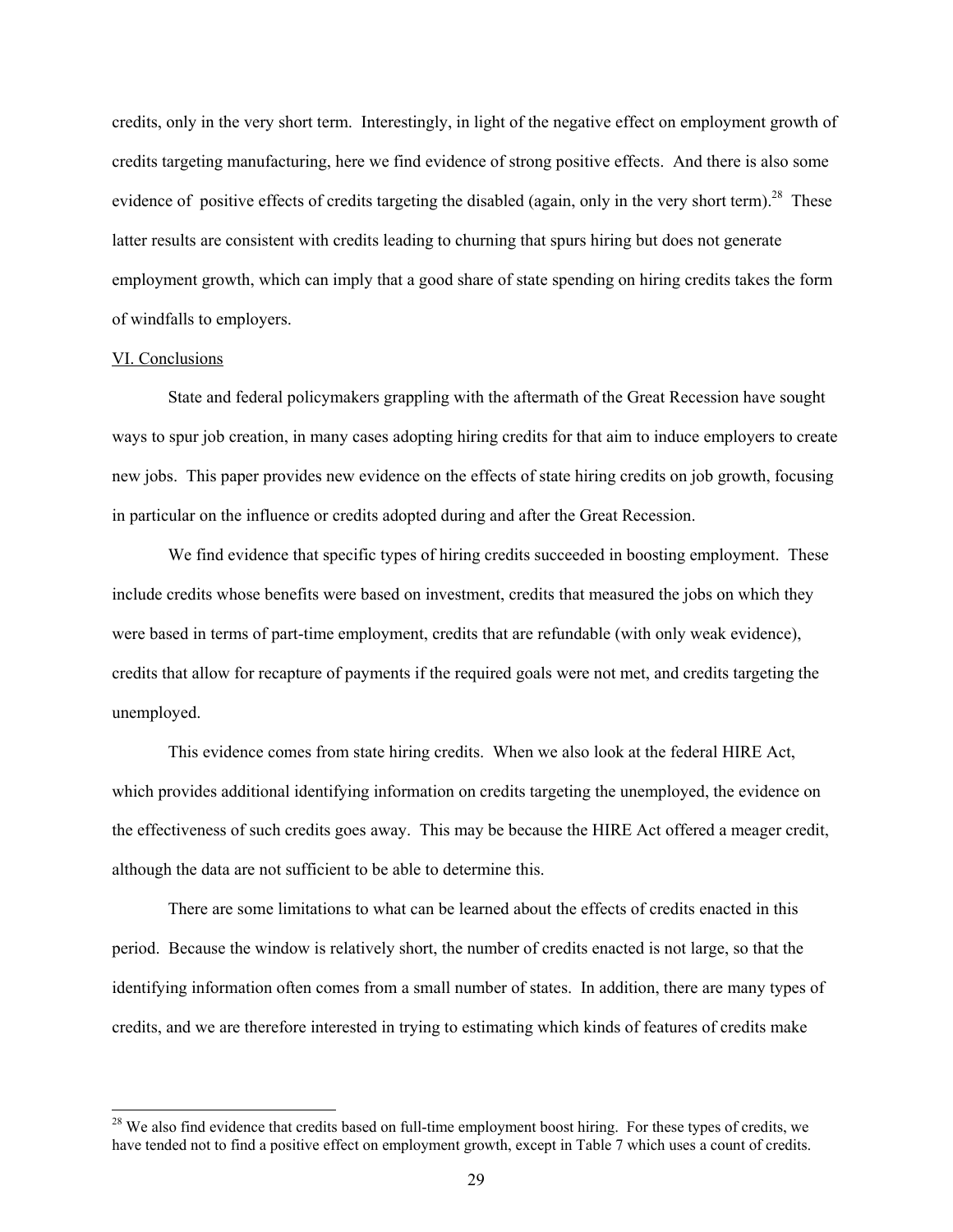them more effective. Given these limitations, and given the dearth of other evidence on the effects of hiring credit programs, the findings must be interpreted cautiously.

Nonetheless, the results do provide some evidence that particular types of hiring credits may have boosted job growth during the Great Recession and its aftermath. Moreover, some of the results are consistent with what we might expect. Hiring credits based on part-time employment would be expected to do the most to increase the number of people employed (even if policymakers might prefer to create full-time jobs). A refundable hiring credit ought to have the greatest impact on firms because it is valuable even if the firm does not have taxable income. Recapture provisions should make hiring credits more effective. And finally credits targeting the unemployed, especially during a period such as the Great Recession when unemployment should not be a stigmatizing characteristic, should be more effective. At the same time some expectations are not borne out in the data. Perhaps most significantly, we do not find a stronger positive effect (or indeed any positive effect) of temporary hiring credits, although as we have explained it is very difficult to determine whether a hiring credit was perceived as temporary by employers. All in all, though, the results provide some evidence that judiciously chosen hiring credits adopted during the Great Recession did help increase job growth.

There is also some evidence justifying the concern that hiring credits generate windfalls for employers who can churn employees, generating a lot more gross hiring than net employment growth. As discussed in Neumark (2013), estimates from the existing literature point to windfall rates that could be near 90 percent – that is, for every 10 hires for which hiring credits are paid, 1 net job is created. Nonetheless, windfall rates this high can still be consistent with costs per job created in the United States in the \$30,000 or \$40,000 range, and perhaps much lower. Such costs are substantially below – perhaps only  $1/7<sup>th</sup>$  as high – the costs of creating jobs through the fiscal stimulus in the form of the American Recovery and Reinvestment Act (ARRA). And the evidence gives a little guidance as to the kinds of features of hiring credits likely to make them effective – including targeting the unemployed (perhaps especially in the aftermath of a severe recession), allowing recapture of credits when jobs are not created,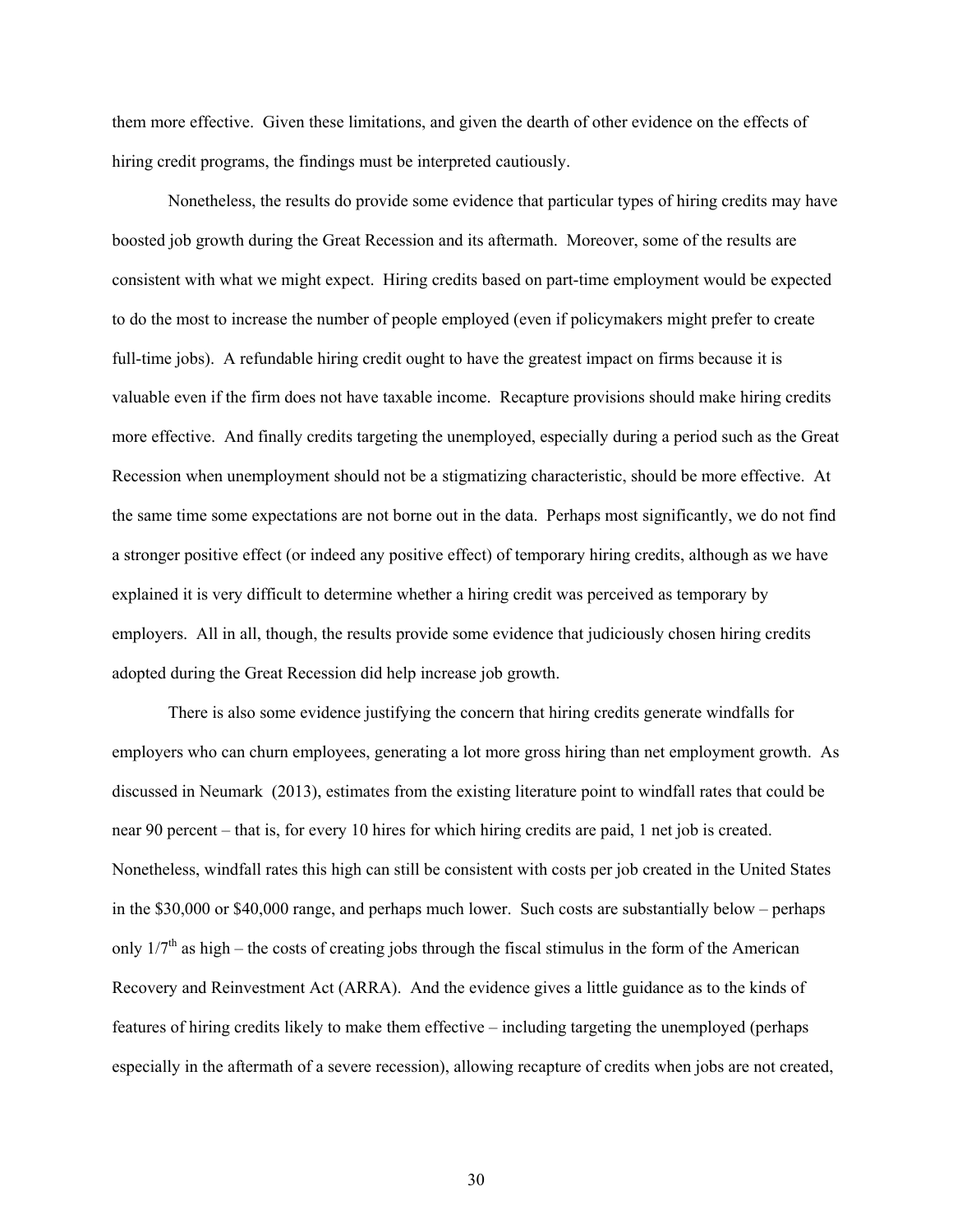and – although the evidence is weaker on this point – making the credits refundable so they are of value to firms even if the credits exceed tax liabilities.

All in all, the evidence is not overwhelming that hiring credits should be an important part of the policy response to the Great Recession, or to future severe recessions. But there is some evidence pointing in this direction, especially for particularly types of hiring credits. Given these findings, there may be merit to enacting legislation establishing federal or state hiring credits that turn on automatically and aggressively when economic downturns occur. Such credits would complement other "automatic stabilizers" that seek to provide a boost to workers' and families' incomes when a recession occurs, such as Unemployment Insurance, welfare, and progressive taxation. Such proactive legislation could represent a substantial improvement over what happened during the Great Recession, when some states (and the federal government) debated the adoption of hiring credits in the middle or near the end of the recession, and, facing the budgetary difficulties attributable to the recession that had already set in, sometimes enacted poorly funded or narrowly-targeted hiring credits.<sup>29</sup>

 $29$  For example, California's New Jobs Credit, enacted in 2009, targets small businesses generally, rather than the disadvantaged or the unemployed, and did not result in a large amount of hiring credits being claimed.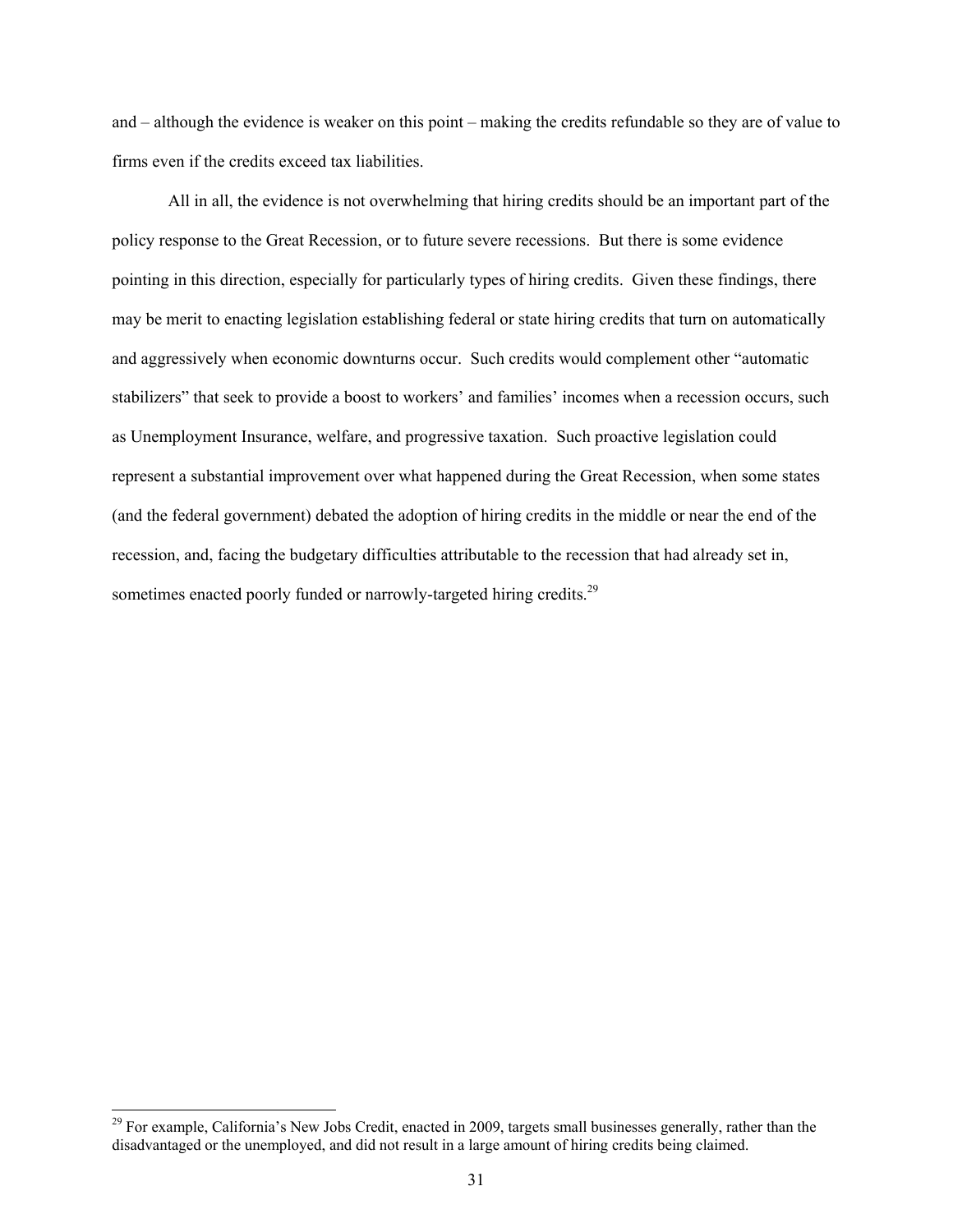## **References**

Anderson, T. W., and Cheng Hsiao. 1982. "Formation and Estimation of Dynamic Models Using Panel Data." *Journal of Econometrics*, Vol. 18, No. 1, January, pp. 47-82.

Arellano, Manuel, and Stephen Bond. 1991. "Some Tests of Specification for Panel Data: Monte Carlo Evidence and an Application to Employment Equations." *Review of Economic Studies*, Vol. 58, No. 2, April, pp. 277-297.

Bartik, Timothy J. 2001. Jobs for the Poor: Can Labor Demand Policies Help? New York: Russell Sage Foundation.

Bartik, Timothy J., and John H. Bishop. 2009. "The Job Creation Tax Credit: Dismal Projections for Employment Call for a Quick, Efficient, and Effective Response." Economic Policy Institute Briefing Paper No. 248, Washington, DC, October 20.

Bartik, Timothy J., and George Erickcek. 2010. "The Employment and Fiscal Effects of Michigan's MEGA Tax Credit Program." Upjohn Institute Working Paper No. 10-164.

Bishop, John. 2008. "The 1977-78 New Jobs Tax Credit Was a Big Success. Can a Tax Credit for Employment Growth in 2009 and 2010 Restore Animal Spirits and Help Jump Start the Economy." Cornell University,

http://digitalcommons.ilr.cornell.edu/cgi/viewcontent.cgi?article=1185&context=articles (viewed December 21, 2010).

BLS & Co. n.d. *State Economic Development Incentives and Demographic Profiles*. Available at http://www.blsstrategies.com/state-incentives (viewed June 12, 2012).

Burtless, Gary. 1985. "Are Targeted Wage Subsidies Harmful? Evidence from a Wage Voucher Experiment." *Industrial and Labor Relations Review*, Vol. 39, No. 1, October, pp. 105-14.

Business Facilities. n.d. *States Incentives Guide*. Available at http://businessfacilities.com/specialreport/2011-incentives-guide/ (viewed June 12, 2012).

Cameron, A. Colin, Jonah B. Gelbach, and Douglas L. Miller, Douglas L. 2008. "Bootstrap-Based Improvements for Inference with Clustered Errors." *Review of Economics and Statistics*, Vol. 90, No. 3, August, 414–427.

Chirinko, Robert S., and Daniel J. Wilson. 2010. "Job Creation Tax Credits and Job Growth: Whether, When, and Where?" Federal Reserve Bank of San Francisco Working Paper 2010-25.

Dickert-Conlin, Stacy, and Douglas Holtz-Eakin. 2000. "Employee-Based Versus Employer-Based Subsidies to Low-Wage Workers: A Public Finance Perspective." In David E. Card and Rebecca M. Blank, eds., Finding Jobs: Work and Welfare Reform. New York: Russell Sage Foundation, pp. 262-94.

Elsby, Michael, Bart Hobijn, and Aysegul Sahin. 2010. "The Labor Market in the Great Recession." Unpublished manuscript, Brookings Institution.

Fahey, Jennifer Campbell, Janine E. Kaczmarowski, and Dorothy Krauss. 1997. "States Use Several Methods to Attract and Retain Business." *Journal of State Taxation*, Vol. 16, No. 1, Summer, pp. 45-78.

Farber, Henry, and Robert Valletta. 2011. "Extended Unemployment Insurance and Unemployment Duration in the Great Recession: The U.S. Experience." Unpublished manuscript.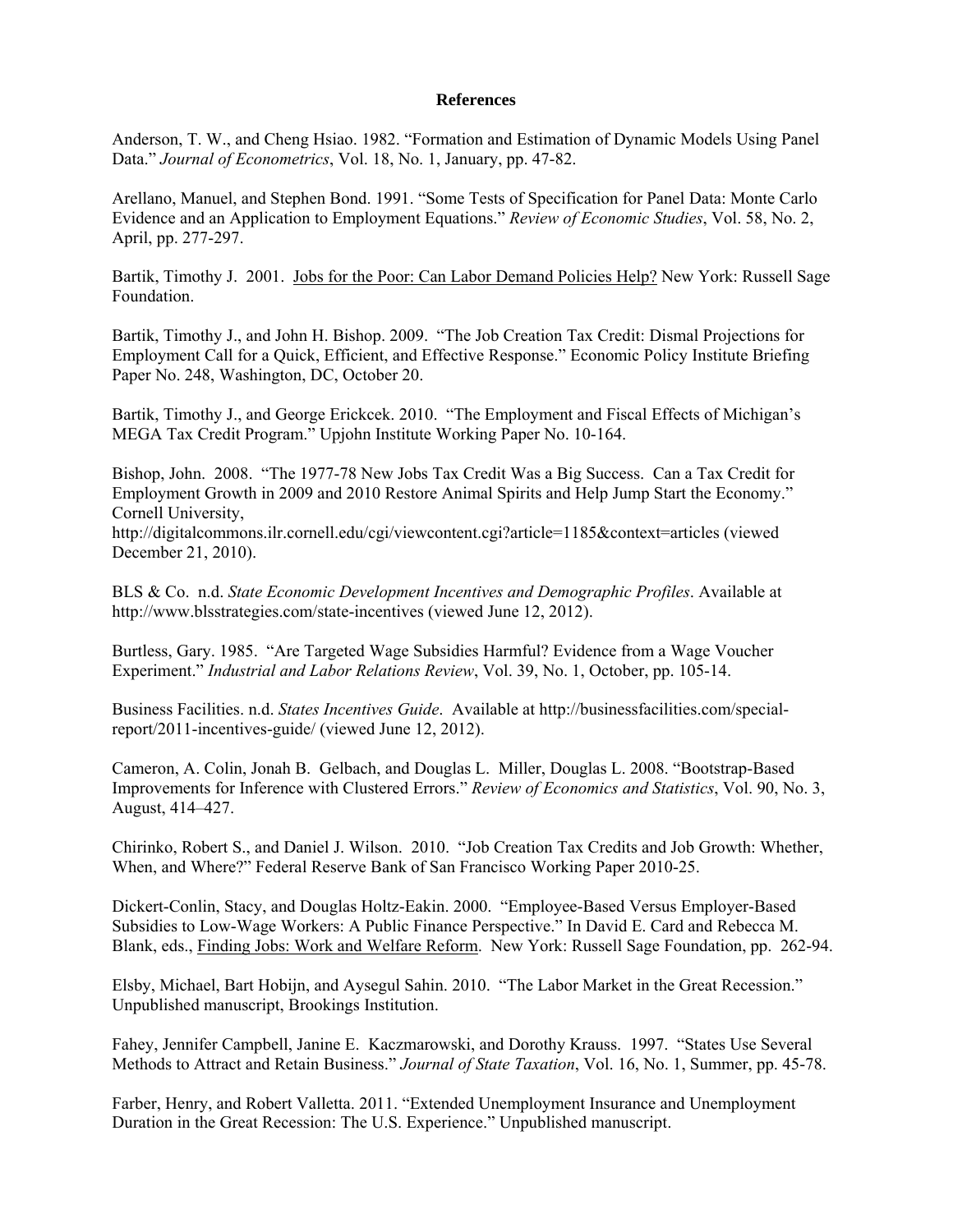Görg, Holger, and Aoife Hanley. 2005. "Labour Demand Effects of International Outsourcing: Evidence from Plant-Level Data." *International Review of Economics and Finance*, Vol. 14, No. 3, pp. 365-376.

Gugler, Klaus, and B. Burcin Yurtoglu. 2004. "The Effects of Mergers on Company Employment in the USA and Europe." *International Journal of Industrial Organization*, Vol. 22, No. 4, April, pp. 481-502.

Hollenbeck, Kevin M., and Richard J. Willke. 1991. "The Employment and Earnings Impact of the Targeted Jobs Tax Credit." Upjohn Institute Staff Working Paper 91-07, Kalamazoo, MI: W.E. Upjohn Institute for Employment Research.

Holtz-Eakin, Douglas, Whitney Newey, and Harvey S. Rosen. 1988. "Estimating Vector Autoregressions with Panel Data." *Econometrica*, Vol. 56, No. 6, November, pp. 1371-1395.

Katz, Lawrence F. 1998. "Wage Subsidies for the Disadvantaged." In Richard B. Freeman and Peter Gottschalk, eds., Generating Jobs: How to Increase Demand for Less-Skilled Workers. New York, NY: Russell Sage Foundation, pp. 21-53.

Martínez-García, Enrique, and Janet Koech. 2010. "A Historical Look at the Labor Market During Recessions." *Economic Letter*, Federal Reserve Bank of Dallas, Vol. 5, No. 1, January.

Mattera, Philip, Thomas Cafcas, Leigh McIlvaine, Andrew Seifter, and Kasia Tarczynska. 2011. *Money for Something: Job Creation and Job Quality Standards in State Economic Development Subsidy Programs*, Good Jobs First, available at http://www.goodjobsfirst.org/sites/default/files/docs/pdf/moneyforsomething.pdf (viewed Nov. 5, 2012).

National Association of State Development Agencies. 1983. *Directory of Incentives for Business Investment and Development in the United States: A State-By-State Guide*, 1<sup>st</sup> ed. Washington D.C.: The Urban Institute Press.

National Association of State Development Agencies. 1986. *Directory of Incentives for Business Investment and Development in the United States: A State-By-State Guide*, 2<sup>nd</sup> ed. Washington D.C.: The Urban Institute Press.

National Association of State Development Agencies. 1991. *Directory of Incentives for Business Investment and Development in the United States: A State-By-State Guide*, 3<sup>rd</sup> ed. Washington D.C.: The Urban Institute Press.

National Association of State Development Agencies. 2003. *State by State Guide to Incentives for Business Investment and Development.* Austin: Summers Press.

Neumark, David. 2013. "Spurring Job Creation in Response to Severe Recessions: Reconsidering Hiring Credits." *Journal of Policy Analysis & Management*, Vol. 32, No. 1, pp. 142-71.

Perloff, Jeffrey M., and Michael L. Wachter. 1979. "The New Jobs Tax Credit: An Evaluation of the 1977-78 Wage Subsidy Program." *American Economic Review Papers and Proceedings*, Vol. 69, No. 5, pp. 173-179.

Pittelko, Brian. 2011. "Trends in States' Unemployment Rates." The Upjohn Institute Blog, April 22. Available at http://www.upjohninst.org/blog (viewed April 26, 2011).

Rogers, Cami. 1998. "State Guidelines: The Jobs Creation Tax Credit." *Journal of State Taxation*, Vol. 16, Winter, pp. 44-63.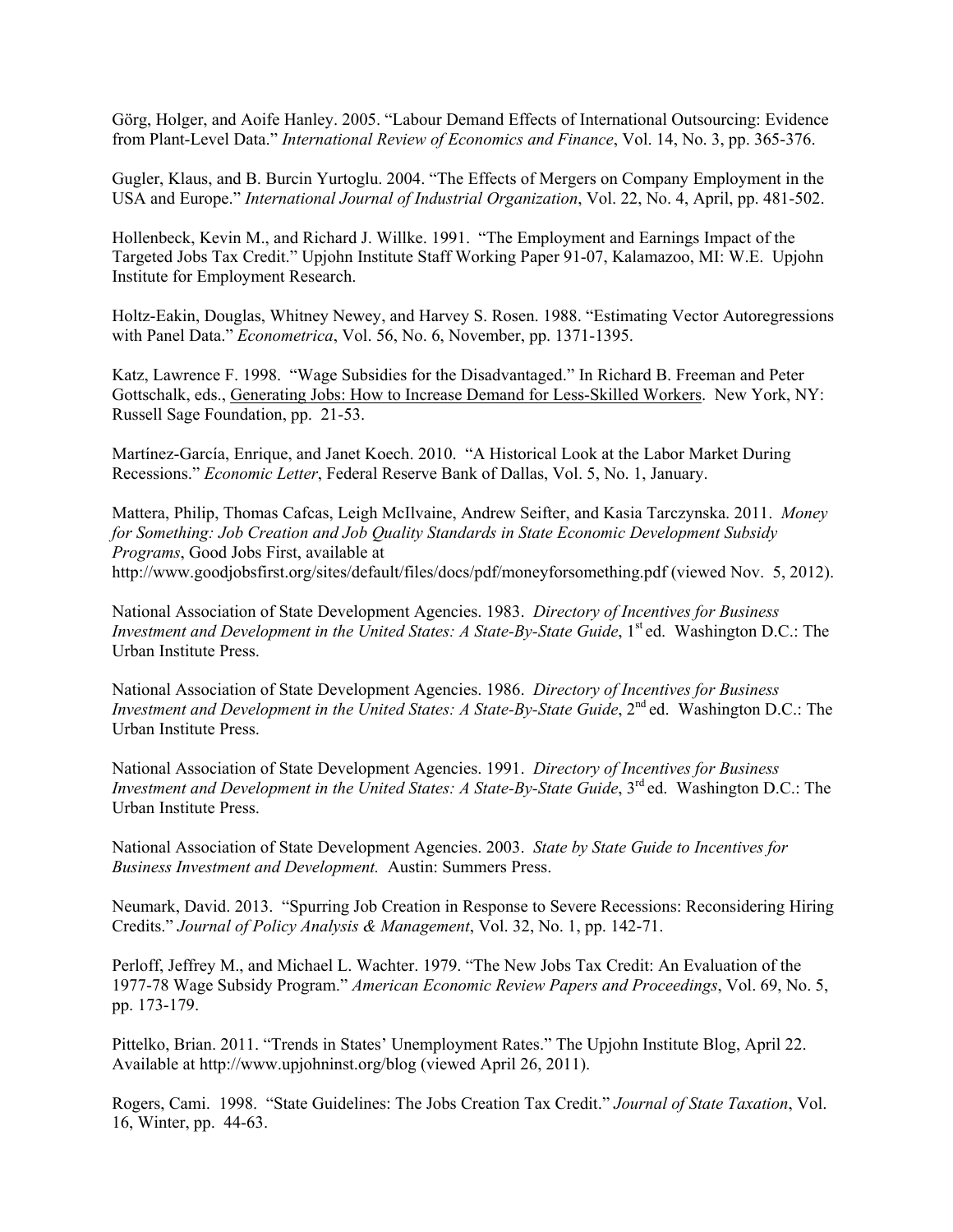Roodman, David M. 2009a. "How to Do xtabond2: An Introduction to Difference and System GMM in Stata." *The Stata Journal*, Vol. 9, No. 1, pp. 86-158

Roodman, David M. 2009b. "A Note on the Theme of Too Many Instruments." *Oxford Bulletin of Economics and Statistics*, Vol. 71, No. 1, February, pp. 135-158.

Rothstein, Jesse. 2011. "Unemployment Insurance and Job Search in the Great Recession." *Brookings Papers on Economic Activity*, Fall, pp. 143-213.

Sierra Group. n.d. *Employment Incentives*. Available at http://www.employmentincentives.com/state\_incentives/state\_incentives\_intro.htm.(viewedJune 12, 2012).

State Capital Group. 2010. *Incentives for Businesses 50 State Handbook*. Available at http://www.statecapitalgroup.org/newspublications/businessincentives/BusinessIncentives2010 Final.pdf (viewed June 16, 2012).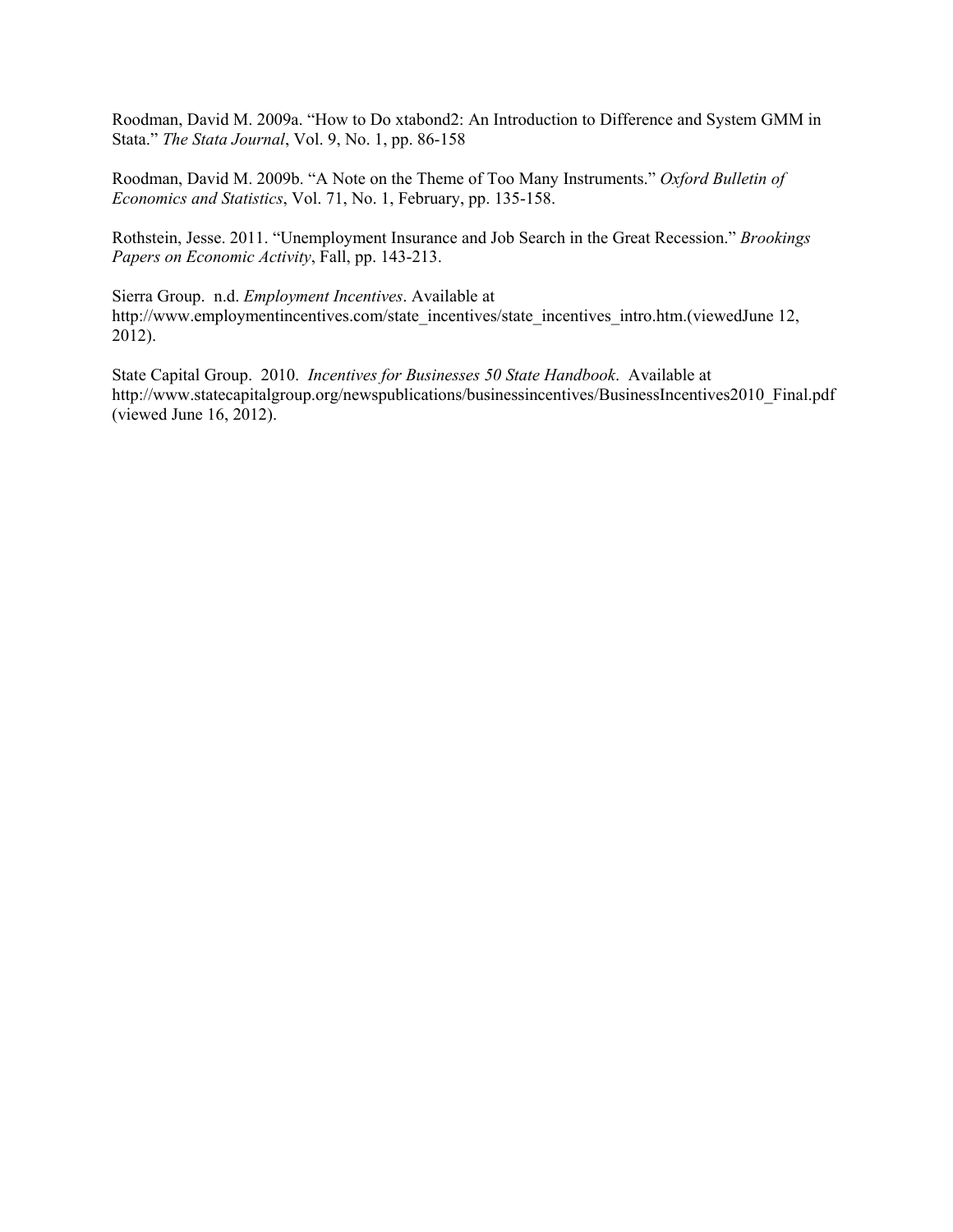

**Figure 1: Total Number of States with Hiring Credit Programs at Any Time, 1969-June, 2012** 

**Figure 2: Number of Programs Created Each Year** 

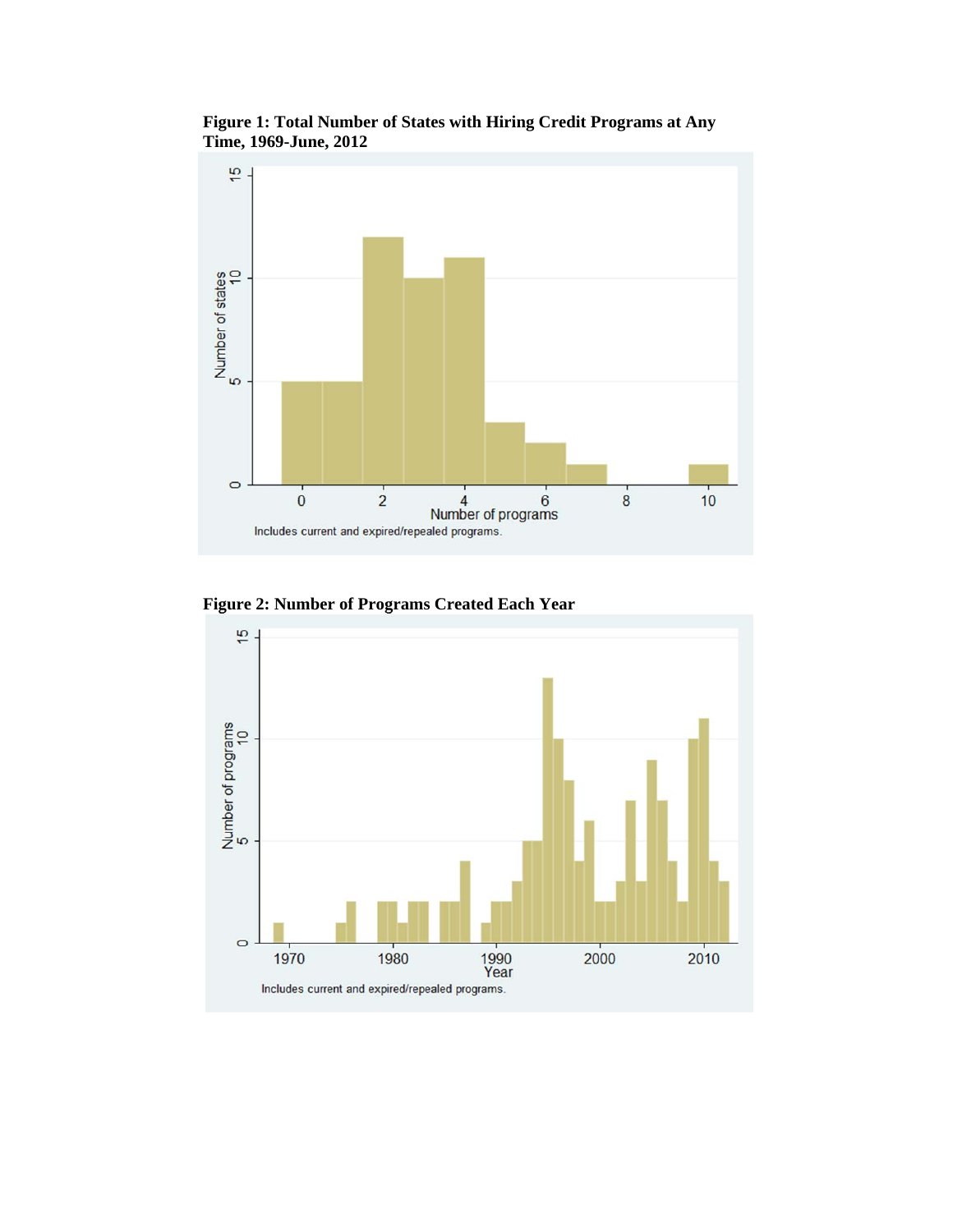| 50  |
|-----|
| 45  |
| 5   |
|     |
| 147 |
|     |
| 6   |
| 16  |
| 58  |
| 37  |
| 9   |
| 21  |
| 31  |
| 121 |
|     |
| 73  |
| 53  |
| 13  |
| 8   |
|     |

**Table 1: Summary of State Hiring Programs, 1969-June, 2012**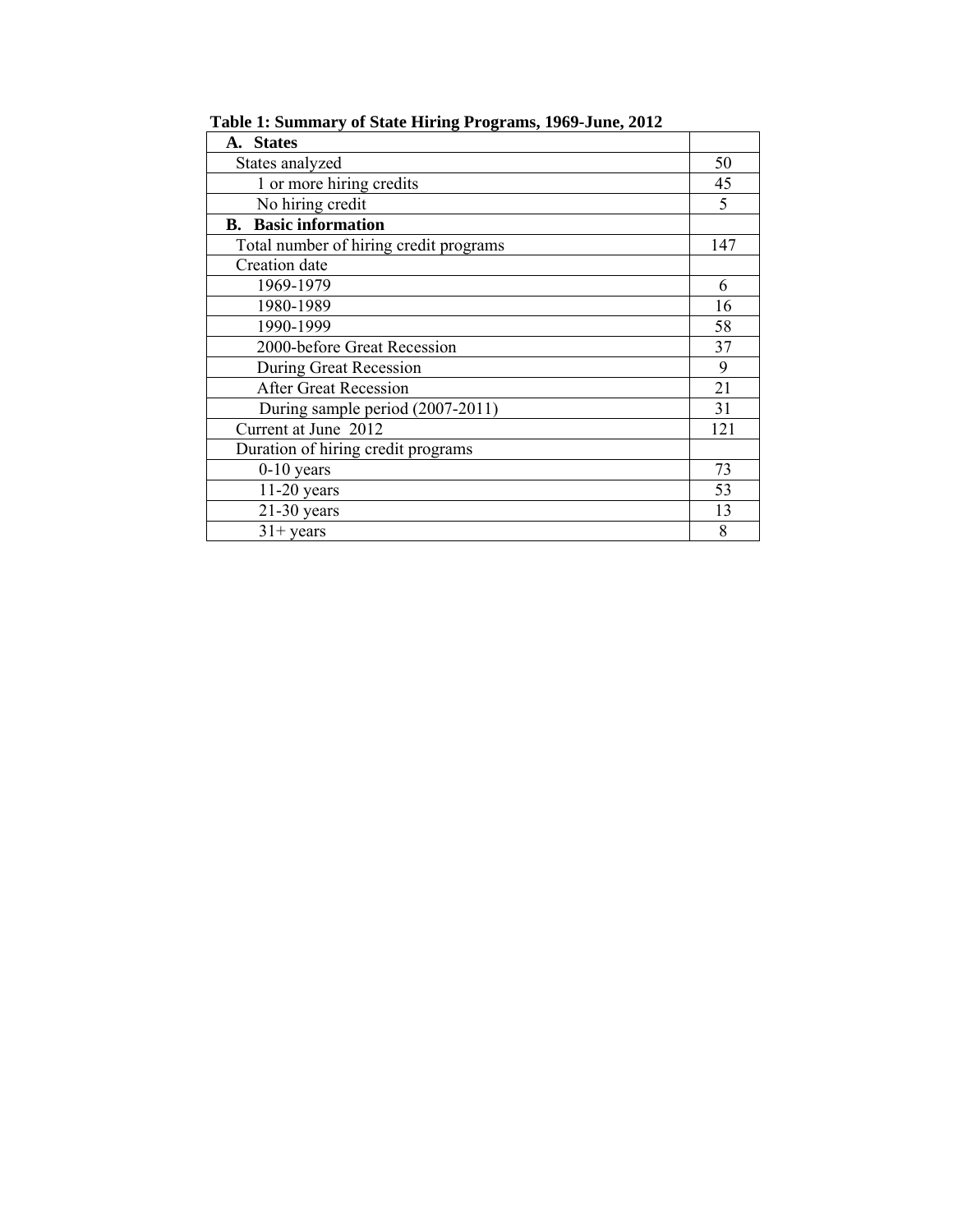| Table 2: Definition of Variables and Coding State Hiring Credits |  |  |
|------------------------------------------------------------------|--|--|
|                                                                  |  |  |

| Initial date:<br>Starting date of the program. The first month in<br>which the program is effective, i.e., for which<br>economic benefits are provided for new hiring.<br>Final date:<br>The month in which the program expired, was<br>repealed or replaced. If none of these the program |
|--------------------------------------------------------------------------------------------------------------------------------------------------------------------------------------------------------------------------------------------------------------------------------------------|
|                                                                                                                                                                                                                                                                                            |
|                                                                                                                                                                                                                                                                                            |
|                                                                                                                                                                                                                                                                                            |
|                                                                                                                                                                                                                                                                                            |
|                                                                                                                                                                                                                                                                                            |
|                                                                                                                                                                                                                                                                                            |
|                                                                                                                                                                                                                                                                                            |
|                                                                                                                                                                                                                                                                                            |
|                                                                                                                                                                                                                                                                                            |
| is effective (current).                                                                                                                                                                                                                                                                    |
| Years of program:                                                                                                                                                                                                                                                                          |
|                                                                                                                                                                                                                                                                                            |
| Duration of the program in years from the initial                                                                                                                                                                                                                                          |
| date until June, 2012.<br>Temporary/permanent:<br>The original act provides a specific                                                                                                                                                                                                     |
| Temporary<br>date when the program ends.                                                                                                                                                                                                                                                   |
| The program is originally enacted as temporary,<br>The original act does not provide<br>Permanent                                                                                                                                                                                          |
| permanent, or undetermined/not determinable.<br>any date for the program to end.                                                                                                                                                                                                           |
| The classification is assumed to be a feature of<br>Undetermined/not<br>The original act specifies an                                                                                                                                                                                      |
| each program throughout its duration.<br>determinable<br>undetermined end date, or it is not                                                                                                                                                                                               |
| possible to determine whether the                                                                                                                                                                                                                                                          |
| program is temporary or                                                                                                                                                                                                                                                                    |
| permanent.                                                                                                                                                                                                                                                                                 |
| Type of benefit provided:<br>Tax credit<br>Economic benefit is provided as a                                                                                                                                                                                                               |
| credit against the firm's tax                                                                                                                                                                                                                                                              |
| liability (income, corporate or sales<br>Form in which the program provides economic                                                                                                                                                                                                       |
| benefits.<br>$\tau$ tax).                                                                                                                                                                                                                                                                  |
| Economic benefit is provided as a<br>Grant                                                                                                                                                                                                                                                 |
| direct payment to the firm.                                                                                                                                                                                                                                                                |
| Eligibility requirements: <sup>a</sup><br>Jobs<br>Requires creation of new jobs.                                                                                                                                                                                                           |
| Payroll<br>Requires payroll increments.                                                                                                                                                                                                                                                    |
| The basic classification of programs. Refers to the<br>Investment<br>Requires new investment.                                                                                                                                                                                              |
| firm's requirements needed to obtain the economic<br>Other<br>Requires other factors (e.g., costs                                                                                                                                                                                          |
| benefits of the program.<br>of new facility, building area of an                                                                                                                                                                                                                           |
| expansion).                                                                                                                                                                                                                                                                                |
| Basis for providing benefits: <sup>a</sup><br>Benefit is based on the number of<br>New jobs                                                                                                                                                                                                |
| net new employees.                                                                                                                                                                                                                                                                         |
| Criterion based on which the value of the economic<br>New payroll<br>Benefit is based on new payroll                                                                                                                                                                                       |
| benefit provided by the program is calculated.<br>(wages paid to new employees,                                                                                                                                                                                                            |
| withholdings of new employees).                                                                                                                                                                                                                                                            |
| New investment<br>Benefit is based on new investment                                                                                                                                                                                                                                       |
| in machinery, property, facilities,                                                                                                                                                                                                                                                        |
| equipment or any growth-related                                                                                                                                                                                                                                                            |
| assets.                                                                                                                                                                                                                                                                                    |
| Benefit is based on other criteria<br>Other criteria                                                                                                                                                                                                                                       |
| (property tax, sales tax, excise tax).                                                                                                                                                                                                                                                     |
| Value per job created:<br>Value is less than or equal to                                                                                                                                                                                                                                   |
| \$1,000.<br>The average value of the economic benefit that a<br>Value is greater than \$1,000.                                                                                                                                                                                             |
| firm received from the program, normalized to one                                                                                                                                                                                                                                          |
| full-time job maintained for one year. When<br>Discretionary<br>Value is determined by the agency                                                                                                                                                                                          |
| programs assign different values for different<br>that administers the program.                                                                                                                                                                                                            |
| provisions (e.g., jobs created in different county<br>Not determinable<br>Value is not possible to estimate                                                                                                                                                                                |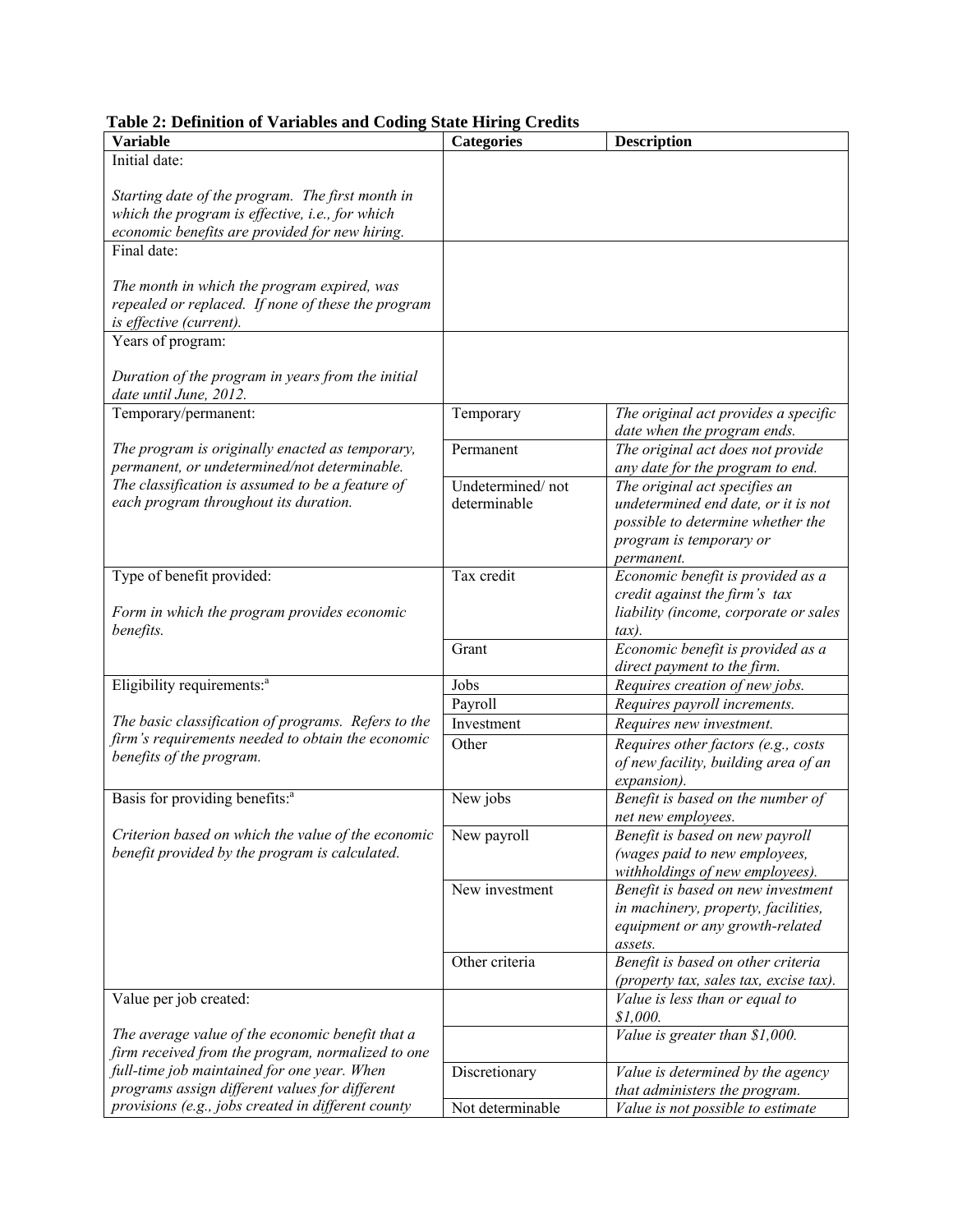| <b>Variable</b>                                                                                   | <b>Categories</b>    | <b>Description</b>                                                               |
|---------------------------------------------------------------------------------------------------|----------------------|----------------------------------------------------------------------------------|
| tiers, jobs with higher wages), each value is                                                     |                      | because it depends on some                                                       |
| assigned the same weight.                                                                         |                      | unknown variable (e.g., firm's paid                                              |
|                                                                                                   |                      | ad-valorem tax).                                                                 |
| Limitations to the program's benefits:                                                            | Equal tax owed       | The maximum benefit that can be                                                  |
|                                                                                                   |                      | paid to a firm is the firm's tax                                                 |
| Form in which the program limits the economic<br>benefits provided for each taxable year.         |                      | liability. If the value of the benefit<br>exceeds the firm's tax liability, this |
|                                                                                                   |                      | excess is not paid.                                                              |
|                                                                                                   | Carry-forward        | If the value of the benefit exceeds                                              |
|                                                                                                   |                      | the firm's tax liability (or a specific                                          |
|                                                                                                   |                      | percentage of it) for the taxable                                                |
|                                                                                                   |                      | year, this excess may be carried                                                 |
|                                                                                                   |                      | forward to succeeding years and be                                               |
|                                                                                                   |                      | used as a credit against the firm's                                              |
|                                                                                                   |                      | tax liability.                                                                   |
|                                                                                                   | Refundable           | The whole benefit is paid even if it                                             |
|                                                                                                   |                      | is higher than the value of the<br>firm's tax liability.                         |
|                                                                                                   | Not specified        | No limit is specified for the benefit                                            |
|                                                                                                   |                      | that can be paid.                                                                |
|                                                                                                   |                      |                                                                                  |
|                                                                                                   |                      |                                                                                  |
|                                                                                                   |                      |                                                                                  |
| Type of new jobs required:                                                                        | Full-time            | New employee works for 30 or                                                     |
|                                                                                                   |                      | more hours per week.                                                             |
| The type of job the firm needs to create to obtain                                                | Full-time equivalent | One or more new employees work a                                                 |
| the benefits of the program. The type of job is<br>defined by the minimum number of hours of work |                      | number of hours per week that<br>summed up result in one full-time               |
| performed per week.                                                                               |                      | employee's hours requirement.                                                    |
|                                                                                                   | Part-time            | New employee works at least 10                                                   |
|                                                                                                   |                      | hours per week. Not that by                                                      |
|                                                                                                   |                      | definition this also includes full-                                              |
|                                                                                                   |                      | time employees.                                                                  |
|                                                                                                   | Not specified        | No required number of hours is                                                   |
|                                                                                                   |                      | specified.                                                                       |
| Targeted by type of industry:                                                                     | Targeted             | Program applies to a cluster of                                                  |
|                                                                                                   |                      | industries.                                                                      |
| Program applies only to some industries                                                           | Manufacturing        | Program applies to manufacturing                                                 |
|                                                                                                   | Not targeted         | <i>facilities.</i><br>Program applies to all industries.                         |
| Targeted by type of business:                                                                     | Small business       | Program applies to firms with 50                                                 |
|                                                                                                   |                      | employees or less. <sup>b</sup>                                                  |
| Program applies only to certain types of                                                          | Large business       | Program applies to firms with a                                                  |
| businesses                                                                                        |                      | large number of employees, high                                                  |
|                                                                                                   |                      | job creation, payroll, and/or                                                    |
|                                                                                                   |                      | investment broadly defined.                                                      |
|                                                                                                   | Headquarters         | Program applies to those facilities                                              |
|                                                                                                   |                      | where the principal offices of an                                                |
|                                                                                                   |                      | eligible business are located.                                                   |
|                                                                                                   | Not targeted         | Program applies to all types of                                                  |
|                                                                                                   |                      | businesses.                                                                      |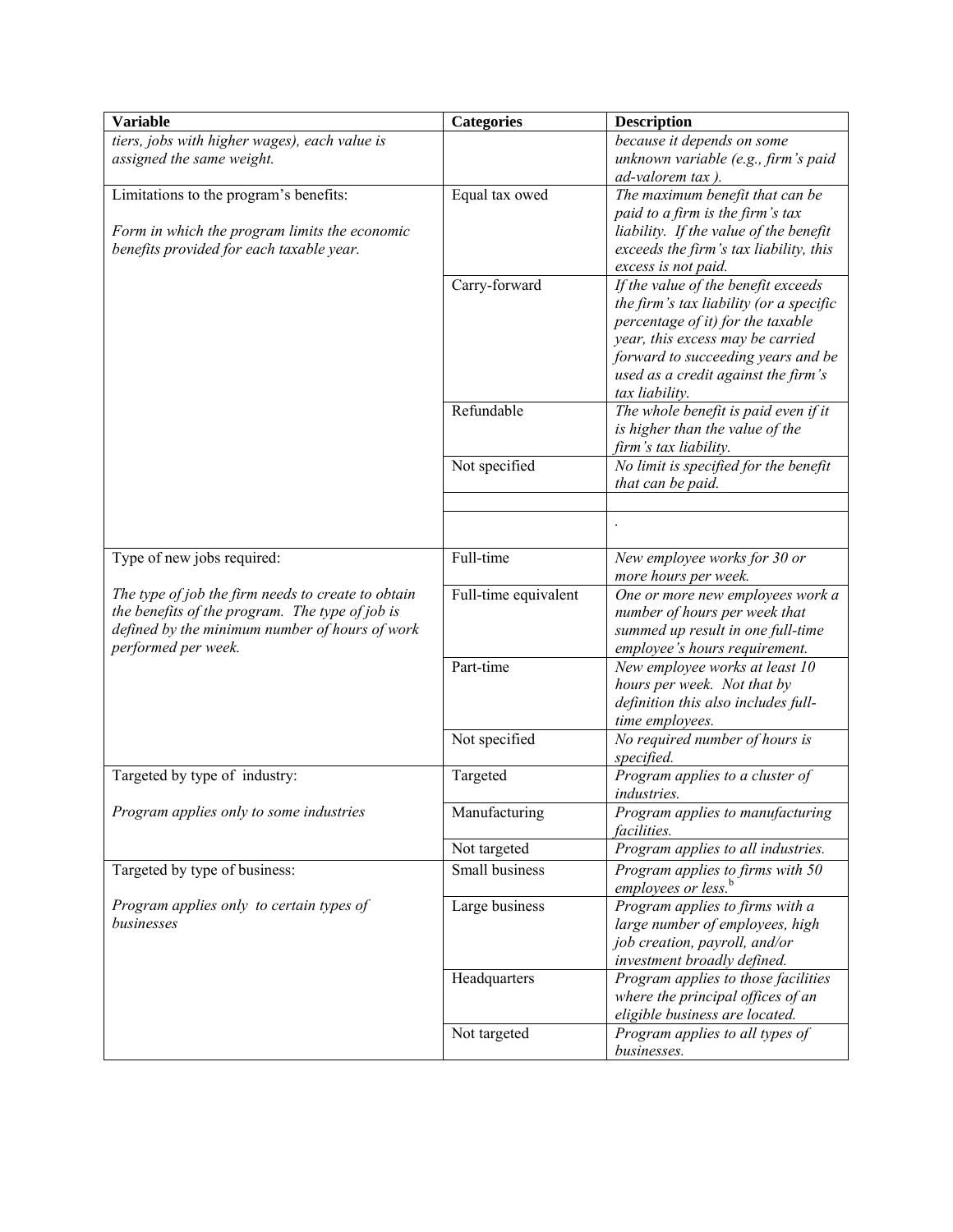| <b>Variable</b>                                                  | <b>Categories</b>  | <b>Description</b>                   |
|------------------------------------------------------------------|--------------------|--------------------------------------|
| Targeted by type of worker:                                      | Disabled           | Program applies to disabled          |
|                                                                  |                    | workers, i.e. Individuals who are    |
| Program applies only to certain type of workers.                 |                    | considered to have a physical or     |
|                                                                  |                    | mental disability which results in a |
|                                                                  |                    | substantial handicap to              |
|                                                                  |                    | employment. This disability may be   |
|                                                                  |                    | determined or certified by specific  |
|                                                                  |                    | institutions such as the Division of |
|                                                                  |                    | Rehabilitation Services.             |
|                                                                  | Unemployed         | Program applies to the               |
|                                                                  |                    | unemployed, i.e., individuals who    |
|                                                                  |                    | attest not to be working and who     |
|                                                                  |                    | have received unemployment           |
|                                                                  |                    | compensation benefits and/or have    |
|                                                                  |                    | been classified as unemployed by a   |
|                                                                  |                    | competent office of employment.      |
|                                                                  | Welfare recipients | Program applies to recipients of     |
|                                                                  |                    | welfare aid, e.g., Temporary         |
|                                                                  |                    | Assistance for Needy Families.       |
|                                                                  | Not targeted       | Program applies to all workers.      |
| Recapture provisions:                                            | Yes                |                                      |
| Program has specific provisions (e.g. penalties) if              |                    |                                      |
| the requirements to access the benefits were not                 | No/not specified   |                                      |
| properly followed and/or maintained.                             |                    |                                      |
|                                                                  |                    |                                      |
| Wage requirements:                                               | Yes                |                                      |
| Firms must pay specific wages to the new and/or                  |                    |                                      |
| retained employees. The wages may be defined as                  |                    |                                      |
| a specific amount of money, county, state or federal             | N <sub>o</sub>     |                                      |
| minimum wages, or payments at or above specific                  |                    |                                      |
| percentages of some relevant average wage (e.g.,                 |                    |                                      |
| county, state).                                                  |                    |                                      |
|                                                                  |                    |                                      |
|                                                                  |                    |                                      |
| Geographic provisions:                                           | Yes                |                                      |
| Program provides different benefits based on a                   | N <sub>o</sub>     |                                      |
| geographic consideration within the state (e.g.<br>county tiers) |                    |                                      |

<sup>a</sup> The classification for this variable is not mutually exclusive.

 $b$  In Virginia, a small business is defined as a company with less than 250 employees.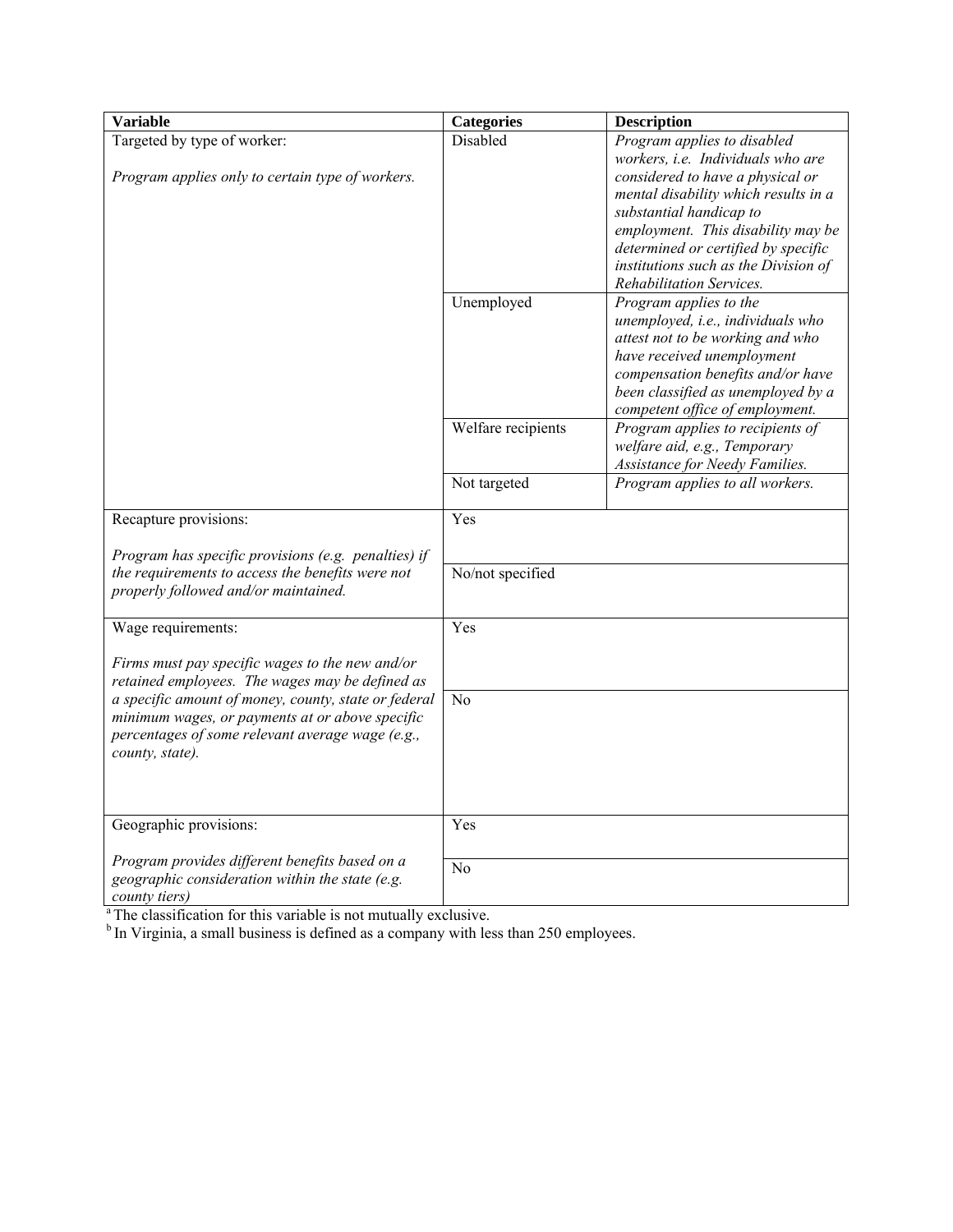| <b>Type of Credit</b>                                | Count           | <b>Type of Credit</b>                        | Count           |
|------------------------------------------------------|-----------------|----------------------------------------------|-----------------|
| <b>General classification</b>                        |                 | <b>Job creation required</b>                 |                 |
| Temporary/permanent                                  |                 | Full-time jobs                               | 90              |
| Temporary                                            | 44              | Full-time equivalent jobs                    | $\overline{24}$ |
| Permanent                                            | 97              | Part-time jobs                               | 11              |
| Undetermined/cannot be determined                    | 6               | Unspecified                                  | 22              |
| Form of program                                      |                 | <b>Targeting</b>                             |                 |
| Tax credit                                           | 123             | Non-targeted                                 | 75              |
| Grant                                                | 24              | Targeted                                     | $\overline{72}$ |
| Eligibility requirements                             |                 | By firm's characteristics <sup>a</sup>       | 49              |
| Jobs                                                 | 143             | Industry dependent                           | $\overline{33}$ |
| Jobs only                                            | 64              | Type dependent                               | 20              |
| Payroll                                              | $\overline{7}$  | Large business                               | 6               |
| Investment                                           | 61              | Small business                               | $8\,$           |
| Other requirements                                   | 19              | Headquarters                                 | 6               |
| <b>Benefits of program</b>                           |                 | By employee's characteristics <sup>a</sup>   | 24              |
| Basis for benefits <sup>a</sup>                      |                 | Unemployed                                   | $\overline{7}$  |
| New jobs                                             | 110             | Disadvantaged                                | 10              |
| New jobs only                                        | 48              | Welfare recipients                           | 7               |
| New payroll                                          | 66              | <b>Recapture provisions</b>                  |                 |
| New payroll only                                     | 20              | Specific recapture provisions                | 54              |
| New investment                                       | $\overline{29}$ | <b>Job requirements</b>                      |                 |
| Other criteria                                       | 28              | Wage requirement                             | 83              |
| Value per job created (\$, estimated)                |                 | Within-state geographic variation            |                 |
| $\leq 1,000$                                         | 24              | Special provisions for disadvantaged regions | 48              |
| >1,000                                               | 78              |                                              |                 |
| Discretionary                                        | $\overline{22}$ |                                              |                 |
| Cannot be determined                                 | 23              |                                              |                 |
| Limitations to the program's benefits <sup>a</sup>   |                 |                                              |                 |
| Tax credit is equal to tax owed                      | 21              |                                              |                 |
| Carry-forward is allowed                             | 68              |                                              |                 |
| Refundable (the whole value of the credit is paid    | $\overline{17}$ |                                              |                 |
| even if it is higher than the value of the tax owed) |                 |                                              |                 |
| Not specified                                        | 43              |                                              |                 |

**Table 3: Characteristics of State Hiring Credit Programs, 1969-June, 2012** 

<sup>a</sup> The classification for this variable is not mutually exclusive.

<sup>b</sup> The value of the credit is determined as a percentage of a corporate tax (e.g., property tax credits, sales and use tax credits) or some other criterion like e.g. square footage of the property used.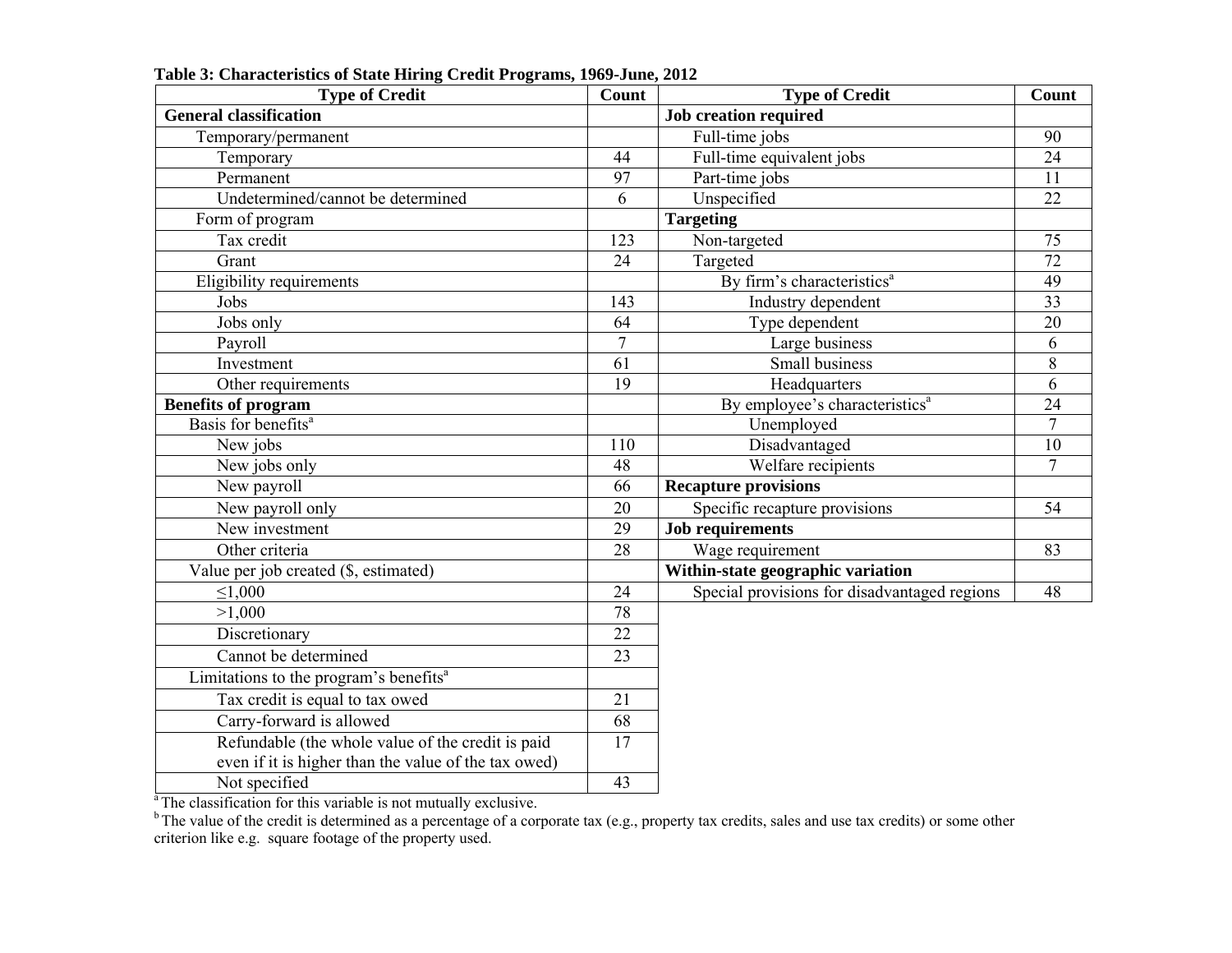|                          |                  | $\sim$ m $\sim$ $\sim$ $\sim$ $\sim$ |                  | $\ddotsc$        | $\sim$           |                  |                  | Changes Due to<br><b>HIRE</b> Program |
|--------------------------|------------------|--------------------------------------|------------------|------------------|------------------|------------------|------------------|---------------------------------------|
|                          | 2006             | 2007                                 | 2008             | 2009             | 2010             | 2011             | 2010             | 2011                                  |
| Any Credit               | $\boldsymbol{0}$ | $\boldsymbol{0}$                     | $\boldsymbol{0}$ | $\overline{2}$   | $\boldsymbol{0}$ | $\boldsymbol{0}$ | 5                | 5                                     |
| Jobs                     | $\mathbf{1}$     | 1                                    | $\overline{0}$   | $\overline{2}$   | $\overline{0}$   | $\mathbf{0}$     | $\overline{7}$   | $\overline{7}$                        |
| Payroll                  | $\overline{2}$   |                                      | 0                | 3                |                  | $\overline{c}$   | 18               | 18                                    |
| Investment               | $\overline{0}$   |                                      | 0                | $\boldsymbol{0}$ |                  | $\boldsymbol{0}$ | $\boldsymbol{0}$ | $\boldsymbol{0}$                      |
| Other                    |                  | $\boldsymbol{0}$                     | $\overline{0}$   | $\boldsymbol{0}$ |                  | $\boldsymbol{0}$ | $\boldsymbol{0}$ | $\boldsymbol{0}$                      |
| <b>Full Time</b>         | $\boldsymbol{0}$ | $\boldsymbol{0}$                     | 0                | 3                | 1                | $\boldsymbol{0}$ | $\boldsymbol{0}$ | $\mathbf{0}$                          |
| Full Time Equiv.         | $\boldsymbol{0}$ | $\overline{2}$                       |                  |                  | $\overline{2}$   |                  | $\boldsymbol{0}$ | 0                                     |
| Part Time                | $\overline{2}$   | $\boldsymbol{0}$                     | 0                | 0                | $\overline{0}$   | 0                | $\boldsymbol{0}$ | 0                                     |
| Not Specified            |                  | $\mathbf{0}$                         | 0                |                  | $\overline{0}$   | $\overline{0}$   | 37               | 37                                    |
| Equal to Tax Owed        | $\mathbf{1}$     | $\boldsymbol{0}$                     | 1                | $\mathbf{1}$     | $\overline{0}$   | 1                | 24               | 23                                    |
| Carry-forward            | 1                | $\boldsymbol{0}$                     | $\overline{0}$   | 3                | $\boldsymbol{0}$ | 0                | $\boldsymbol{0}$ | $\boldsymbol{0}$                      |
| Refundable               | 0                |                                      | 0                | 0                | $\overline{c}$   | $\overline{c}$   | $\boldsymbol{0}$ | $\boldsymbol{0}$                      |
| Not Specified            |                  | $\boldsymbol{0}$                     |                  | 3                | $\overline{2}$   | $\overline{2}$   | $\boldsymbol{0}$ | $\boldsymbol{0}$                      |
| Wage Requirement         | $\mathbf{1}$     | 1                                    | $\boldsymbol{0}$ | 3                | $\mathbf{1}$     | $\boldsymbol{0}$ | $\boldsymbol{0}$ | $\boldsymbol{0}$                      |
| No Wage                  | 3                | $\overline{0}$                       | 1                | $\overline{2}$   | $\overline{0}$   | 3                | 21               | 21                                    |
| Requirement              |                  |                                      |                  |                  |                  |                  |                  |                                       |
| Recapture                | $\boldsymbol{0}$ |                                      | $\boldsymbol{0}$ | 1                | $\overline{2}$   |                  | $\boldsymbol{0}$ | $\overline{0}$                        |
| No Recapture             | $\overline{2}$   | $\boldsymbol{0}$                     | $\boldsymbol{0}$ | 3                |                  |                  | 16               | 16                                    |
| Industry                 | $\boldsymbol{0}$ | 1                                    | $\mathbf{0}$     | $\mathbf{1}$     | $\boldsymbol{0}$ |                  | $\boldsymbol{0}$ | $\mathbf{0}$                          |
| Manufacturing            | $\boldsymbol{0}$ | $\theta$                             | 0                | 0                |                  | $\boldsymbol{0}$ | $\boldsymbol{0}$ | $\theta$                              |
| No Targeting             | $\boldsymbol{0}$ | $\boldsymbol{0}$                     | 0                | $\overline{c}$   |                  | $\boldsymbol{0}$ | 9                | 9                                     |
| Unemployed               | $\boldsymbol{0}$ | $\boldsymbol{0}$                     | $\mathbf{0}$     | $\boldsymbol{0}$ | 3                | $\mathbf{1}$     | 46               | 44                                    |
| <b>Welfare Recipient</b> | $\boldsymbol{0}$ | $\boldsymbol{0}$                     | $\overline{0}$   | $\boldsymbol{0}$ | $\overline{0}$   | $\boldsymbol{0}$ | $\boldsymbol{0}$ | $\boldsymbol{0}$                      |
| Disabled                 | $\overline{c}$   | 0                                    | 0                | $\boldsymbol{0}$ |                  | 0                | $\boldsymbol{0}$ | $\theta$                              |
| No Targeting             | $\boldsymbol{0}$ | $\boldsymbol{0}$                     | 0                | $\overline{2}$   | 0                | $\boldsymbol{0}$ | $\boldsymbol{0}$ | $\boldsymbol{0}$                      |
| Temporary                | $\overline{3}$   | $\boldsymbol{0}$                     | $\overline{2}$   | $\boldsymbol{0}$ | 6                | 3                | 30               | 27                                    |
| Permanent                |                  | $\boldsymbol{0}$                     | $\overline{0}$   | $\overline{c}$   | $\overline{0}$   | $\overline{c}$   | $\boldsymbol{0}$ | $\boldsymbol{0}$                      |
| Undeterminable           | $\boldsymbol{0}$ | $\boldsymbol{0}$                     | $\boldsymbol{0}$ | $\boldsymbol{0}$ | $\boldsymbol{0}$ | $\mathbf{0}$     | $\boldsymbol{0}$ | $\mathbf{0}$                          |
| $\leq$ \$1000            | $\overline{2}$   | $\mathbf{0}$                         | $\overline{0}$   | $\mathbf{0}$     | 1                | 3                | 33               | 32                                    |
| > \$1000                 | 0                | $\overline{c}$                       | 0                |                  | 4                |                  | $\boldsymbol{0}$ | $\boldsymbol{0}$                      |
| Discretionary            | 0                |                                      | 0                | 0                | 0                | 0                | $\boldsymbol{0}$ | $\boldsymbol{0}$                      |
| Not Determinable         | $\perp$          | $\theta$                             |                  | $\theta$         |                  |                  | $\boldsymbol{0}$ | $\boldsymbol{0}$                      |
| Restricted to credits    |                  |                                      |                  |                  |                  |                  |                  |                                       |
| targeting                |                  |                                      |                  |                  |                  |                  |                  |                                       |
| unemployed:              |                  |                                      |                  |                  |                  |                  |                  |                                       |
| $\leq$ \$1000            | $\boldsymbol{0}$ | $\boldsymbol{0}$                     | $\boldsymbol{0}$ | $\boldsymbol{0}$ | 1                | $\boldsymbol{0}$ | 47               | 46                                    |
| > \$1000                 | $\boldsymbol{0}$ | $\boldsymbol{0}$                     | $\boldsymbol{0}$ | $\boldsymbol{0}$ | $\sqrt{2}$       | 1                | $\boldsymbol{0}$ | $\boldsymbol{0}$                      |
| Discretionary            | $\boldsymbol{0}$ | $\boldsymbol{0}$                     | $\boldsymbol{0}$ | $\boldsymbol{0}$ | $\boldsymbol{0}$ | $\boldsymbol{0}$ | $\boldsymbol{0}$ | $\boldsymbol{0}$                      |
| Not Determinable         | $\mathbf{0}$     | $\boldsymbol{0}$                     | $\overline{0}$   | $\boldsymbol{0}$ | $\boldsymbol{0}$ | $\boldsymbol{0}$ | $\mathbf{0}$     | $\boldsymbol{0}$                      |

**Table 4: Changes in States with Specific Types of Credits, 2007-2011** 

There are more entries in the last two columns of the last panel, for low-value credits targeting the unemployed, because this row counts credits that both target the unemployed and are low value. There are fewer entries four rows above, for low-value credits generally, because when the HIRE Act took effect, if there was already a low-value credit that did not target the unemployed, then the state is not coded as adding a low-value credit.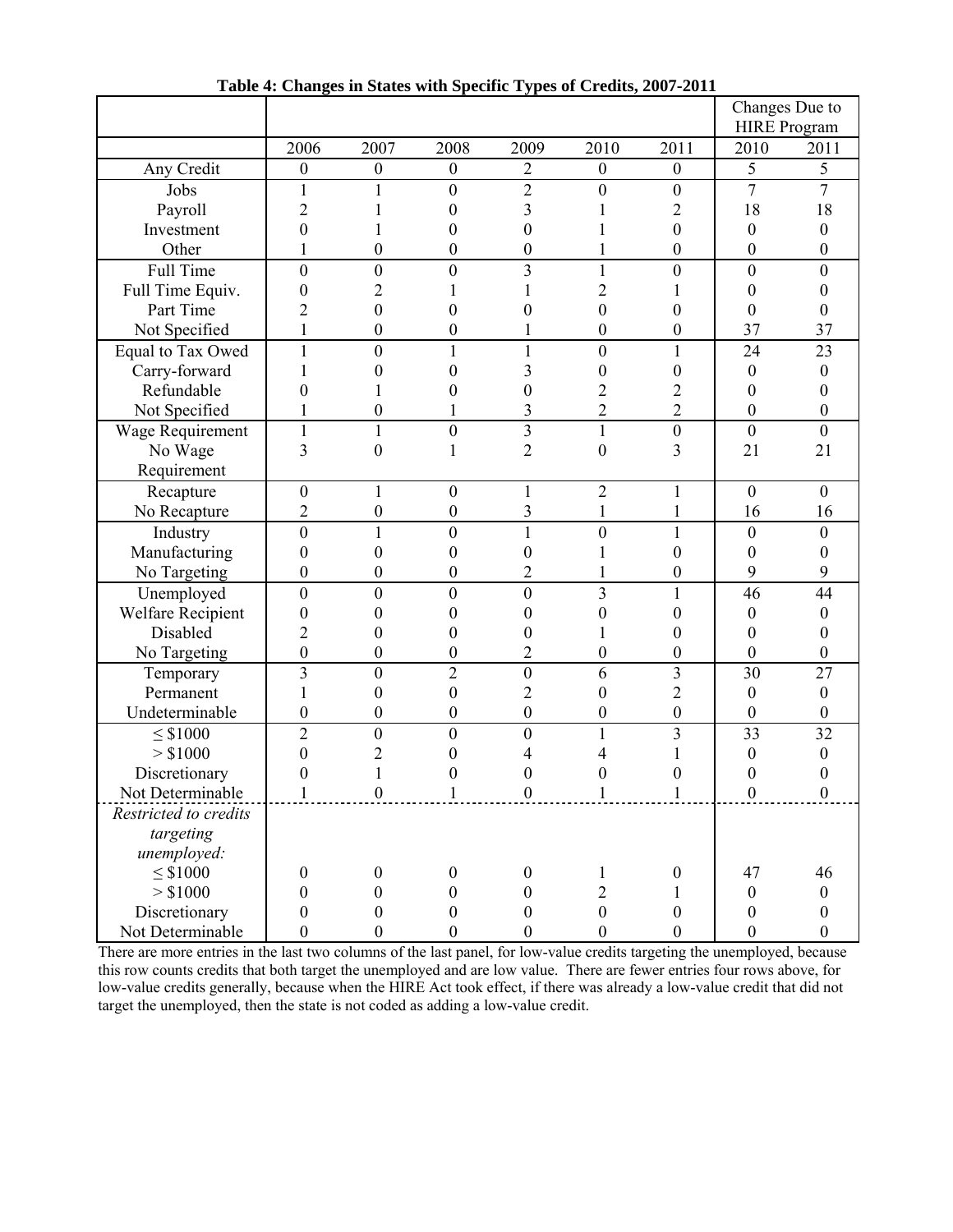| Credit Variable(s) | Contemp.  | $+4$ Lags | $+8$ Lags | $+12$ Lags | Credit Variable(s)  | Contemp.  | $+4$ Lags | $+8$ Lags | $+12$ Lags |
|--------------------|-----------|-----------|-----------|------------|---------------------|-----------|-----------|-----------|------------|
| Credit             | 0.0009    | $-0.0006$ | $-0.0054$ | $-0.0047$  | Wage Requirement    | $-0.0016$ | 0.0014    | 0.0018    | 0.0001     |
|                    | (0.0016)  | (0.0019)  | (0.0049)  | (0.0039)   |                     | (0.0016)  | (0.0033)  | (0.0048)  | (0.0050)   |
| Jobs               | 0.0012    | $-0.0005$ | $-0.0038$ | $-0.0041$  | No Wage Requirement | $-0.0012$ | $-0.0025$ | $-0.0048$ | $-0.0082$  |
|                    | (0.0014)  | (0.0017)  | (0.0044)  | (0.0042)   |                     | (0.0028)  | (0.0041)  | (0.0056)  | (0.0106)   |
| Payroll            | $-0.0010$ | $-0.0011$ | $-0.0018$ | $-0.0040$  | Recapture           | 0.0036    | 0.0068    | 0.0096    | 0.0121     |
|                    | (0.0011)  | (0.0018)  | (0.0036)  | (0.0029)   |                     | (0.0025)  | (0.0027)  | (0.0017)  | (0.0031)   |
| Investment         | 0.0108    | 0.0082    | 0.0074    | 0.0087     | No Recapture        | 0.0022    | $-0.0012$ | $-0.0043$ | $-0.0046$  |
|                    | (0.0008)  | (0.0014)  | (0.0031)  | (0.0034)   |                     | (0.0009)  | (0.0028)  | (0.0026)  | (0.0025)   |
| Others             | 0.0010    | 0.0030    | 0.0040    | 0.0056     | Industry            | 0.0007    | 0.0006    | $-0.0007$ | $-0.0040$  |
|                    | (0.0008)  | (0.0011)  | (0.0014)  | (0.0020)   |                     | (0.0008)  | (0.0028)  | (0.0046)  | (0.0048)   |
| Full Time          | 0.0012    | 0.0019    | 0.0008    | 0.0025     | Manufacturing       | 0.0000    | $-0.0062$ | $-0.0054$ | $-0.0067$  |
|                    | (0.0009)  | (0.0023)  | (0.0048)  | (0.0065)   |                     | (0.0009)  | (0.0013)  | (0.0020)  | (0.0024)   |
| Full Time Equiv.   | $-0.0053$ | $-0.0065$ | $-0.0062$ | $-0.0126$  | No Targeting        | 0.0019    | 0.0018    | $-0.0028$ | $-0.0021$  |
|                    | (0.0017)  | (0.0020)  | (0.0046)  | (0.0065)   |                     | (0.0012)  | (0.0024)  | (0.0040)  | (0.0035)   |
| Part Time          | .         |           | $-0.0004$ | 0.0069     | Unemployed          | 0.0047    | 0.0066    | 0.0074    | 0.0108     |
|                    |           |           | (0.0008)  | (0.0013)   |                     | (0.0018)  | (0.0011)  | (0.0028)  | (0.0042)   |
| Not Specified      | 0.0013    | $-0.0009$ | $-0.0052$ | $-0.0077$  | Disabled            | $-0.0108$ | $-0.0020$ | 0.0000    | 0.0004     |
|                    | (0.0005)  | (0.0008)  | (0.0014)  | (0.0016)   |                     | (0.0010)  | (0.0012)  | (0.0021)  | (0.0042)   |
| Equal to tax owed  | $-0.0048$ | $-0.0049$ | $-0.0075$ | $-0.0219$  | No Targeting        | 0.0008    | $-0.0008$ | $-0.0056$ | $-0.0051$  |
|                    | (0.0016)  | (0.0054)  | (0.0069)  | (0.0144)   |                     | (0.0016)  | (0.0019)  | (0.0050)  | (0.0040)   |
| Carry-forward      | 0.0015    | 0.0009    | $-0.0031$ | $-0.0030$  | Temporary           | $-0.0019$ | $-0.0034$ | $-0.0035$ | $-0.0054$  |
|                    | (0.0010)  | (0.0062)  | (0.0070)  | (0.0086)   |                     | (0.0020)  | (0.0023)  | (0.0032)  | (0.0059)   |
| Refundable         | 0.0013    | 0.0012    | 0.0045    | 0.0032     | Permanent           | 0.0007    | 0.0002    | $-0.0011$ | $-0.0004$  |
|                    | (0.0026)  | (0.0028)  | (0.0029)  | (0.0043)   |                     | (0.0010)  | (0.0023)  | (0.0041)  | (0.0037)   |
| Not Specified      | 0.0024    | 0.0007    | 0.0004    | 0.0011     |                     |           |           |           |            |
|                    | (0.0019)  | (0.0035)  | (0.0042)  | (0.0045)   |                     |           |           |           |            |

**Table 5: Estimated Effects of State Hiring Credits on Employment, Credit Dummy Variables Specifications, First Differences, 2007-2011** 

The dependent variable is the first difference of the log of employment. The specification includes the first difference of the job credit dummy or dummies, and of 12 lags. In addition to the contemporaneous effect, the cumulative effects through 4, 8, and 12 lags are reported in the table. Each panel reports a different specification. The first just includes a single dummy variable for whether there is a credit, the second includes dummy variables for whether there is a credit with each of the four possible requirements, etc. In some cases the effect of a particular type of credit shown in Table 2 could not be identified because of a lack of variation in the sample period; in some cases only some of the lagged effects could be identified. The specification also includes: the first difference of the state-specific shock variable(in logs) and 12 lags of this variable; interactions of the first difference of the shock variable interacted with state dummy variables; first differences and 12 lags of the log of the minimum wage prevailing in the state; first differences and 12 lags of the control for extended UI benefits; dummy variables for each month in the sample; and interactions between calendar month dummy variables and state dummy variables. The data are monthly. There are 2,950 observations. Standard errors, reported in parentheses, are clustered at the state level.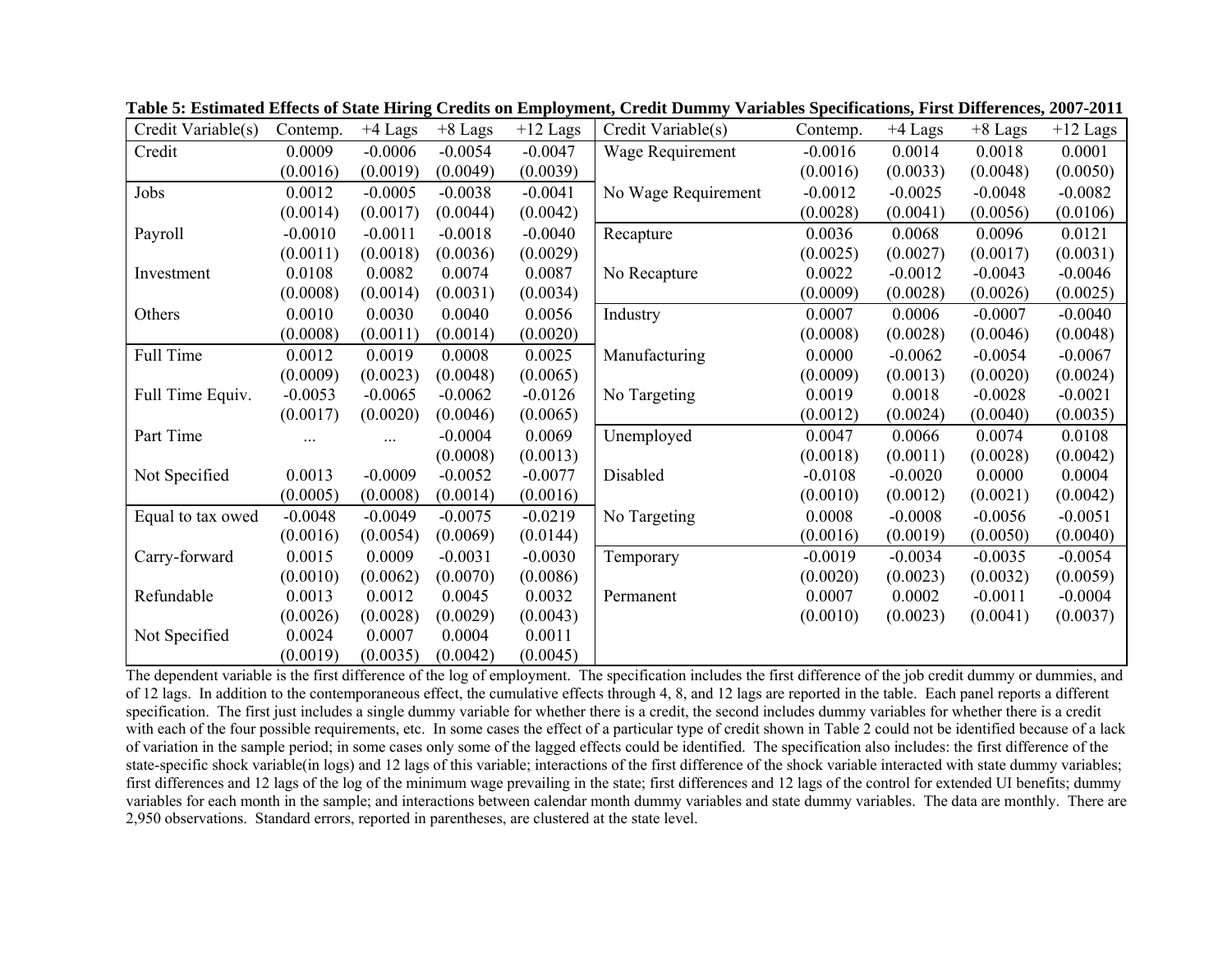| Credit Variable(s) | Contemp.  | $+4$ Lags | $+8$ Lags | $+12$ Lags | Credit Variable(s)  | Contemp.  | $+4$ Lags | $+8$ Lags | $+12$ Lags |
|--------------------|-----------|-----------|-----------|------------|---------------------|-----------|-----------|-----------|------------|
| Credit             | 0.0008    | $-0.0007$ | $-0.0059$ | $-0.0052$  | Wage Requirement    | $-0.0015$ | 0.0015    | 0.0022    | 0.0003     |
|                    | (0.0017)  | (0.0019)  | (0.0052)  | (0.0043)   |                     | (0.0015)  | (0.0036)  | (0.0053)  | (0.0055)   |
| Jobs               | 0.0012    | $-0.0007$ | $-0.0045$ | $-0.0046$  | No Wage Requirement | $-0.0011$ | $-0.0027$ | $-0.0052$ | $-0.0089$  |
|                    | (0.0014)  | (0.0019)  | (0.0047)  | (0.0046)   |                     | (0.0029)  | (0.0045)  | (0.0062)  | (0.0113)   |
| Payroll            | $-0.0011$ | $-0.0014$ | $-0.0019$ | $-0.0045$  | Recapture           | 0.0036    | 0.0074    | 0.0110    | 0.0135     |
|                    | (0.0011)  | (0.0019)  | (0.0040)  | (0.0033)   |                     | (0.0026)  | (0.0030)  | (0.0018)  | (0.0034)   |
| Investment         | 0.0110    | 0.0084    | 0.0081    | 0.0096     | No Recapture        | 0.0023    | $-0.0013$ | $-0.0045$ | $-0.0050$  |
|                    | (0.0008)  | (0.0016)  | (0.0031)  | (0.0038)   |                     | (0.0010)  | (0.0029)  | (0.0027)  | (0.0027)   |
| Others             | 0.0008    | 0.0029    | 0.0042    | 0.0055     | Industry            | 0.0007    | 0.0007    | $-0.0009$ | $-0.0050$  |
|                    | (0.0008)  | (0.0012)  | (0.0016)  | (0.0021)   |                     | (0.0010)  | (0.0032)  | (0.0051)  | (0.0053)   |
| Full Time          | 0.0011    | 0.0020    | 0.0009    | 0.0026     | Manufacturing       | $-0.0003$ | $-0.0067$ | $-0.0060$ | $-0.0081$  |
|                    | (0.0010)  | (0.0026)  | (0.0053)  | (0.0074)   |                     | (0.0009)  | (0.0014)  | (0.0021)  | (0.0026)   |
| Full Time Equiv.   | $-0.0053$ | $-0.0071$ | $-0.0067$ | $-0.0134$  | No Targeting        | 0.0019    | 0.0018    | $-0.0032$ | $-0.0025$  |
|                    | (0.0016)  | (0.0023)  | (0.0052)  | (0.0072)   |                     | (0.0013)  | (0.0024)  | (0.0043)  | (0.0038)   |
| Part Time          | .         | .         | $-0.0007$ | 0.0069     | Unemployed          | 0.0044    | 0.0070    | 0.0079    | 0.0116     |
|                    |           |           | (0.0008)  | (0.0014)   |                     | (0.0015)  | (0.0013)  | (0.0030)  | (0.0047)   |
| Not Specified      | 0.0013    | $-0.0008$ | $-0.0054$ | $-0.0084$  | Disabled            | $-0.0107$ | $-0.0024$ | 0.0001    | 0.0008     |
|                    | (0.0005)  | (0.0009)  | (0.0016)  | (0.0017)   |                     | (0.0011)  | (0.0012)  | (0.0024)  | (0.0040)   |
| Equal to tax owed  | $-0.0050$ | $-0.0057$ | $-0.0084$ | $-0.0234$  | No Targeting        | 0.0008    | $-0.0008$ | $-0.0061$ | $-0.0057$  |
|                    | (0.0015)  | (0.0058)  | (0.0075)  | (0.0150)   |                     | (0.0016)  | (0.0019)  | (0.0053)  | (0.0043)   |
| Carry-forward      | 0.0018    | 0.0011    | $-0.0032$ | $-0.0035$  | Temporary           | $-0.0019$ | $-0.0037$ | $-0.0038$ | $-0.0058$  |
|                    | (0.0010)  | (0.0065)  | (0.0074)  | (0.0091)   |                     | (0.0020)  | (0.0026)  | (0.0036)  | (0.0064)   |
| Refundable         | 0.0008    | 0.0009    | 0.0051    | 0.0034     | Permanent           | 0.0008    | 0.0003    | $-0.0013$ | $-0.0005$  |
|                    | (0.0026)  | (0.0033)  | (0.0034)  | (0.0049)   |                     | (0.0010)  | (0.0025)  | (0.0044)  | (0.0042)   |
| Not Specified      | 0.0026    | 0.0002    | $-0.0014$ | $-0.0010$  |                     |           |           |           |            |
|                    | (0.0017)  | (0.0034)  | (0.0044)  | (0.0049)   |                     |           |           |           |            |

**Table 6: Specifications Adding Lagged First Difference of Log Employment (Dependent Variable)** 

Notes from Table 5 apply. The only difference is that the lagged dependent variable is added as a control. Estimates are OLS.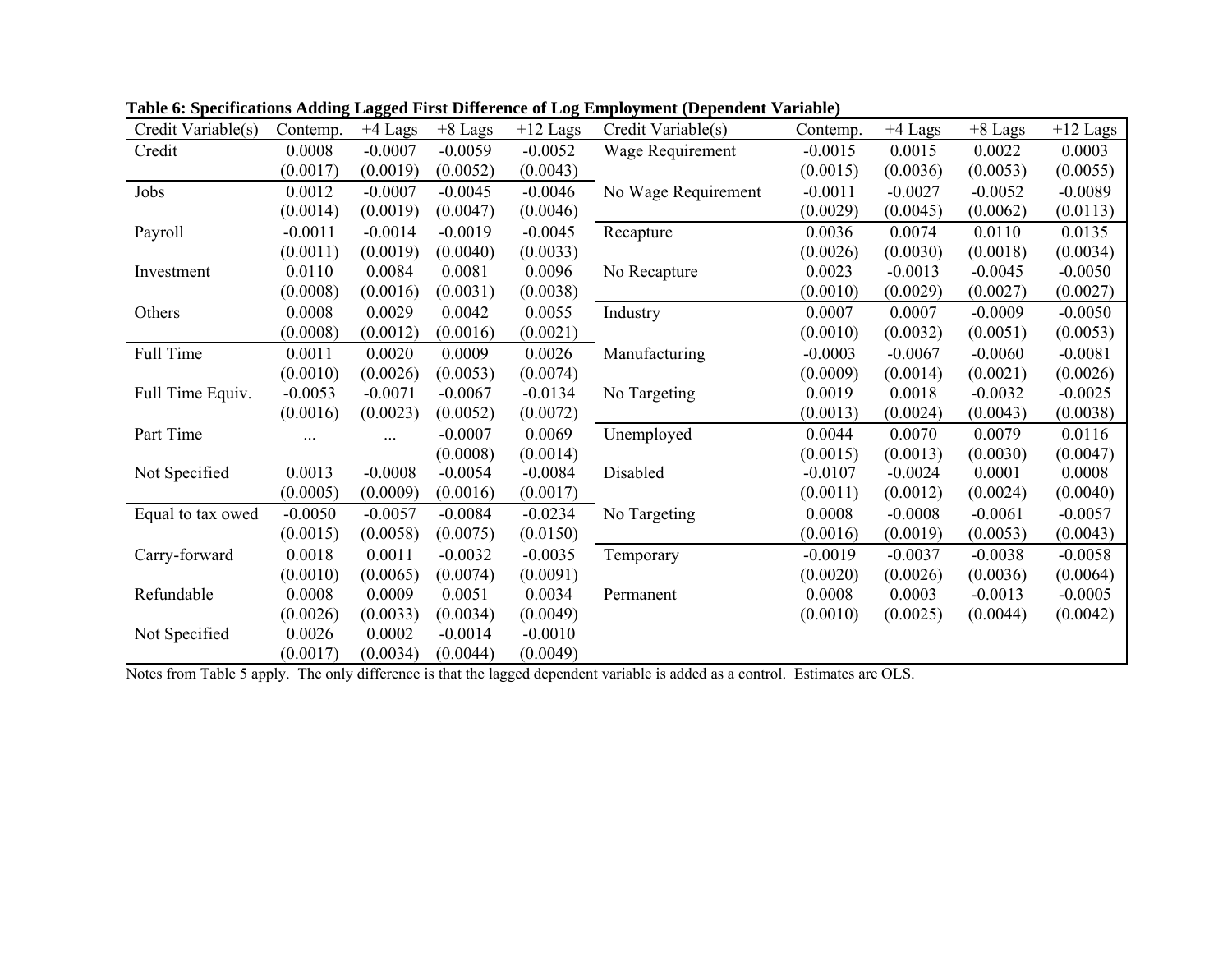| Credit Variable(s) | Contemp.  | $+4$ Lags | $+8$ Lags | $+12$ Lags | Credit Variable(s)  | Contemp.  | $+4$ Lags | $+8$ Lags | $+12$ Lags |
|--------------------|-----------|-----------|-----------|------------|---------------------|-----------|-----------|-----------|------------|
| Credit             | 0.0001    | 0.0007    | 0.0007    | 0.0002     | Wage Requirement    | 0.0003    | 0.0002    | 0.0000    | $-0.0002$  |
|                    | (0.0010)  | (0.0014)  | (0.0018)  | (0.0025)   |                     | (0.0005)  | (0.0016)  | (0.0020)  | (0.0023)   |
| Jobs               | 0.0001    | 0.0011    | 0.0028    | 0.0029     | No Wage Requirement | $-0.0002$ | 0.0014    | 0.0017    | 0.0006     |
|                    | (0.0012)  | (0.0014)  | (0.0018)  | (0.0022)   |                     | (0.0021)  | (0.0022)  | (0.0029)  | (0.0046)   |
| Payroll            | $-0.0015$ | $-0.0031$ | $-0.0049$ | $-0.0074$  | Recapture           | $-0.0005$ | $-0.0016$ | $-0.0011$ | $-0.0023$  |
|                    | (0.0013)  | (0.0018)  | (0.0023)  | (0.0041)   |                     | (0.0024)  | (0.0037)  | (0.0052)  | (0.0081)   |
| Investment         | 0.0074    | 0.0065    | 0.0028    | 0.0047     | No Recapture        | 0.0003    | 0.0014    | 0.0013    | 0.0010     |
|                    | (0.0029)  | (0.0028)  | (0.0033)  | (0.0060)   |                     | (0.0011)  | (0.0012)  | (0.0017)  | (0.0020)   |
| Others             | $-0.0006$ | 0.0031    | 0.0033    | 0.0040     | Industry            | $-0.0012$ | 0.0009    | 0.0010    | $-0.0020$  |
|                    | (0.0017)  | (0.0017)  | (0.0021)  | (0.0031)   |                     | (0.0018)  | (0.0030)  | (0.0040)  | (0.0074)   |
| Full Time          | 0.0015    | 0.0027    | 0.0028    | 0.0037     | Manufacturing       | 0.0002    | $-0.0059$ | $-0.0051$ | $-0.0065$  |
|                    | (0.0007)  | (0.0012)  | (0.0015)  | (0.0017)   |                     | (0.0009)  | (0.0013)  | (0.0019)  | (0.0023)   |
| Full Time Equiv.   | $-0.0056$ | $-0.0068$ | $-0.0066$ | $-0.0132$  | No Targeting        | 0.0005    | 0.0009    | 0.0009    | 0.0010     |
|                    | (0.0018)  | (0.0020)  | (0.0045)  | (0.0063)   |                     | (0.0011)  | (0.0013)  | (0.0018)  | (0.0021)   |
| Part Time          | $\cdots$  | $\cdots$  | 0.0004    | 0.0043     | Unemployed          | 0.0047    | 0.0066    | 0.0072    | 0.0106     |
|                    |           |           | (0.0022)  | (0.0045)   |                     | (0.0018)  | (0.0011)  | (0.0028)  | (0.0042)   |
| Not Specified      | 0.0028    | $-0.0005$ | $-0.0059$ | $-0.0076$  | Disabled            | $-0.0110$ | $-0.0023$ | $-0.0003$ | 0.0005     |
|                    | (0.0009)  | (0.0009)  | (0.0014)  | (0.0017)   |                     | (0.0012)  | (0.0018)  | (0.0028)  | (0.0038)   |
| Equal to tax owed  | $-0.0040$ | $-0.0019$ | $-0.0021$ | $-0.0072$  | No Targeting        | 0.0002    | 0.0002    | 0.0000    | $-0.0010$  |
|                    | (0.0018)  | (0.0026)  | (0.0037)  | (0.0067)   |                     | (0.0008)  | (0.0016)  | (0.0020)  | (0.0028)   |
| Carry-forward      | 0.0013    | 0.0030    | 0.0034    | 0.0054     | Temporary           | $-0.0003$ | $-0.0008$ | $-0.0002$ | $-0.0016$  |
|                    | (0.0006)  | (0.0013)  | (0.0020)  | (0.0024)   |                     | (0.0015)  | (0.0020)  | (0.0027)  | (0.0042)   |
| Refundable         | 0.0018    | 0.0023    | 0.0061    | 0.0046     | Permanent           | 0.0004    | 0.0022    | 0.0017    | 0.0023     |
|                    | (0.0027)  | (0.0028)  | (0.0021)  | (0.0040)   |                     | (0.0009)  | (0.0013)  | (0.0017)  | (0.0021)   |
| Not Specified      | 0.0011    | 0.0001    | $-0.0005$ | $-0.0004$  |                     |           |           |           |            |
|                    | (0.0011)  | (0.0021)  | (0.0026)  | (0.0029)   |                     |           |           |           |            |

**Table 7: Estimated Effects of State Hiring Credits on Employment, Credit Count Specifications, First Differences, 2007-2011** 

Notes from Table 5 apply. The only difference is that counts of each type of credit, rather than dummy variables for the presence of each type of credit, are used as the hiring credit variables.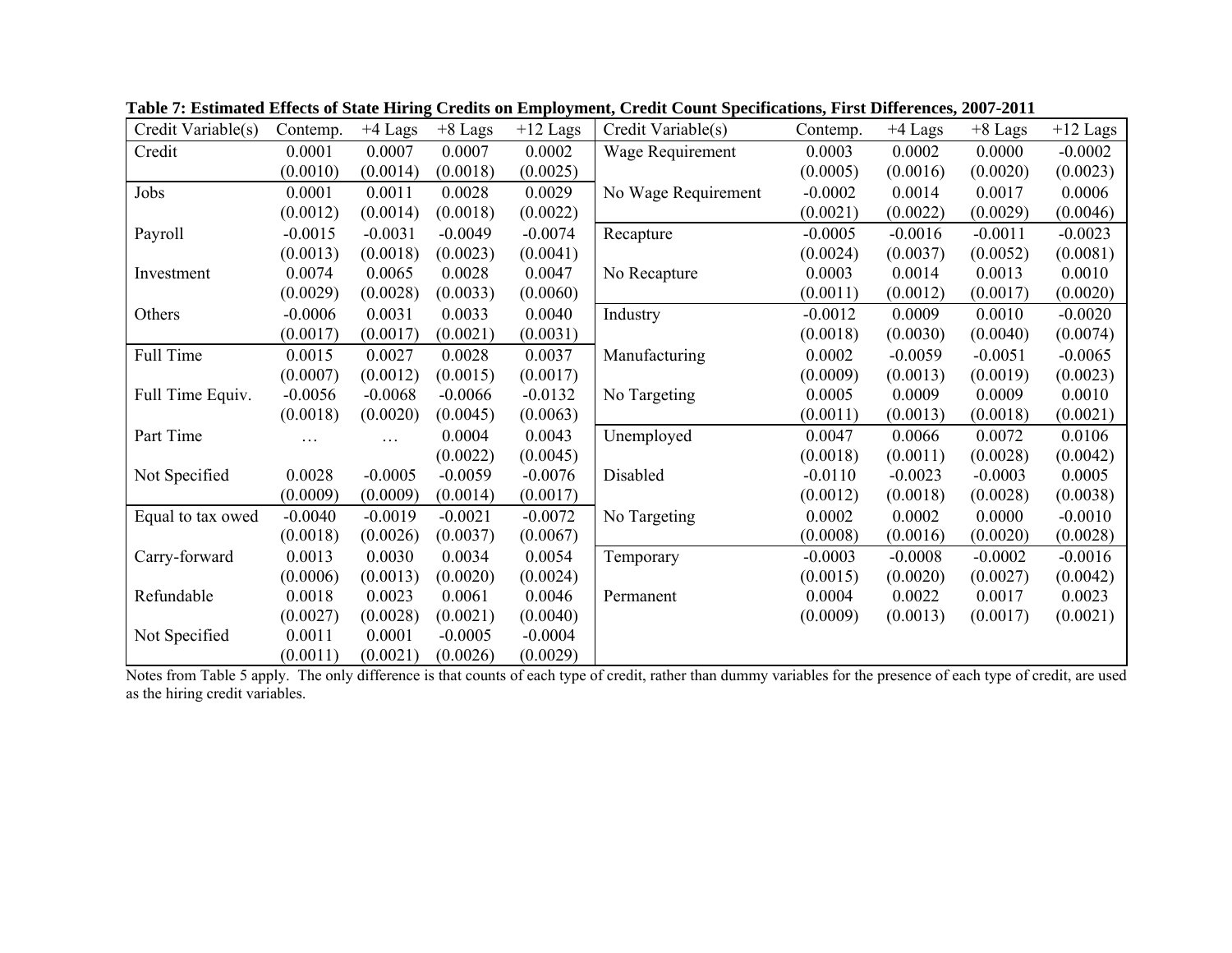| Credit Variable(s) | Contemp.  | $+4$ Lags | $+8$ Lags | $+12$ Lags | Credit Variable(s)  | Contemp.  | $+4$ Lags | $+8$ Lags | $+12$ Lags |
|--------------------|-----------|-----------|-----------|------------|---------------------|-----------|-----------|-----------|------------|
| Credit             | 0.0015    | 0.0004    | $-0.0005$ | $-0.0036$  | Wage Requirement    | $-0.0016$ | 0.0013    | 0.0014    | $-0.0004$  |
|                    | (0.0012)  | (0.0015)  | (0.0021)  | (0.0025)   |                     | (0.0016)  | (0.0033)  | (0.0050)  | (0.0050)   |
| Jobs               | 0.0017    | 0.0006    | $-0.0004$ | $-0.0021$  | No Wage Requirement | 0.0000    | $-0.0019$ | $-0.0018$ | $-0.0041$  |
|                    | (0.0009)  | (0.0013)  | (0.0016)  | (0.0025)   |                     | (0.0009)  | (0.0017)  | (0.0020)  | (0.0041)   |
| Payroll            | $-0.0006$ | $-0.0007$ | $-0.0003$ | $-0.0005$  | Recapture           | 0.0036    | 0.0067    | 0.0095    | 0.0119     |
|                    | (0.0006)  | (0.0011)  | (0.0013)  | (0.0018)   |                     | (0.0025)  | (0.0028)  | (0.0017)  | (0.0032)   |
| Investment         | 0.0111    | 0.0086    | 0.0063    | 0.0084     | No Recapture        | 0.0006    | $-0.0006$ | $-0.0005$ | $-0.0015$  |
|                    | (0.0008)  | (0.0016)  | (0.0012)  | (0.0034)   |                     | (0.0007)  | (0.0010)  | (0.0013)  | (0.0018)   |
| Others             | 0.0005    | 0.0027    | 0.0041    | 0.0051     | Industry            | 0.0006    | 0.0005    | $-0.0009$ | $-0.0044$  |
|                    | (0.0009)  | (0.0013)  | (0.0016)  | (0.0021)   |                     | (0.0007)  | (0.0028)  | (0.0046)  | (0.0048)   |
| Full Time          | 0.0011    | 0.0018    | 0.0008    | 0.0026     | Manufacturing       | $-0.0001$ | $-0.0067$ | $-0.0057$ | $-0.0068$  |
|                    | (0.0010)  | (0.0024)  | (0.0049)  | (0.0067)   |                     | (0.0009)  | (0.0012)  | (0.0020)  | (0.0023)   |
| Full Time Equiv.   | $-0.0055$ | $-0.0067$ | $-0.0066$ | $-0.0129$  | No Targeting        | 0.0003    | $-0.0011$ | $-0.0019$ | $-0.0044$  |
|                    | (0.0016)  | (0.0020)  | (0.0046)  | (0.0065)   |                     | (0.0010)  | (0.0014)  | (0.0016)  | (0.0021)   |
| Part Time          | $\cdots$  | .         | $-0.0005$ | 0.0068     | Unemployed          | 0.0003    | $-0.0010$ | $-0.0005$ | $-0.0028$  |
|                    |           |           | (0.0008)  | (0.0013)   |                     | (0.0013)  | (0.0020)  | (0.0029)  | (0.0039)   |
| Not Specified      | 0.0014    | $-0.0006$ | $-0.0008$ | $-0.0035$  | Disabled            | $-0.0109$ | $-0.0022$ | $-0.0003$ | 0.0000     |
|                    | (0.0009)  | (0.0012)  | (0.0016)  | (0.0028)   |                     | (0.0010)  | (0.0012)  | (0.0022)  | (0.0043)   |
| Equal to tax owed  | $-0.0053$ | $-0.0053$ | $-0.0076$ | $-0.0226$  | No Targeting        | 0.0009    | $-0.0006$ | $-0.0054$ | $-0.0049$  |
|                    | (0.0016)  | (0.0054)  | (0.0069)  | (0.0141)   |                     | (0.0017)  | (0.0019)  | (0.0049)  | (0.0040)   |
| Carry-forward      | 0.0020    | 0.0013    | $-0.0024$ | $-0.0024$  | Temporary           | 0.0003    | $-0.0018$ | $-0.0024$ | $-0.0048$  |
|                    | (0.0009)  | (0.0058)  | (0.0066)  | (0.0080)   |                     | (0.0010)  | (0.0014)  | (0.0018)  | (0.0035)   |
| Refundable         | 0.0011    | 0.0008    | 0.0047    | 0.0036     | Permanent           | 0.0005    | 0.0000    | $-0.0016$ | $-0.0009$  |
|                    | (0.0029)  | (0.0033)  | (0.0037)  | (0.0054)   |                     | (0.0010)  | (0.0020)  | (0.0039)  | (0.0035)   |
| Not Specified      | 0.0009    | 0.0002    | $-0.0007$ | $-0.0015$  |                     |           |           |           |            |
|                    | (0.0009)  | (0.0013)  | (0.0016)  | (0.0025)   |                     |           |           |           |            |

**Table 8: Table 5 Specifications, with HIRE Act Included** 

Notes from Table 5 apply. The inclusion of the HIRE Act means that in the month in which it takes effect features of that credit are coded as "turning on" in any state that did not already have those features. The features that take effect in each state are listed in the last two columns of Table 4.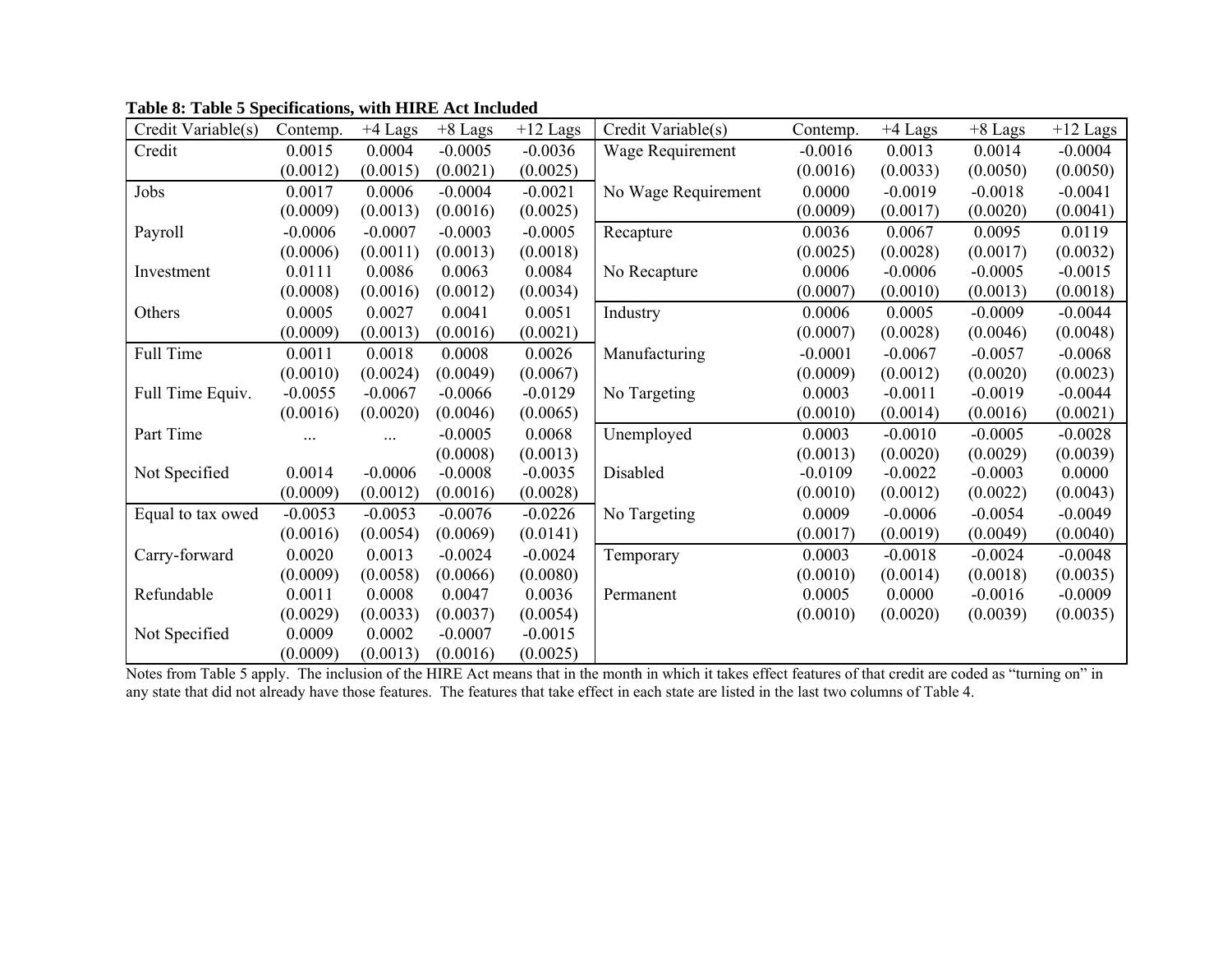|                     |           |           |           | Including HIRE Act |                     |           |           |           |            |
|---------------------|-----------|-----------|-----------|--------------------|---------------------|-----------|-----------|-----------|------------|
| Credit Variable(s)  | Contemp.  | $+4$ Lags | $+8$ Lags | $+12$ Lags         | Credit Variable(s)  | Contemp.  | $+4$ Lags | $+8$ Lags | $+12$ Lags |
| Unemployed          | 0.0022    | 0.0073    | 0.0113    | 0.0198             | Unemployed          | 0.0000    | $-0.0021$ | $-0.0004$ | $-0.0042$  |
| $\leq$ \$1000 Value | (0.0009)  | (0.0016)  | (0.0027)  | (0.0032)           | $\leq$ \$1000 Value | (0.0018)  | (0.0024)  | (0.0038)  | (0.0055)   |
| Unemployed          | 0.0059    | 0.0066    | 0.0062    | 0.0080             | Unemployed          | 0.0060    | 0.0066    | 0.0063    | 0.0080     |
| $>$ \$1000 Value    | (0.0018)  | (0.0016)  | (0.0038)  | (0.0053)           | $>$ \$1000 Value    | (0.0019)  | (0.0016)  | (0.0038)  | (0.0054)   |
| Difference          | $-0.0037$ | 0.0007    | 0.0051    | 0.0118             | Difference          | $-0.0060$ | $-0.0087$ | $-0.0067$ | $-0.0122$  |
|                     | (0.0021)  | (0.0018)  | (0.0044)  | (0.0061)           |                     | (0.0028)  | (0.0031)  | (0.0056)  | (0.0081)   |
| Disabled            | $-0.0108$ | $-0.0019$ | $-0.0001$ | 0.0003             | Disabled            | $-0.0108$ | $-0.0019$ | 0.0000    | 0.0003     |
|                     | (0.0011)  | (0.0012)  | (0.0022)  | (0.0042)           |                     | (0.0010)  | (0.0012)  | (0.0022)  | (0.0043)   |
| No Targeting        | 0.0008    | $-0.0007$ | $-0.0054$ | $-0.0049$          | No Targeting        | 0.0009    | $-0.0007$ | $-0.0055$ | $-0.0049$  |
|                     | (0.0016)  | (0.0020)  | (0.0051)  | (0.0041)           |                     | (0.0016)  | (0.0019)  | (0.0050)  | (0.0039)   |

**Table 9: Classifying Value of Hiring Credits Targeting the Unemployed**

Notes from Tables 5 and 7 apply. The specification corresponds to the second-to-last one in those tables.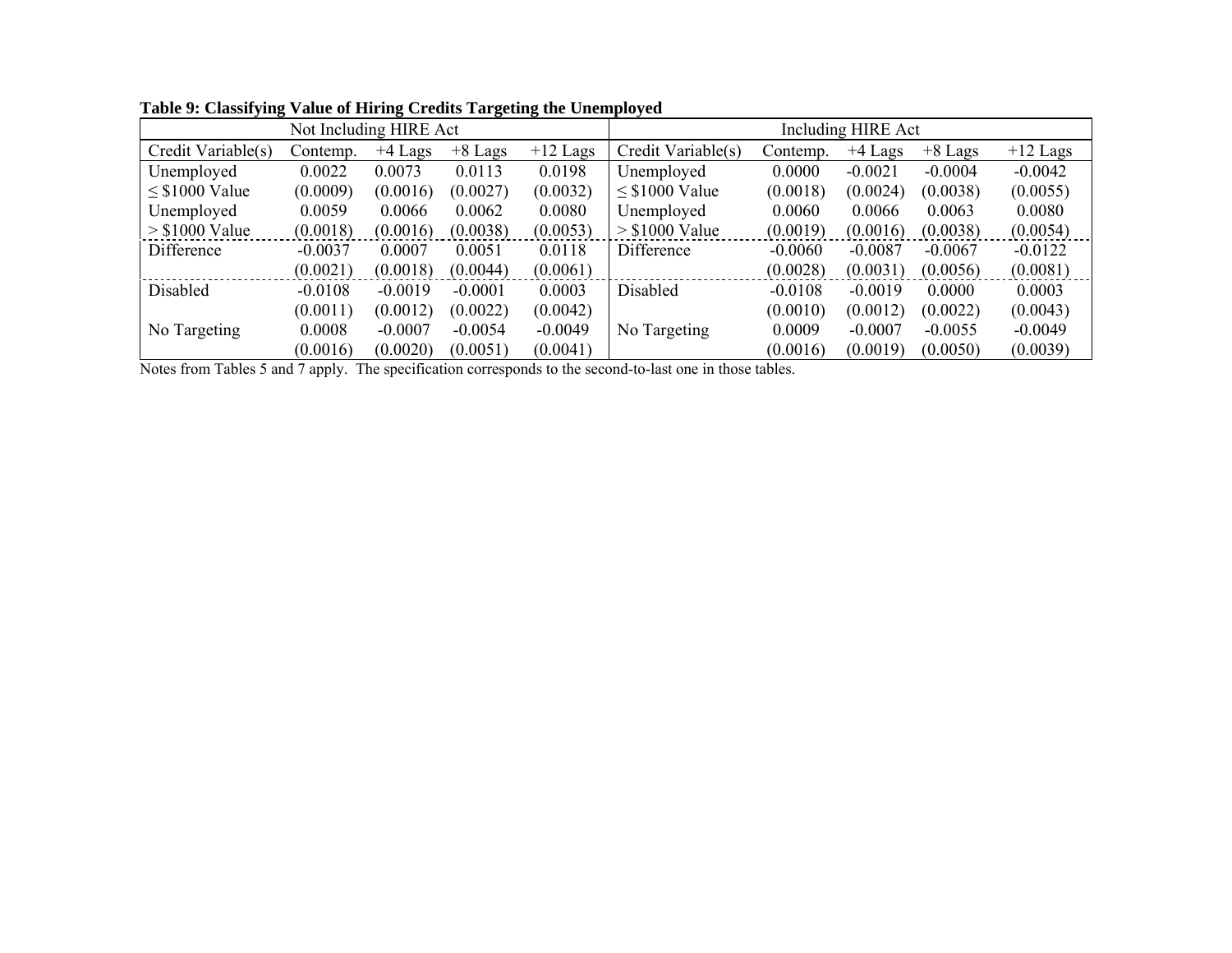|                    |           | Table 5 Estimates, |           |            |               |           |                           |               |
|--------------------|-----------|--------------------|-----------|------------|---------------|-----------|---------------------------|---------------|
|                    |           | 2007-2011          |           | 1995-2011  |               |           | 1990-2011, No UI Controls |               |
| Credit Variable(s) | Contemp.  | $+12$ Lags         | Contemp.  | $+12$ Lags | Addl. credits | Contemp.  | $+12$ Lags                | Addl. credits |
| Credit             | 0.0009    | $-0.0047$          | $-0.0019$ | 0.0016     | 17            | $-0.0003$ | 0.0015                    | 26            |
|                    | (0.0016)  | (0.0039)           | (0.0017)  | (0.0034)   |               | (0.0011)  | (0.0022)                  |               |
| Investment         | 0.0108    | 0.0087             | 0.0022    | 0.0053     | 12            | 0.0015    | 0.0039                    | 15            |
|                    | (0.0008)  | (0.0034)           | (0.0015)  | (0.0038)   |               | (0.0013)  | (0.0032)                  |               |
| Full Time Equiv.   | $-0.0053$ | $-0.0126$          | $-0.0036$ | $-0.0046$  | 6             | $-0.0021$ | $-0.0055$                 | 10            |
|                    | (0.0017)  | (0.0065)           | (0.0011)  | (0.0040)   |               | (0.0011)  | (0.0037)                  |               |
| Part Time          | $\cdots$  | 0.0069             | $-0.0010$ | $-0.0008$  |               | $-0.0016$ | $-0.0024$                 |               |
|                    |           | (0.0013)           | (0.0012)  | (0.0036)   |               | (0.0016)  | (0.0020)                  |               |
| Refundable         | 0.0013    | 0.0032             | 0.0014    | 0.0038     | 6             | 0.0013    | 0.0038                    | 8             |
|                    | (0.0026)  | (0.0043)           | (0.0017)  | (0.0025)   |               | (0.0013)  | (0.0021)                  |               |
| Recapture          | 0.0036    | 0.0121             | 0.0005    | 0.0066     | 17            | 0.0011    | 0.0042                    | 25            |
|                    | (0.0025)  | (0.0031)           | (0.0018)  | (0.0030)   |               | (0.0012)  | (0.0023)                  |               |
| Unemployed         | 0.0047    | 0.0108             | 0.0027    | $-0.0003$  |               | 0.0017    | $-0.0005$                 | 2             |
|                    | (0.0018)  | (0.0042)           | (0.0023)  | (0.0063)   |               | (0.0023)  | (0.0052)                  |               |

**Table 10: Estimated Effects of State Hiring Credits on Employment, Credit Dummy Variables Specifications, Extended Sample Period, Key Results** 

The dependent variable is the first difference of the log of employment. The fifth and eighth columns show the number of additional states where credits were introduced over the longer sample period relative to the 2007-2011 period. The specification includes the first difference of the job credit dummy or dummies, and of 12 lags. In this table, only the contemporaneous effect and the cumulative effects through 12 lags are reported. The table reports selected estimates from some of the same specifications shown in the previous tables. The other controls are the same with two exceptions. First, for both the 1995-2011 and 1990-2011 estimates, the cyclical control is constructed using 1990 as the baseline year, rather than 2006. Second, the data on UI benefit extensions are not available for the earliest years and hence the UI benefit controls are not included in the 1990-2011 estimates. However, re-estimating the models in Table 5 excluding these data had almost no effect on the estimates. The data are monthly. Standard errors, reported in parentheses, are clustered at the state level.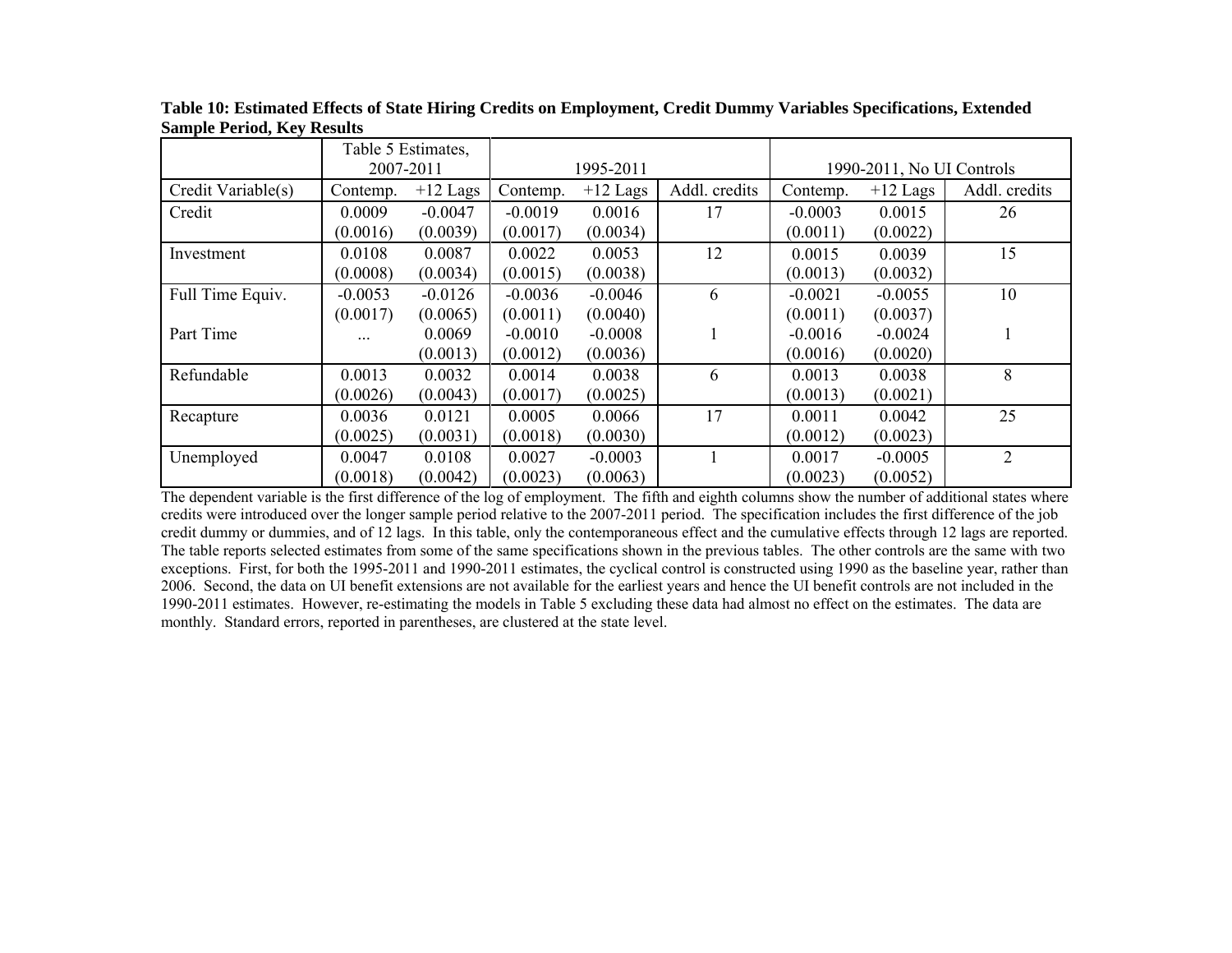| Credit Variable(s) | Contemp.  | $+2$ Lags | $+4$ Lags | Credit Variable(s)  | Contemp.  | $+2$ Lags | $+4$ Lags |
|--------------------|-----------|-----------|-----------|---------------------|-----------|-----------|-----------|
| Credit             | 0.0029    | $-0.0023$ | $-0.0049$ | Wage Requirement    | $-0.0007$ | 0.0010    | $-0.0037$ |
|                    | (0.0029)  | (0.0045)  | (0.0052)  |                     | (0.0034)  | (0.0060)  | (0.0077)  |
| Jobs               | 0.0068    | 0.0025    | 0.0021    | No Wage Requirement | 0.0001    | 0.0003    | $-0.0043$ |
|                    | (0.0042)  | (0.0067)  | (0.0082)  |                     | (0.0039)  | (0.0069)  | (0.0083)  |
| Payroll            | $-0.0078$ | $-0.0096$ | $-0.0129$ | Recapture           | 0.0064    | 0.0159    | 0.0186    |
|                    | (0.0061)  | (0.0073)  | (0.0090)  |                     | (0.0037)  | (0.0034)  | (0.0080)  |
| Investment         | $-0.0120$ | $-0.0152$ | $-0.0153$ | No Recapture        | 0.0059    | 0.0000    | $-0.0017$ |
|                    | (0.0046)  | (0.0074)  | (0.0090)  |                     | (0.0024)  | (0.0047)  | (0.0066)  |
| Others             | 0.0086    | 0.0038    | 0.0078    | Industry            | $-0.0005$ | 0.0034    | 0.0000    |
|                    | (0.0020)  | (0.0026)  | (0.0045)  |                     | (0.0058)  | (0.0075)  | (0.0084)  |
| Full Time          | 0.0028    | 0.0046    | 0.0055    | Manufacturing       | $-0.0018$ | $-0.0132$ | $-0.0159$ |
|                    | (0.0027)  | (0.0076)  | (0.0119)  |                     | (0.0014)  | (0.0030)  | (0.0035)  |
| Full Time Equiv.   | $-0.0073$ | $-0.0072$ | $-0.0092$ | No Targeting        | 0.0057    | 0.0046    | 0.0048    |
|                    | (0.0020)  | (0.0067)  | (0.0072)  |                     | (0.0022)  | (0.0050)  | (0.0069)  |
| Part Time          |           | 0.0014    | $-0.0069$ | Unemployed          | 0.0058    | 0.0092    | 0.0157    |
|                    |           | (0.0016)  | (0.0045)  |                     | (0.0011)  | (0.0059)  | (0.0079)  |
| Not Specified      | 0.0045    | $-0.0081$ | $-0.0171$ | Disabled            | $-0.0133$ | $-0.0019$ | $-0.0086$ |
|                    | (0.0021)  | (0.0032)  | (0.0036)  |                     | (0.0017)  | (0.0034)  | (0.0050)  |
| Equal to tax owed  | $-0.0037$ | $-0.0041$ | $-0.0059$ | No Targeting        | 0.0027    | $-0.0029$ | $-0.0058$ |
|                    | (0.0018)  | (0.0047)  | (0.0088)  |                     | (0.0029)  | (0.0045)  | (0.0051)  |
| Carry-forward      | $-0.0014$ | $-0.0148$ | $-0.0173$ | Temporary           | $-0.0009$ | 0.0000    | 0.0000    |
|                    | (0.0107)  | (0.0214)  | (0.0202)  |                     | (0.0025)  | (0.0040)  | (0.0057)  |
| Refundable         | $-0.0013$ | $-0.0011$ | $-0.0018$ | Permanent           | 0.0053    | 0.0057    | 0.0042    |
|                    | (0.0031)  | (0.0052)  | (0.0084)  |                     | (0.0028)  | (0.0057)  | (0.0067)  |
| Not Specified      | 0.0029    | $-0.0033$ | $-0.0046$ |                     |           |           |           |
|                    | (0.0029)  | (0.0043)  | (0.0066)  |                     |           |           |           |

**Table 11: Estimated Effects of State Hiring Credits on Employment, Credit Dummy Variables Specifications, First Differences, 2007-2011, Quarterly Workforce Indicators Data** 

The dependent variables are the first differences of the log of employment. The QWI data are quarterly, rather than monthly, so all data had to be collapsed to the quarterly level. The hiring credit dummy variables are defined as 1 if the credit is in place for all 3 months of a quarter, 2/3 if it is in place for 2 months, and 1/3 if it is in place for one month, and 0 otherwise. The notes from Table 5 apply, although with 12 monthly lags replaced with 4 quarterly lags wherever appropriate. Only the contemporaneous effect and the cumulative effects through 2 and 4 quarterly lags are reported.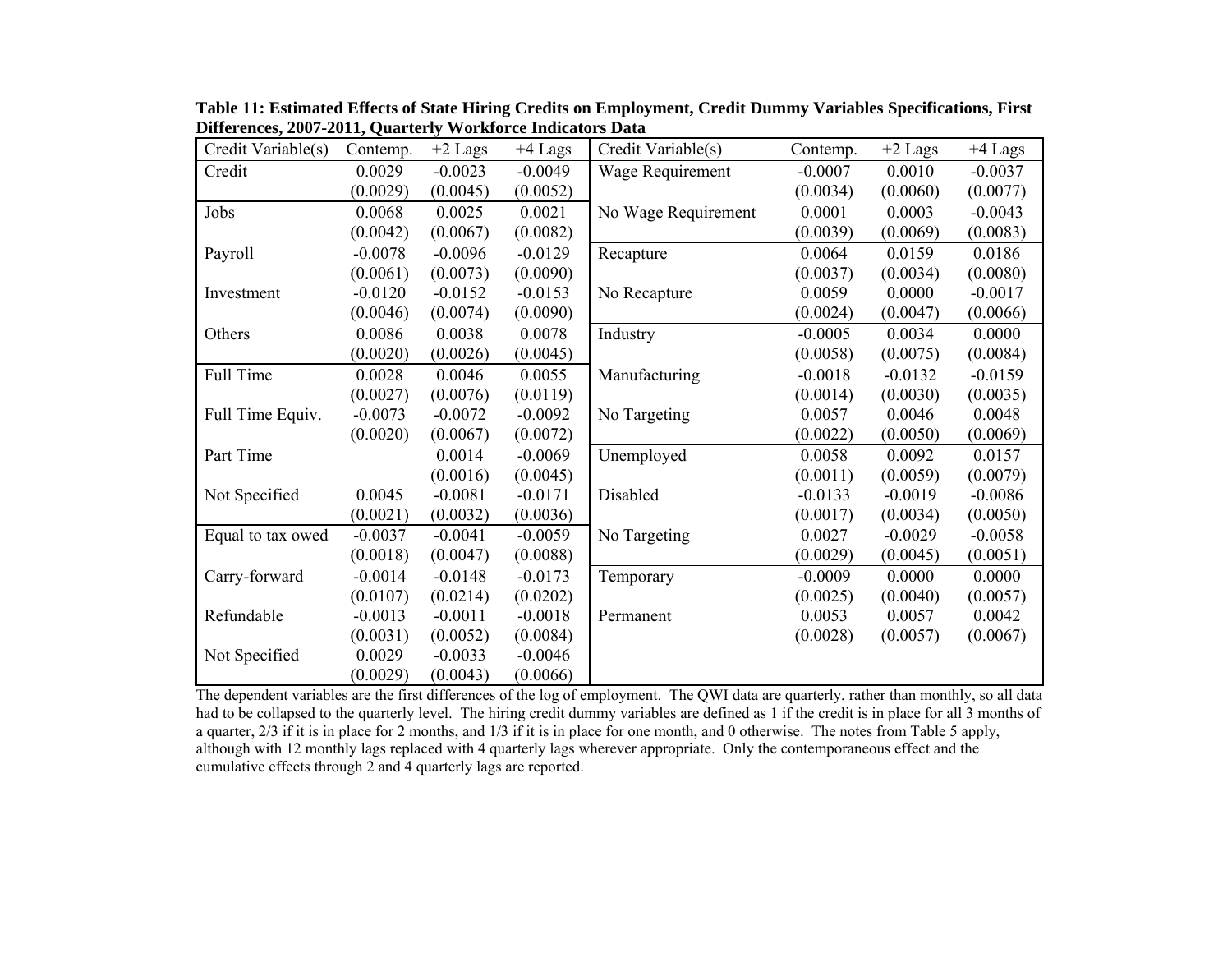| Credit Variable(s) | Contemp.  | $+2$ Lags | $+4$ Lags | Credit Variable(s)  | Contemp.  | $+2$ Lags | $+4$ Lags |
|--------------------|-----------|-----------|-----------|---------------------|-----------|-----------|-----------|
| Credit             | $-0.0243$ | $-0.0469$ | $-0.0273$ | Wage Requirement    | 0.0153    | 0.0047    | 0.0022    |
|                    | (0.0266)  | (0.0667)  | (0.0759)  |                     | (0.0181)  | (0.0317)  | (0.0303)  |
| Jobs               | $-0.0348$ | $-0.0482$ | $-0.0306$ | No Wage Requirement | $-0.0177$ | $-0.0031$ | $-0.0111$ |
|                    | (0.0273)  | (0.0632)  | (0.0688)  |                     | (0.0199)  | (0.0337)  | (0.0588)  |
| Payroll            | 0.0391    | 0.0327    | 0.0523    | Recapture           | 0.1433    | 0.1439    | 0.1486    |
|                    | (0.0408)  | (0.0440)  | (0.0786)  |                     | (0.0654)  | (0.0927)  | (0.0700)  |
| Investment         | 0.0041    | $-0.0190$ | $-0.1392$ | No Recapture        | $-0.0107$ | $-0.0259$ | $-0.0325$ |
|                    | (0.0333)  | (0.0679)  | (0.0774)  |                     | (0.0280)  | (0.0502)  | (0.0776)  |
| Others             | $-0.0033$ | 0.0335    | 0.0671    | Industry            | $-0.0250$ | $-0.0380$ | $-0.0430$ |
|                    | (0.0230)  | (0.0246)  | (0.0736)  |                     | (0.0195)  | (0.0405)  | (0.0959)  |
| Full Time          | 0.0819    | 0.1129    | 0.1541    | Manufacturing       | 0.0037    | 0.0997    | 0.1161    |
|                    | (0.0674)  | (0.0878)  | (0.0831)  |                     | (0.0200)  | (0.0334)  | (0.0375)  |
| Full Time Equiv.   | $-0.0155$ | $-0.0168$ | 0.0083    | No Targeting        | 0.0227    | 0.0380    | 0.0895    |
|                    | (0.0206)  | (0.0360)  | (0.0625)  |                     | (0.0312)  | (0.0628)  | (0.0835)  |
| Part Time          |           | 0.0533    | $-0.0011$ | Unemployed          | 0.0971    | 0.1160    | 0.1776    |
|                    |           | (0.0118)  | (0.0657)  |                     | (0.0424)  | (0.0577)  | (0.0485)  |
| Not Specified      | $-0.1453$ | $-0.1003$ | $-0.1782$ | Disabled            | 0.0523    | 0.0421    | 0.0014    |
|                    | (0.0230)  | (0.0251)  | (0.0320)  |                     | (0.0206)  | (0.0320)  | (0.0657)  |
| Equal to tax owed  | $-0.0020$ | 0.0484    | 0.0873    | No Targeting        | $-0.0264$ | $-0.0527$ | $-0.0311$ |
|                    | (0.0173)  | (0.0136)  | (0.0630)  |                     | (0.0262)  | (0.0633)  | (0.0718)  |
| Carry-forward      | $-0.0869$ | $-0.0677$ | $-0.0758$ | Temporary           | 0.0191    | 0.0217    | 0.0280    |
|                    | (0.0560)  | (0.0620)  | (0.0694)  |                     | (0.0256)  | (0.0328)  | (0.0446)  |
| Refundable         | 0.0266    | $-0.0020$ | 0.0259    | Permanent           | $-0.0092$ | 0.0032    | 0.0296    |
|                    | (0.0117)  | (0.0250)  | (0.0585)  |                     | (0.0179)  | (0.0530)  | (0.0606)  |
| Not Specified      | 0.0031    | 0.0111    | 0.0160    |                     |           |           |           |
|                    | (0.0190)  | (0.0455)  | (0.0476)  |                     |           |           |           |

**Table 12: Estimated Effects of State Hiring Credits on Hiring, Credit Dummy Variables Specifications, First Differences, 2007-2011, Quarterly Workforce Indicators Data** 

The dependent variable is the first differences of the log of hiring. Notes from Table 12 apply.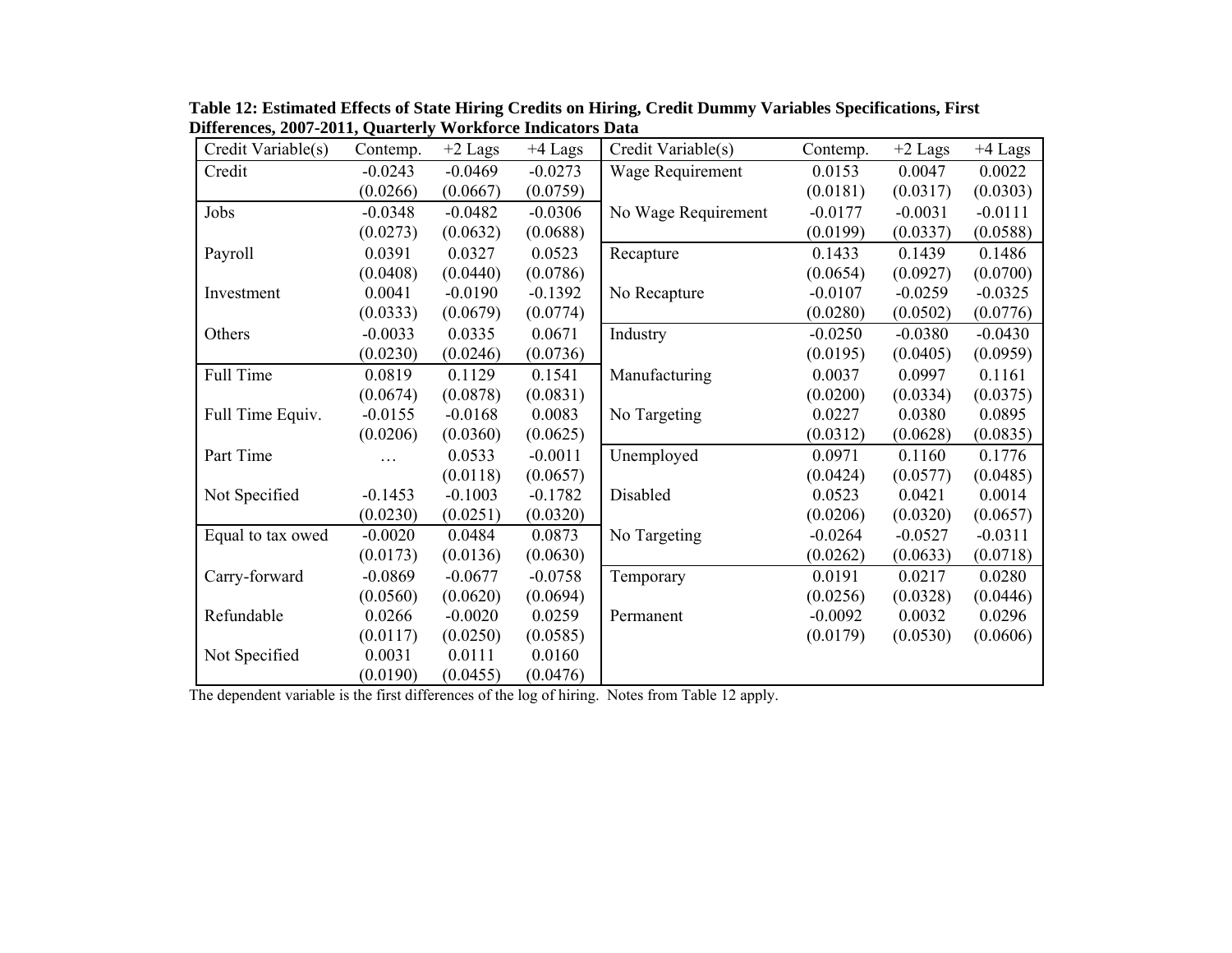|  |  |  |  | Appendix Table A1: Details of Job Creation Hiring Credits, 1969-2012 |
|--|--|--|--|----------------------------------------------------------------------|
|  |  |  |  |                                                                      |

| <b>State</b> | Program                                                                                                                                     | Initial date             | <b>Final date</b>         | ัธ<br>program<br>Duration | Temporary/<br>permanent | Type of benefit<br>provided | Eligibility<br>requirements        | providing<br><b>Basis for</b><br>benefits | Value per job<br>created | the program's<br>Limitations to<br>benefits | Type of job<br>required | by industry<br>Targeted | Targeted<br>by business | by worker<br>Targeted    | Recapture<br>provisions | requirement<br>Wage | Geographic<br>provisions |
|--------------|---------------------------------------------------------------------------------------------------------------------------------------------|--------------------------|---------------------------|---------------------------|-------------------------|-----------------------------|------------------------------------|-------------------------------------------|--------------------------|---------------------------------------------|-------------------------|-------------------------|-------------------------|--------------------------|-------------------------|---------------------|--------------------------|
|              |                                                                                                                                             |                          |                           |                           |                         |                             |                                    |                                           |                          |                                             |                         |                         |                         |                          |                         |                     |                          |
| AL           | Income tax capital credit                                                                                                                   | 1995<br>(Jun)            | Current                   | 17                        | Temporary               | Tax<br>credit               | Jobs and<br>investment             | Jobs and<br>investment                    | High                     | Equal to tax<br>owed                        | Full-time               | Targeted                | $\sim$                  | $\mathbf{r}$             | Yes                     | Yes                 | Yes                      |
| AL           | Reemployment act                                                                                                                            | 2010<br>(Jan)            | Current                   | $\overline{2}$            | Temporary               | Tax<br>credit               | Jobs                               | Payroll                                   | High                     | Equal to tax<br>owed                        | Full-time               | $\sim$                  | ÷.                      | Unemployed               | N <sub>o</sub>          | Yes                 | $\rm No$                 |
| AL           | Full employment act of<br>2011                                                                                                              | 2011<br>(Jun)            | Current                   | $\mathbf{1}$              | Permanent               | Tax<br>credit               | Jobs                               | Jobs                                      | Low                      | Equal to tax<br>owed                        | Full-time               | $\sim$                  | Small business          |                          | No.                     | Yes                 | $\rm No$                 |
| AZ           | Credit for employment<br>of temporary assistance<br>for needy families<br>recipients (TANF)                                                 | 1998<br>(Jan)            | Current                   | 14                        | Permanent               | Tax<br>credit               | Jobs                               | Jobs and<br>payroll                       | Low                      | Carry-<br>forward                           | Full-time               | $\overline{a}$          | ÷                       | Welfare<br>recipients    | No                      | Yes                 | No                       |
| AZ           | Credit for new<br>employment                                                                                                                | 2011<br>(Jun)            | Current                   | -1                        | Permanent               | Tax<br>credit               | Jobs                               | Jobs                                      | High                     | Carry-<br>forward                           | Full-time               | $\sim$                  | $\sim$                  | $\sim$                   | No.                     | No                  | No                       |
| AZ           | Quality jobs tax credit<br>(Premium credit for new<br>employment)                                                                           | 2011<br>(Jun)            | Expires<br>2017<br>(Jun)  | -1                        | Temporary               | Tax<br>credit               | Jobs and<br>investment             | Jobs                                      | High                     | Carry-<br>forward                           | Full-time               | $\sim$                  | $\overline{a}$          | $\overline{\phantom{a}}$ | No                      | Yes                 | Yes                      |
| AR           | Arkansas economic<br>development act                                                                                                        | 1995<br>(Jan)            | Replaced<br>2003<br>(Mar) | 8                         | Permanent               | Tax<br>credit               | Jobs, payroll<br>and<br>investment | Jobs and<br>payroll                       | Not<br>determinable      | Carry-<br>forward                           | Full-time               | $\sim$                  | $\sim$                  | $\sim$                   | Yes                     | Yes                 | Yes                      |
| AR           | Job-creation tax credit<br>(Advantage Arkansas)                                                                                             | 2003<br>(Mar)            | Current                   | 9                         | Permanent               | Tax<br>credit               | Payroll                            | Payroll                                   | Low                      | Carry-<br>forward                           | Full-time               | $\sim$                  | $\sim$                  | $\sim$                   | Yes                     | Yes                 | Yes                      |
| AR           | Investment income tax<br>credit (ArkPlus)                                                                                                   | 2003<br>(Mar)            | Current                   | 9                         | Permanent               | Tax<br>credit               | Payroll and<br>investment          | Jobs, payroll<br>and<br>investment        | High                     | Carry-<br>forward                           | Full-time               | $\sim$                  |                         | $\sim$                   | N <sub>0</sub>          | No                  | Yes                      |
| AR           | Payroll rebate (Create<br>rebate)                                                                                                           | 2003<br>(Mar)            | Current                   | 9                         | Permanent               | Tax<br>credit               | Jobs and<br>payroll                | Jobs and<br>payroll                       | High                     | Equal to tax<br>owed                        | Full-time               | $\sim$                  | $\sim$                  | $\sim$                   | N <sub>o</sub>          | Yes                 | Yes                      |
| CA           | Jobs tax credit (Credit<br>for percentage of wages<br>paid to certain<br>employees)                                                         | 1986<br>(Sept)           | Expired<br>1993<br>(Dec)  |                           | Temporary               | Tax<br>credit               | Jobs                               | Jobs and<br>payroll                       | Low                      | Not<br>specified                            | Not<br>specified        |                         |                         | Welfare<br>recipients    | N <sub>0</sub>          | No                  | N <sub>0</sub>           |
| CA           | Credit against net tax;<br>Increase in qualified<br>full-time employees<br>(New jobs credit)                                                | 2009<br>(Jan)            | Current                   | 3                         | Undetermined            | Tax<br>credit               | Jobs                               | Jobs                                      | High                     | Not<br>specified                            | Full-time               | $\sim$                  | Small business          | ä,                       | No.                     | No                  | No                       |
| $_{\rm CO}$  | Strategic fund program                                                                                                                      | 1987<br>(Jan)            | Current                   | 25                        | Permanent               | Grant or<br>payment         | Jobs and<br>other<br>requirements  | Jobs                                      | High                     | Not<br>specified                            | Full-time               |                         |                         |                          | No                      | Yes                 | Yes                      |
| $_{\rm CO}$  | Performance-based<br>incentive for new job<br>creation--new jobs<br>incentives cash fund<br>(Job creation<br>performance incentive<br>fund) | 2006<br>(Jan)            | Expired<br>2010<br>(Dec)  | $\overline{4}$            | Temporary               | Grant or<br>payment         | Jobs                               | Jobs and<br>payroll                       | High                     | Not<br>specified                            | Full-time               | $\sim$                  |                         |                          | No                      | Yes                 | Yes                      |
| CO           | Job growth incentive tax<br>credit                                                                                                          | 2009<br>(Jan)            | Expires<br>2014<br>(Dec)  | 3                         | Temporary               | Tax<br>credit               | Jobs                               | Jobs                                      | High                     | Carry-<br>forward                           | Full-time<br>equivalent |                         |                         |                          | No                      | Yes                 | Yes                      |
| <b>CT</b>    | Tax credit for taxpayers<br>occupying new facilities<br>and creating new jobs                                                               | 1993<br>$(\mathrm{Jul})$ | Repealed<br>1997<br>(Dec) | $\overline{4}$            | Temporary               | Tax<br>credit               | Jobs and<br>other<br>requirements  | Jobs and<br>others                        | Not<br>determinable      | Equal to tax<br>owed                        | Full-time<br>equivalent |                         |                         |                          | Yes                     | No                  | No                       |
| <b>CT</b>    | Hiring incentive credit                                                                                                                     | 1997<br>$(\mathrm{Jul})$ | Current                   | 14                        | Permanent               | Tax<br>credit               | Jobs                               | Jobs                                      | High                     | Carry-<br>forward                           | Full-time               | $\sim$                  |                         | Welfare<br>recipients    | No                      | N <sub>0</sub>      | No                       |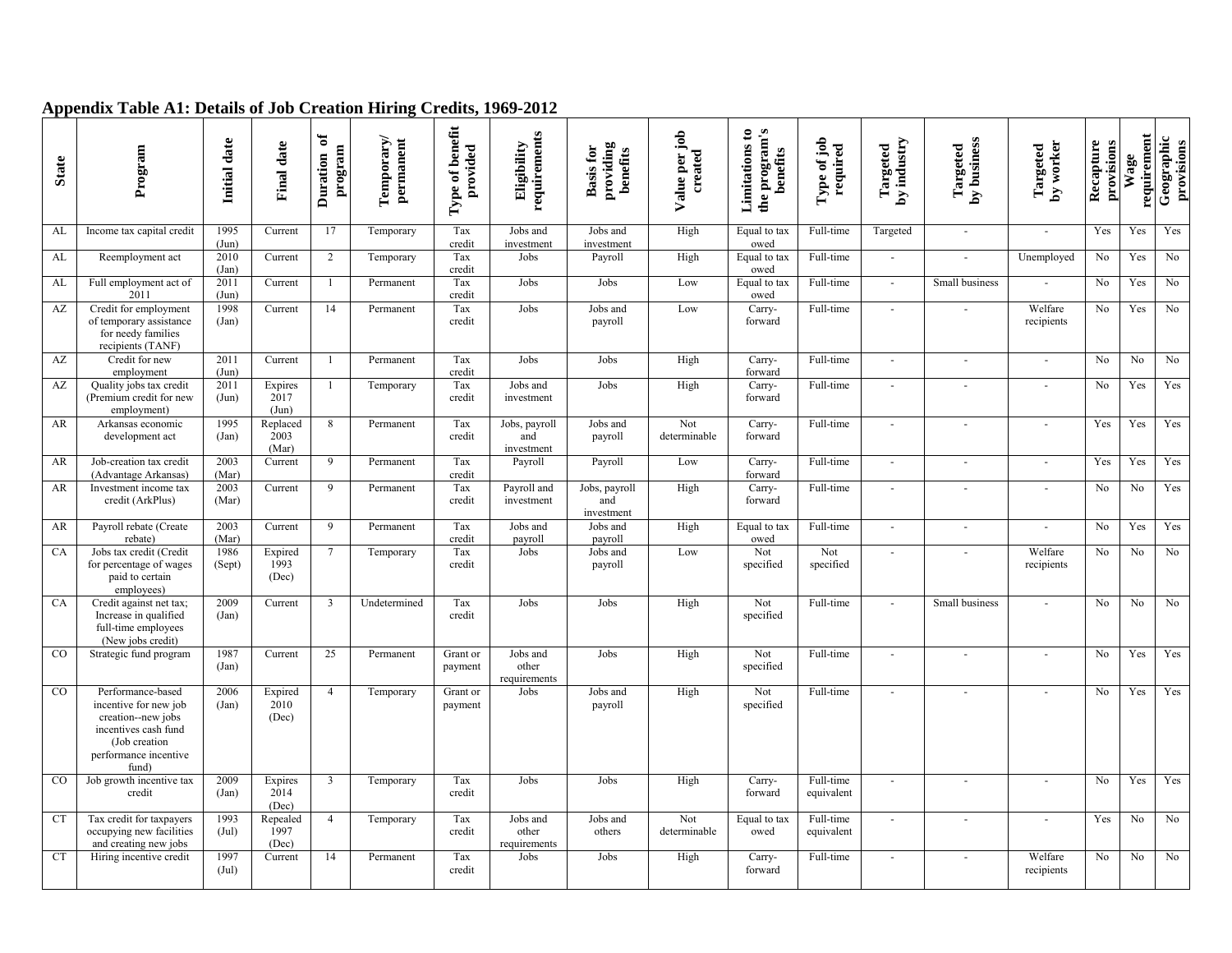| <b>State</b> | Program                                                                                                                              | Initial date   | <b>Final date</b>           | ð<br>program<br>Duration | Temporary/<br>permanent | Type of benefit<br>provided | requirements<br>Eligibility       | providing<br><b>Basis for</b><br>benefits | Value per job<br>created | the program's<br>Limitations to<br>benefits | Type of job<br>required | by industry<br>Targeted | by business<br>Targeted  | by worker<br>Targeted   | Recapture<br>provisions | requirement<br>Wage | Geographic<br>provisions |
|--------------|--------------------------------------------------------------------------------------------------------------------------------------|----------------|-----------------------------|--------------------------|-------------------------|-----------------------------|-----------------------------------|-------------------------------------------|--------------------------|---------------------------------------------|-------------------------|-------------------------|--------------------------|-------------------------|-------------------------|---------------------|--------------------------|
| <b>CT</b>    | Employment expansion<br>project credit                                                                                               | 2005<br>(Sept) | Current                     | 6                        | Permanent               | Tax<br>credit               | Jobs and<br>other<br>requirements | Jobs                                      | Not<br>determinable      | Not<br>specified                            | Full-time               | $\omega$                | Large business           | $\sim$                  | Yes                     | No                  | No                       |
| CT           | Job creation credit                                                                                                                  | 2006<br>(Jan)  | Expired<br>2011<br>(Dec)    | 5                        | Permanent               | Tax<br>credit               | Jobs                              | Jobs                                      | High                     | Equal to tax<br>owed                        | Full-time               | $\sim$                  | $\sim$                   | $\sim$                  | Yes                     | No                  | No                       |
| <b>CT</b>    | Small business job<br>creation tax credit                                                                                            | 2010<br>(Jan)  | Expires<br>2012<br>(Dec)    | $\overline{2}$           | Temporary               | Tax<br>credit               | Jobs                              | Jobs                                      | High                     | Equal to tax<br>owed                        | Full-time               | $\sim$                  | Small business           | $\sim$                  | No                      | No                  | No                       |
| <b>CT</b>    | Vocational rehabilitation<br>job creation tax credit                                                                                 | 2010<br>(Jan)  | Expired<br>2011<br>(Dec)    |                          | Permanent               | Tax<br>credit               | Jobs                              | Jobs                                      | High                     | Equal to tax<br>owed                        | Full-time<br>equivalent | $\sim$                  |                          | Disabled                | No                      | No                  | No                       |
| <b>CT</b>    | Job expansion tax credit<br>(JET)                                                                                                    | 2012<br>(Jan)  | Expires<br>2013<br>(Dec)    | $\mathbf{0}$             | Temporary               | Tax<br>credit               | Jobs                              | Jobs                                      | High                     | Equal to tax<br>owed                        | Full-time               | $\sim$                  |                          | Disabled,<br>unemployed | No                      | No                  | No                       |
| DE           | New job creation credit.<br>formerly Blue collar job<br>act (Investment &<br>employment credit<br>against corporation<br>income tax) | 1979<br>(Jun)  | Current                     | 33                       | Temporary               | Tax<br>credit               | Jobs and<br>investment            | Jobs                                      | Low                      | Carry-<br>forward                           | Full-time               |                         |                          |                         | No                      | No                  | Yes                      |
| DE           | Delaware strategic fund                                                                                                              | 1994<br>(Jun)  | Current                     | 18                       | Permanent               | Grant or<br>payment         | Jobs and<br>investment            | Jobs and<br>others                        | Discretionary            | Not<br>specified                            | Not<br>specified        | $\sim$                  | $\overline{\phantom{a}}$ | $\sim$                  | No                      | No                  | Yes                      |
| DE           | New economy jobs<br>program credit                                                                                                   | 2007<br>(Jun)  | Expires<br>2013<br>(Dec)    | 5                        | Temporary               | Tax<br>credit               | Jobs                              | Jobs and<br>payroll                       | High                     | Refundable                                  | Full-time<br>equivalent | $\sim$                  |                          | $\sim$                  | Yes                     | Yes                 | Yes                      |
| FL           | High impact business<br>tax credit                                                                                                   | 1997<br>(Jul)  | Current                     | 14                       | Permanent               | Grant or<br>payment         | Jobs and<br>investment            | Jobs and<br>investment                    | High                     | Not<br>specified                            | Full-time<br>equivalent | Targeted                | $\overline{\phantom{a}}$ | $\sim$                  | No                      | No                  | No                       |
| ${\rm FL}$   | Capital investment tax<br>credit                                                                                                     | 1998<br>(Jul)  | Current                     | 13                       | Permanent               | Tax<br>credit               | Jobs and<br>investment            | Investment                                | High                     | Equal to tax<br>owed                        | Full-time<br>equivalent | Targeted                | $\sim$                   |                         | $\rm No$                | Yes                 | No                       |
| FL           | Jobs for the unemployed<br>tax credit program                                                                                        | 2010<br>(Jul)  | Expired<br>2012<br>(Jun)    |                          | Temporary               | Tax<br>credit               | Jobs                              | Jobs                                      | Low                      | Carry-<br>forward                           | Full-time               | Targeted                |                          | Unemployed              | Yes                     | Yes                 | No                       |
| GA           | Job tax credit                                                                                                                       | 1994<br>(Sept) | Current                     | 17                       | Not<br>determinable     | Tax<br>credit               | Jobs                              | Jobs                                      | High                     | Carry-<br>forward                           | Full-time               | Targeted                |                          | $\sim$                  | Yes                     | Yes                 | Yes                      |
| GA           | Headquarter jobs tax<br>credit                                                                                                       | 2001<br>(Jan)  | Current                     | 11                       | Not<br>determinable     | Tax<br>credit               | Jobs and<br>investment            | Jobs                                      | High                     | Carry-<br>forward                           | Full-time               | $\sim$                  | Headquarters             | $\sim$                  | Yes                     | Yes                 | Yes                      |
| GA           | Mega project tax credit                                                                                                              | 2003<br>(Jan)  | Current                     | 9                        | Permanent               | Tax<br>credit               | Jobs and<br>investment            | Jobs                                      | High                     | Carry-<br>forward                           | Full-time               | $\sim$                  | Large business           | $\sim$                  | Yes                     | Yes                 | Yes                      |
| GA           | Job tax credit bonus for<br>existing businesses                                                                                      | 2006<br>(Jan)  | Expired<br>2010<br>(Dec)    | $\overline{4}$           | Temporary               | Tax<br>credit               | Jobs                              | Jobs                                      | Low                      | Not<br>specified                            | Full-time               | Targeted                |                          | $\sim$                  | No                      | Yes                 | Yes                      |
| GA           | Quality jobs tax credit                                                                                                              | 2009<br>(Jan)  | Current                     | $\overline{3}$           | Permanent               | Tax<br>credit               | Jobs                              | Jobs                                      | High                     | Carry-<br>forward                           | Full-time               | $\sim$                  | $\sim$                   | $\sim$                  | Yes                     | Yes                 | No                       |
| H            | Credit for employment<br>of vocational<br>rehabilitation referrals                                                                   | 1990<br>(Jan)  | Current                     | 22                       | Permanent               | Tax<br>credit               | Jobs                              | Jobs and<br>payroll                       | High                     | Carry-<br>forward                           | Not<br>specified        |                         | $\overline{\phantom{a}}$ | Disabled                | No                      | No                  | No                       |
| ID           | New jobs income tax<br>credit (\$500) (Special<br>credit available -- new<br>employees)                                              | 2002<br>(Jan)  | Replaced<br>2011<br>(April) | 9                        | Permanent               | Tax<br>credit               | Jobs                              | Jobs                                      | Low                      | Carry-<br>forward                           | Part-time               | Targeted                |                          |                         | No.                     | No                  | No                       |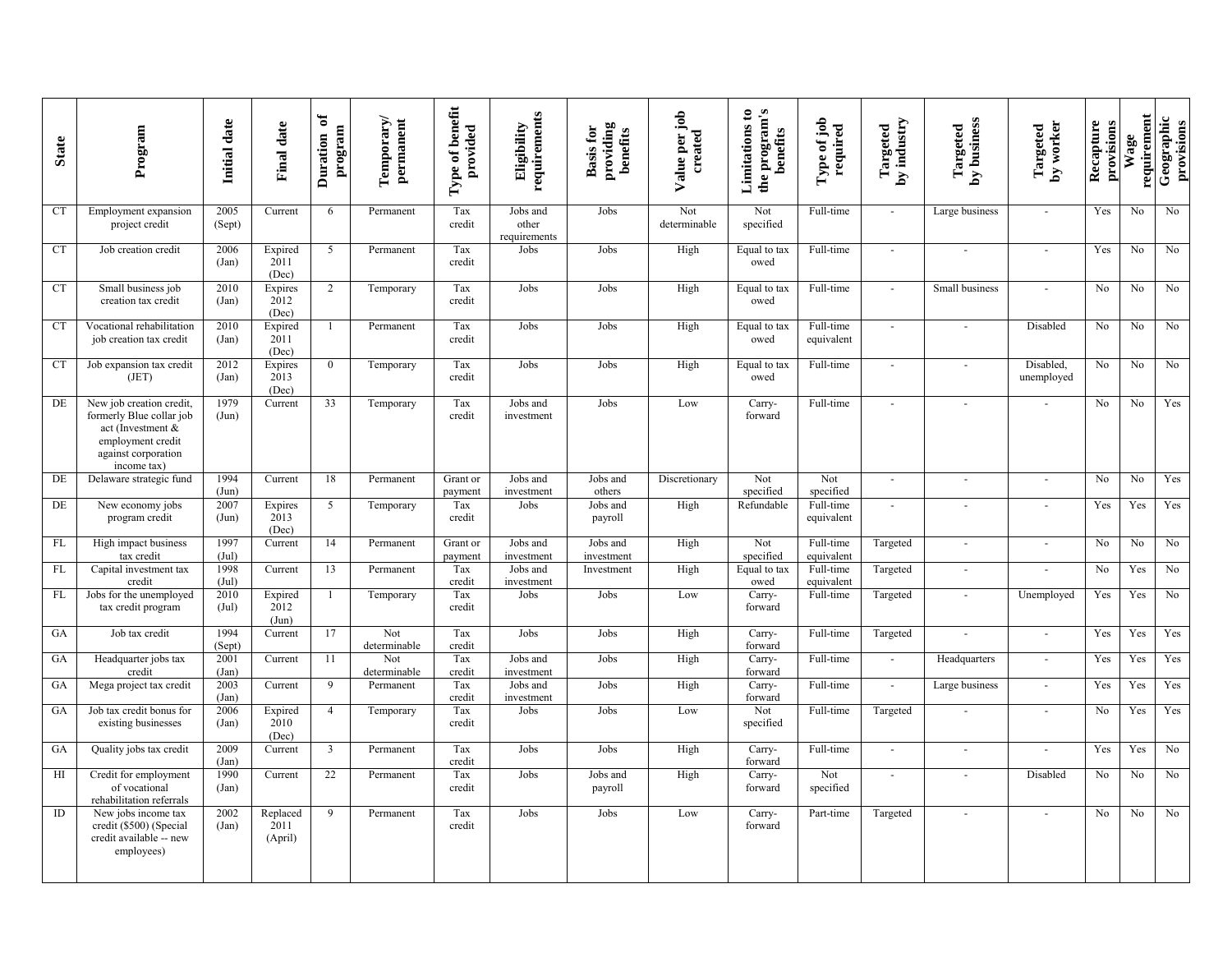| <b>State</b> | Program                                                                                                                  | Initial date             | <b>Final date</b>                 | ð<br>program<br>Duration | Temporary/<br>permanent | Type of benefit<br>provided | requirements<br>Eligibility       | providing<br>benefits<br><b>Basis for</b> | Value per job<br>created | the program's<br>Limitations to<br>benefits | Type of job<br>required | by industry<br>Targeted     | by business<br>Targeted | by worker<br>Targeted    | Recapture<br>provisions | requirement<br>Wage | Geographic<br>provisions |
|--------------|--------------------------------------------------------------------------------------------------------------------------|--------------------------|-----------------------------------|--------------------------|-------------------------|-----------------------------|-----------------------------------|-------------------------------------------|--------------------------|---------------------------------------------|-------------------------|-----------------------------|-------------------------|--------------------------|-------------------------|---------------------|--------------------------|
| $\rm ID$     | New jobs income tax<br>credit (\$1000) (Special<br>credit available -- new<br>employees)                                 | 2004<br>(Jan)            | Replaced<br>2011<br>(April)       | $\overline{7}$           | Permanent               | Tax<br>credit               | Jobs                              | Jobs                                      | Low                      | Carry-<br>forward                           | Part-time               | Targeted                    |                         | $\sim$                   | No                      | Yes                 | N <sub>o</sub>           |
| ID           | Small employer new<br>jobs tax credit                                                                                    | 2005<br>(Jan)            | Expires<br>2020<br>(Dec)          | $\tau$                   | Temporary               | Tax<br>credit               | Jobs and<br>investment            | Jobs                                      | High                     | Carry-<br>forward                           | Full-time               | $\sim$                      | Small business          |                          | Yes                     | Yes                 | No                       |
| $\rm ID$     | Hire one tax credit<br>(Special credit available<br>-- new employees)                                                    | 2011<br>(April)          | Expires<br>2013<br>(Dec)          | $\overline{1}$           | Temporary               | Tax<br>credit               | Jobs                              | Jobs and<br>payroll                       | High                     | Refundable                                  | Part-time               | $\sim$                      |                         | $\sim$                   | No                      | Yes                 | No                       |
| IL           | Large business<br>development program<br>(LBDP)                                                                          | 1991<br>$(\mathrm{Jul})$ | Current                           | 20                       | Permanent               | Grant or<br>payment         | Jobs and<br>investment            | Jobs and<br>investment                    | Discretionary            | Not<br>specified                            | Full-time<br>equivalent | Targeted                    | Large business          | $\sim$                   | Yes                     | No                  | No                       |
| IL           | Economic development<br>for a growing economy<br>tax credit program<br>(EDGE)                                            | 1999<br>(Jan)            | Expires<br>2016<br>(Dec)          | 13                       | Permanent               | Tax<br>credit               | Jobs and<br>investment            | Jobs and<br>payroll                       | Discretionary            | Carry-<br>forward                           | Full-time               | $\sim$                      |                         | $\sim$                   | No                      | No                  | N <sub>0</sub>           |
| IL           | Small business job<br>creation tax credit                                                                                | 2010<br>$(\mathrm{Jul})$ | Expires<br>2016<br>(Jun)          | 1                        | Temporary               | Tax<br>credit               | Jobs                              | Jobs                                      | High                     | Carry-<br>forward                           | Full-time               | $\sim$                      | Small business          | $\sim$                   | No                      | Yes                 | No                       |
| IN           | Economic development<br>for a growing economy<br>(EDGE) tax credit                                                       | 1994<br>(Jan)            | Current                           | 18                       | Permanent               | Tax<br>credit               | Jobs and<br>other<br>requirements | Jobs and<br>payroll                       | Discretionary            | Refundable                                  | Full-time               | $\omega$                    |                         |                          | Yes                     | Yes                 | Yes                      |
| IN           | Headquarters relocation<br>tax credit                                                                                    | 2006<br>(Jan)            | Current                           | 6                        | Permanent               | Tax<br>credit               | Jobs and<br>investment            | Others                                    | Not<br>determinable      | Carry-<br>forward                           | Not<br>specified        | $\mathcal{L}_{\mathcal{A}}$ | Headquarters            | $\sim$                   | No                      | No                  | No                       |
| IN           | New employers tax<br>credit                                                                                              | 2010<br>(Jan)            | Expires<br>2012<br>(Dec)          | 2                        | Temporary               | Tax<br>credit               | Jobs                              | Payroll                                   | High                     | Carry-<br>forward                           | Full-time               | $\omega$                    |                         | $\sim$                   | No                      | No                  | No                       |
| IA           | New jobs tax credit                                                                                                      | 1985<br>(Jan)            | Current                           | 27                       | Permanent               | Tax<br>credit               | Jobs and<br>other<br>requirements | Jobs and<br>payroll                       | High                     | Carry-<br>forward                           | Full-time               | $\sim$                      |                         |                          | No                      | No                  | No                       |
| IA           | New jobs and income<br>act                                                                                               | 1994<br>(May)            | Replaced<br>2005<br>$({\rm Jun})$ | 11                       | Permanent               | Tax<br>credit               | Jobs and<br>investment            | Jobs                                      | High                     | Not<br>specified                            | Full-time               | $\bar{\phantom{a}}$         |                         | $\sim$                   | Yes                     | Yes                 | N <sub>0</sub>           |
| IA           | High quality jobs<br>program (formerly High<br>quality job creation<br>program)                                          | 2005<br>(Jun)            | Current                           | $\overline{7}$           | Permanent               | Tax<br>credit               | Jobs and<br>investment            | Jobs                                      | High                     | Carry-<br>forward and<br>refundable         | Full-time<br>equivalent | $\sim$                      |                         | $\overline{\phantom{a}}$ | Yes                     | Yes                 | No                       |
| IA           | Wage-benefit tax credit                                                                                                  | 2005<br>(Jun)            | Repealed<br>2008<br>(Jul)         | 3                        | Temporary               | Tax<br>credit               | Jobs                              | Jobs and<br>payroll                       | High                     | Refundable                                  | Full-time               | $\sim$                      |                         | $\sim$                   | No                      | Yes                 | Yes                      |
| KS           | Business and job<br>development credit<br>(Credit against tax for<br>establishment of<br>qualified business<br>facility) | 1976<br>(Jan)            | Current                           | 36                       | Not<br>determinable     | Tax<br>credit               | Jobs and<br>investment            | Jobs                                      | Low                      | Equal to tax<br>owed                        | Part-time               | $\omega$                    |                         |                          | No                      | No                  | N <sub>o</sub>           |
| KS           | Enterprise zone job<br>creation tax credit<br>(Kansas enterprise zone<br>act)                                            | 1993<br>(Jan)            | Current                           | 19                       | Permanent               | Tax<br>credit               | Jobs and<br>investment            | Jobs                                      | Discretionary            | Carry-<br>forward                           | Part-time               | $\blacksquare$              |                         |                          | No                      | N <sub>0</sub>      | Yes                      |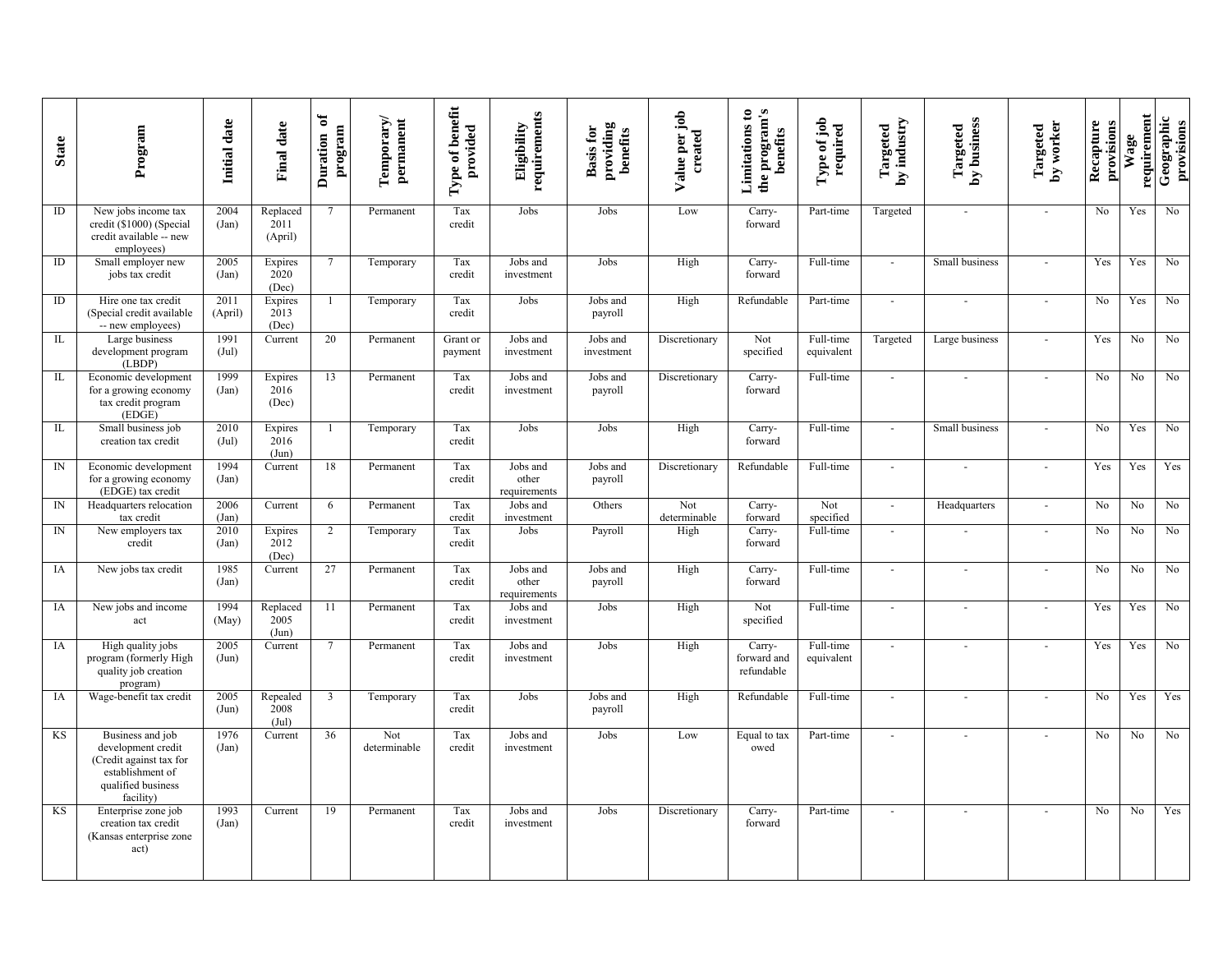| <b>State</b> | Program                                                                                                | Initial date             | <b>Final date</b>        | ð<br>program<br>Duration | Temporary/<br>permanent | Type of benefit<br>provided | requirements<br>Eligibility       | providing<br><b>Basis for</b><br>benefits  | Value per job<br>created | the program's<br>Limitations to<br>benefits | Type of job<br>required | by industry<br>Targeted | Targeted<br>by business | by worker<br>Targeted               | Recapture<br>provisions | requirement<br>Wage | Geographic<br>provisions |
|--------------|--------------------------------------------------------------------------------------------------------|--------------------------|--------------------------|--------------------------|-------------------------|-----------------------------|-----------------------------------|--------------------------------------------|--------------------------|---------------------------------------------|-------------------------|-------------------------|-------------------------|-------------------------------------|-------------------------|---------------------|--------------------------|
| KS           | Promoting employment<br>across Kansas program<br>(Peak)                                                | 2009<br>$(\mathrm{Jul})$ | Current                  | 2                        | Permanent               | Tax<br>credit               | Jobs                              | Payroll                                    | High                     | Not<br>specified                            | Part-time               | $\sim$                  | $\sim$                  | $\sim$                              | N <sub>o</sub>          | Yes                 | Yes                      |
| KY           | Unemployment income<br>tax credit (Credit<br>allowed for hiring<br>person classified as<br>unemployed) | 1982<br>$(\mathrm{Jul})$ | Current                  | 29                       | Permanent               | Tax<br>credit               | Jobs                              | Jobs                                       | Low                      | Equal to tax<br>owed                        | Part-time               | $\overline{a}$          | $\overline{a}$          | Unemployed                          | No                      | No                  | No                       |
| KY           | Kentucky industrial<br>revitalization act<br>(KIRA)                                                    | 1992<br>$(\mathrm{Jul})$ | Current                  | 19                       | Permanent               | Tax<br>credit               | Jobs and<br>other<br>requirements | Investment<br>and others                   | Discretionary            | Not<br>specified                            | Full-time               | Targeted                | $\frac{1}{2}$           | $\overline{\phantom{a}}$            | No                      | No                  | No                       |
| KY           | Kentucky business<br>investment program<br>(replaces KREDA,<br>KEOZ, KJDA, and<br>KIDA programs)       | 2009<br>(Jun)            | Current                  | 3                        | Permanent               | Tax<br>credit               | Jobs and<br>other<br>requirements | Others                                     | High                     | Carry-<br>forward                           | Full-time               | Targeted                |                         |                                     | Yes                     | Yes                 | Yes                      |
| KY           | Small business<br>investment credit<br>(KSBIC)                                                         | 2009<br>(Jun)            | Current                  | 3                        | Permanent               | Tax<br>credit               | Jobs and<br>investment            | Jobs and<br>investment                     | Discretionary            | Carry-<br>forward                           | Full-time               | $\overline{a}$          | Small business          | $\sim$                              | No                      | Yes                 | No                       |
| LA           | Credit for new jobs                                                                                    | 1980<br>(Jan)            | Current                  | 32                       | Permanent               | Tax<br>credit               | Jobs                              | Jobs                                       | High                     | Carry-<br>forward                           | Part-time               | $\sim$                  | $\sim$                  | $\overline{\phantom{a}}$            | $\overline{No}$         | N <sub>0</sub>      | Yes                      |
| LA           | Credit for employment<br>of the previously<br>unemployed                                               | 1992<br>(Jan)            | Current                  | 20                       | Permanent               | Tax<br>credit               | Jobs                              | Jobs                                       | Low                      | Carry-<br>forward                           | Full-time               | $\sim$                  | $\mathbf{r}$            | Unemployed<br>welfare<br>recipients | No                      | No                  | No                       |
| LA           | Quality jobs program act                                                                               | 1995<br>$(\mathrm{Jul})$ | Expires<br>2017<br>(Dec) | 16                       | Temporary               | Tax<br>credit               | Jobs                              | Jobs and<br>payroll                        | High                     | Refundable                                  | Full-time               | Targeted                | ä,                      | $\sim$                              | Yes                     | Yes                 | Yes                      |
| LA           | Capital investment tax<br>credit                                                                       | 1996<br>$(\mathrm{Jul})$ | Expired<br>2000<br>(Jun) | $\mathbf{3}$             | Temporary               | Tax<br>credit               | Jobs and<br>investment            | Investment                                 | Discretionary            | Refundable                                  | Full-time               | $\sim$                  | $\sim$                  | $\sim$                              | N <sub>o</sub>          | Yes                 | No                       |
| ME           | Jobs & investment tax<br>credit                                                                        | 1979<br>(Jan)            | Current                  | 33                       | Permanent               | Tax<br>credit               | Jobs and<br>investment            | Payroll                                    | High                     | Carry-<br>forward                           | Not<br>specified        | $\sim$                  | ÷,                      | $\overline{a}$                      | Yes                     | No                  | No                       |
| MD           | Job creation tax credit                                                                                | 1996<br>(Jan)            | Expires<br>2019<br>(Dec) | 16                       | Temporary               | Tax<br>credit               | Jobs                              | Jobs and<br>payroll                        | Low                      | Carry-<br>forward                           | Full-time               | $\overline{a}$          |                         | $\sim$                              | Yes                     | Yes                 | Yes                      |
| MD           | Businesses that create<br>new jobs tax credit                                                          | 1997<br>(Oct)            | Current                  | 14                       | Temporary               | Tax<br>credit               | Jobs and<br>other<br>requirements | Others                                     | Not<br>determinable      | Carry-<br>forward                           | Full-time               | $\sim$                  | $\sim$                  | $\sim$                              | Yes                     | Yes                 | Yes                      |
| MD           | Disability employment<br>tax credit                                                                    | 1997<br>(Oct)            | Expired<br>2012<br>(Jun) | 14                       | Temporary               | Tax<br>credit               | Jobs                              | Payroll                                    | High                     | Carry-<br>forward                           | Not<br>specified        |                         | ä,                      | Disabled                            | No                      | No                  | No                       |
| MI           | Entrepreneurial credit                                                                                 | 2008<br>(Jan)            | Expired<br>2010<br>(Dec) | $\overline{2}$           | Temporary               | Tax<br>credit               | Jobs and<br>investment            | Payroll                                    | Not<br>determinable      | Equal to tax<br>owed                        | Full-time<br>equivalent | Targeted                | $\overline{a}$          | $\sim$                              | Yes                     | No                  | No                       |
| MA           | Full employment<br>program credit                                                                      | 1995<br>(Nov)            | Current                  | 16                       | Permanent               | Tax<br>credit               | Jobs                              | Jobs                                       | High                     | Carry-<br>forward                           | Full-time               | $\sim$                  | $\omega$                | Welfare<br>recipients               | No                      | No                  | No                       |
| MA           | Economic development<br>incentive program -<br>Enhanced expansion<br>project                           | 2010<br>(Jan)            | Current                  | $\overline{2}$           | Permanent               | Tax<br>credit               | Jobs                              | Investment                                 | Not<br>determinable      | Not<br>specified                            | Full-time               | $\sim$                  |                         |                                     | Yes                     | No                  | No                       |
| MI           | Michigan economic<br>growth authority<br>(MEGA)                                                        | 1995<br>(April)          | Current                  | 17                       | Permanent               | Tax<br>credit               | Jobs and<br>other<br>requirements | Jobs, payroll,<br>investment<br>and others | High                     | Refundable                                  | Full-time               | Targeted                | $\sim$                  | $\sim$                              | Yes                     | Yes                 | Yes                      |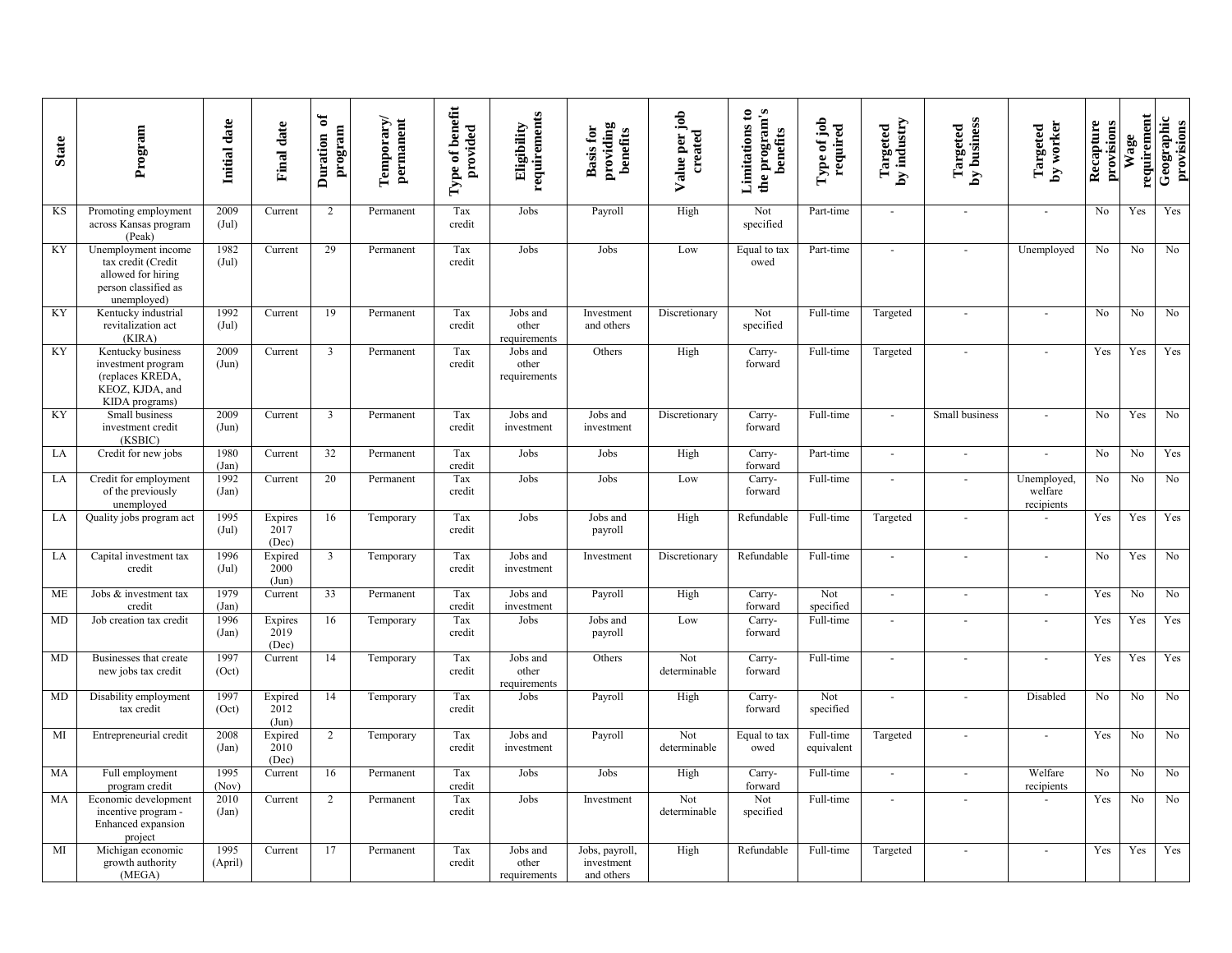| <b>State</b> | Program                                                                                                                               | Initial date             | <b>Final date</b>         | ð<br>program<br>Duration | Temporary/<br>permanent | Type of benefit<br>provided | requirements<br>Eligibility | providing<br>benefits<br><b>Basis for</b>  | Value per job<br>created | the program's<br>Limitations to<br>benefits | Type of job<br>required | by industry<br>Targeted     | Targeted<br>by business | by worker<br>Targeted       | Recapture<br>provisions | requirement<br>Wage | Geographic<br>provisions |
|--------------|---------------------------------------------------------------------------------------------------------------------------------------|--------------------------|---------------------------|--------------------------|-------------------------|-----------------------------|-----------------------------|--------------------------------------------|--------------------------|---------------------------------------------|-------------------------|-----------------------------|-------------------------|-----------------------------|-------------------------|---------------------|--------------------------|
| <b>MN</b>    | Investment fund                                                                                                                       | 1996<br>$(\mathrm{Jul})$ | Current                   | 15                       | Permanent               | Grant or<br>payment         | Jobs and<br>investment      | Jobs,<br>investment<br>and others          | Discretionary            | Not<br>specified                            | Full-time<br>equivalent | $\sim$                      | $\sim$                  | $\sim$                      | Yes                     | Yes                 | No                       |
| MS           | <b>Oualified business tax</b><br>credit                                                                                               | 1983<br>(Jan)            | Current                   | 29                       | Temporary               | Tax<br>credit               | Jobs and<br>investment      | Jobs                                       | Low                      | Equal to tax<br>owed                        | Full-time               | $\omega$                    | $\omega$                | $\sim$                      | No                      | No                  | Yes                      |
| MS           | Jobs tax credit                                                                                                                       | 1989<br>(Jan)            | Current                   | 23                       | Permanent               | Tax<br>credit               | Jobs                        | Jobs and<br>payroll                        | High                     | Carry-<br>forward                           | Full-time               | Targeted                    | $\bar{\phantom{a}}$     | $\sim$                      | No                      | No                  | Yes                      |
| MS           | Advantage jobs<br>incentive program                                                                                                   | 2000<br>(Aug)            | Current                   | 11                       | Permanent               | Grant or<br>payment         | Jobs                        | Jobs and<br>payroll                        | High                     | Not<br>specified                            | Full-time               | $\overline{\phantom{a}}$    | $\sim$                  | $\mathcal{L}_{\mathcal{A}}$ | No                      | Yes                 | Yes                      |
| MS           | Jobs tax credit for large<br>business (Permanent<br>business enterprise job<br>tax credit)                                            | 2000<br>(Nov)            | Current                   | 11                       | Permanent               | Tax<br>credit               | Jobs and<br>investment      | Jobs                                       | High                     | Carry-<br>forward                           | Full-time               |                             | Large business          |                             | No                      | No                  | No                       |
| <b>MS</b>    | Job creation tax credit<br>(450 or more full-time<br>jobs)                                                                            | 2005<br>(Jan)            | Current                   | $\overline{7}$           | Permanent               | Tax<br>credit               | Jobs                        | Jobs                                       | High                     | Carry-<br>forward                           | Full-time               | $\sim$                      | $\sim$                  | $\sim$                      | $\overline{No}$         | N <sub>0</sub>      | $\overline{No}$          |
| MS           | Qualified business or<br>industry job tax credit                                                                                      | 2007<br>(May)            | Current                   | 5                        | Permanent               | Tax<br>credit               | Jobs and<br>investment      | Jobs                                       | High                     | Carry-<br>forward                           | Full-time               | Targeted                    | $\blacksquare$          | $\sim$                      | No                      | No                  | No                       |
| <b>MO</b>    | Business facility tax<br>credit program (Credit<br>for new or expanded<br>business facility)                                          | 1980<br>(Jan)            | Current                   | 32                       | Permanent               | Tax<br>credit               | Jobs and<br>investment      | Jobs                                       | Low                      | Refundable                                  | Part-time               |                             |                         | $\overline{\phantom{a}}$    | N <sub>0</sub>          | N <sub>0</sub>      | Yes                      |
| <b>MO</b>    | Business use incentives<br>for large scale<br>development                                                                             | 1997<br>(Jan)            | Current                   | 15                       | Permanent               | Tax<br>credit               | Jobs and<br>investment      | Payroll,<br>investment<br>and others       | Discretionary            | Refundable                                  | Full-time               | Targeted                    | Large business          |                             | Yes                     | Yes                 | Yes                      |
| <b>MO</b>    | Quality jobs program                                                                                                                  | 2005<br>(Jul)            | Current                   | 6                        | Permanent               | Tax<br>credit               | Jobs                        | Payroll                                    | High                     | Refundable                                  | Full-time               | $\sim$                      | $\mathbf{r}$            | $\sim$                      | No                      | Yes                 | No                       |
| <b>MO</b>    | Manufacturing jobs act                                                                                                                | 2010<br>(Oct)            | Expires<br>2016<br>(Oct)  |                          | Temporary               | Tax<br>credit               | Jobs and<br>investment      | Payroll                                    | Low                      | Not<br>specified                            | Full-time               | Manufact<br>uring           | $\sim$                  | $\sim$                      | Yes                     | Yes                 | No                       |
| MT           | New or expanded<br>industry credit                                                                                                    | 1975<br>(Jan)            | Current                   | 37                       | Permanent               | Tax<br>credit               | Jobs                        | Jobs and<br>payroll                        | Low                      | Not<br>specified                            | Full-time               | Manufact<br>uring           | $\sim$                  | $\blacksquare$              | No                      | No                  | No                       |
| <b>NE</b>    | Employment and<br>investment growth act                                                                                               | 1987<br>(Jan)            | Expired<br>2005<br>(Dec)  | 18                       | Permanent               | Tax<br>credit               | Jobs and<br>investment      | Payroll,<br>investment<br>and others       | High                     | Carry-<br>forward                           | Full-time<br>equivalent |                             |                         |                             | Yes                     | No                  | No                       |
| NE           | Quality jobs act                                                                                                                      | 1995<br>(Feb)            | Repealed<br>2000<br>(Jan) | $\overline{4}$           | Temporary               | Tax<br>credit               | Jobs and<br>investment      | Payroll                                    | High                     | Carry-<br>forward                           | Full-time<br>equivalent | $\sim$                      | $\sim$                  | $\sim$                      | Yes                     | Yes                 | No                       |
| $\rm NE$     | Nebraska advantage act                                                                                                                | 2006<br>(Jan)            | Expires<br>2015<br>(May)  | 6                        | Temporary               | Tax<br>credit               | Jobs and<br>investment      | Jobs, payroll,<br>investment<br>and others | High                     | Carry-<br>forward                           | Full-time<br>equivalent | $\sim$                      |                         | ÷,                          | Yes                     | Yes                 | Yes                      |
| <b>NE</b>    | Invest Nebraska act                                                                                                                   | 2001<br>(May)            | Expired<br>2005<br>(May)  | $\overline{4}$           | Temporary               | Tax<br>credit               | Jobs and<br>investment      | Payroll                                    | High                     | Carry-<br>forward                           | Full-time<br>equivalent | $\sim$                      | $\sim$                  | $\overline{\phantom{a}}$    | Yes                     | Yes                 | No                       |
| <b>NV</b>    | Sales and use tax<br>abatement (Abatement<br>for eligible machinery or<br>equipment used by<br>certain new or expanded<br>businesses) | 1995<br>$(\mathrm{Jul})$ | Current                   | 16                       | Permanent               | Tax<br>credit               | Jobs and<br>investment      | Jobs.<br>investment<br>and others          | Not<br>determinable      | Equal to tax<br>owed                        | Full-time               | $\mathcal{L}_{\mathcal{A}}$ |                         | $\sim$                      | Yes                     | Yes                 | Yes                      |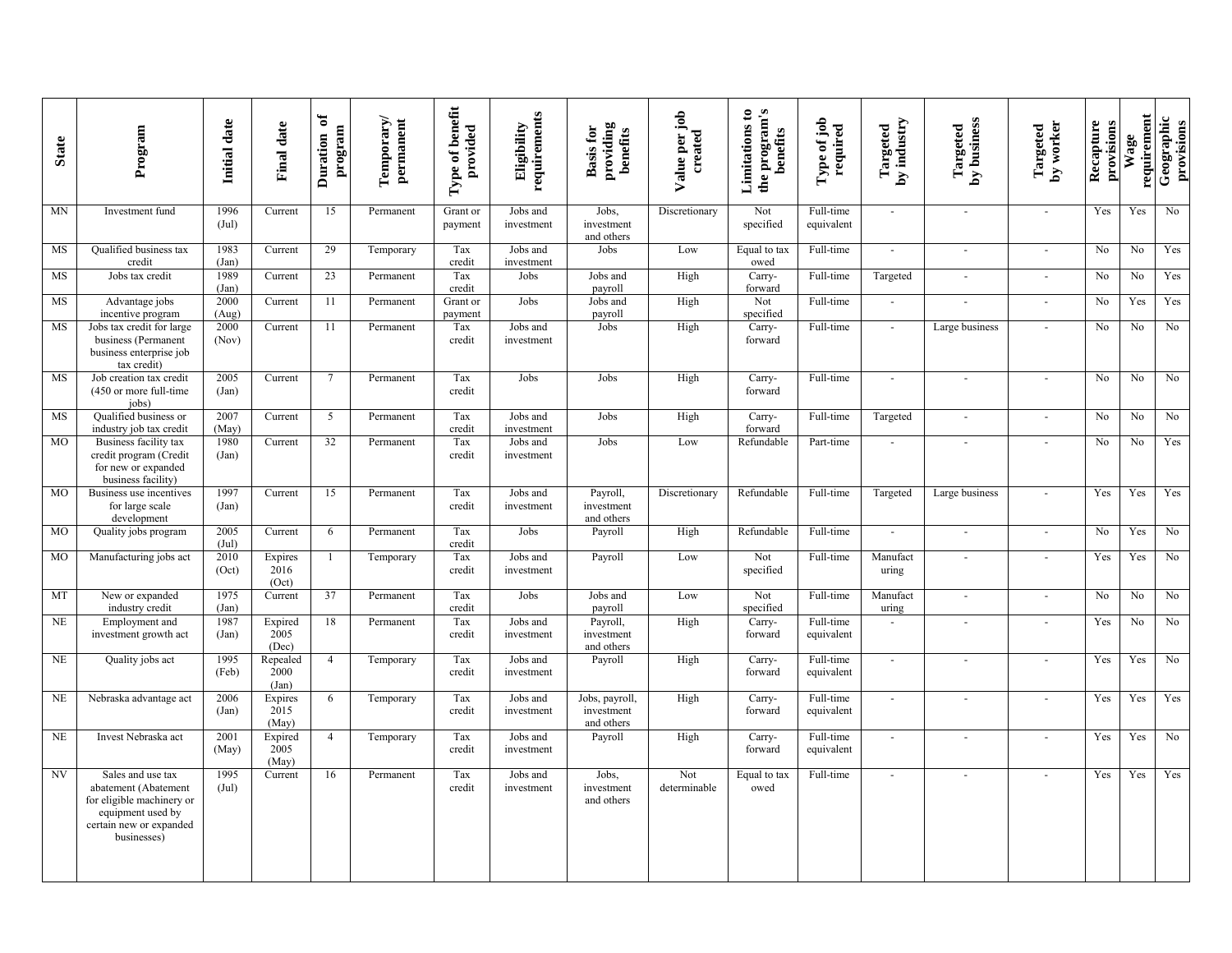| <b>State</b> | Program                                                                                                               | Initial date             | Final date                | ð<br>program<br>Duration | Temporary/<br>permanent | Type of benefit<br>provided | requirements<br>Eligibility       | providing<br>benefits<br><b>Basis for</b>  | Value per job<br>created | the program's<br>Limitations to<br>benefits | Type of job<br>required | by industry<br>Targeted | by business<br>Targeted  | by worker<br>Targeted | Recapture<br>provisions | requirement<br>Wage | Geographic<br>provisions |
|--------------|-----------------------------------------------------------------------------------------------------------------------|--------------------------|---------------------------|--------------------------|-------------------------|-----------------------------|-----------------------------------|--------------------------------------------|--------------------------|---------------------------------------------|-------------------------|-------------------------|--------------------------|-----------------------|-------------------------|---------------------|--------------------------|
| NV           | Modified business tax<br>abatement (Partial<br>abatement of tax during<br>initial period of<br>operation of employer) | 2005<br>$(\mathrm{Jul})$ | Current                   | 6                        | Permanent               | Tax<br>credit               | Jobs and<br>investment            | Jobs, payroll,<br>investment<br>and others | Not<br>determinable      | Equal to tax<br>owed                        | Full-time               | $\sim$                  | $\sim$                   | $\sim$                | Yes                     | Yes                 | Yes                      |
| NJ           | New jobs investment tax<br>credit                                                                                     | 1993<br>(Jul)            | Current                   | 18                       | Permanent               | Tax<br>credit               | Jobs and<br>investment            | Jobs and<br>others                         | Not<br>determinable      | Equal to tax<br>owed                        | Full-time<br>equivalent | $\sim$                  | $\blacksquare$           | $\sim$                | Yes                     | Yes                 | No                       |
| $\rm{NJ}$    | Manufacturing<br>equipment and<br>employment investment<br>tax credit                                                 | 1995<br>(Aug)            | Expires<br>2016<br>(Nov)  | 16                       | Temporary               | Tax<br>credit               | Jobs and<br>investment            | Jobs and<br>others                         | High                     | Carry-<br>forward                           | Full-time<br>equivalent | $\sim$                  |                          | $\sim$                | N <sub>o</sub>          | No                  | No                       |
| NJ           | Business employment<br>incentive program<br>(BEIP)                                                                    | 1996<br>(May)            | Current                   | 16                       | Permanent               | Grant or<br>payment         | Jobs                              | Jobs,<br>investment<br>and others          | High                     | Equal to tax<br>owed                        | Full-time               | $\sim$                  |                          |                       | Yes                     | Yes                 | No                       |
| NJ           | Business retention and<br>relocation assistance act<br>grant (BRRAG)                                                  | 1996<br>(May)            | Current                   | 16                       | Permanent               | Tax<br>credit               | Jobs and<br>other<br>requirements | Jobs                                       | High                     | Equal to tax<br>owed                        | Full-time               | $\sim$                  |                          | $\sim$                | N <sub>0</sub>          | No                  | No                       |
| NJ           | Income tax credit for<br>employment of certain<br>handicapped persons                                                 | 2006<br>(Jan)            | Current                   | 6                        | Permanent               | Tax<br>credit               | Jobs                              | Payroll                                    | Low                      | Carry-<br>forward                           | Part-time               | $\blacksquare$          |                          | Disabled              | No                      | No                  | No                       |
| NJ           | InvestNJ business grant<br>program - employment<br>grant component for<br>eligible businesses                         | 2008<br>(Dec)            | Expired<br>2010<br>(Dec)  | 2                        | Temporary               | Grant or<br>payment         | Jobs                              | Jobs                                       | High                     | Not<br>specified                            | Full-time               | $\sim$                  |                          |                       | No                      | No                  | No                       |
| NM           | Investment credit act -<br>employment<br>requirements                                                                 | 1983<br>(Jan)            | Current                   | 29                       | Permanent               | Tax<br>credit               | Jobs and<br>investment            | Others                                     | Not<br>determinable      | Carry-<br>forward                           | Full-time<br>equivalent | Manufact<br>uring       |                          |                       | No                      | No                  | No                       |
| <b>NM</b>    | Welfare to work tax<br>credit                                                                                         | 1998<br>(Jan)            | Current                   | 14                       | Permanent               | Tax<br>credit               | Jobs and<br>other<br>requirements | Jobs and<br>others                         | High                     | Carry-<br>forward                           | Not<br>specified        | $\sim$                  | $\overline{\phantom{a}}$ | Welfare<br>recipients | No                      | Yes                 | No                       |
| NM           | High-wage jobs tax<br>credits                                                                                         | 2004<br>$(\mathrm{Jul})$ | Expires<br>2015<br>(Jun)  | $\overline{7}$           | Temporary               | Tax<br>credit               | Jobs and<br>other<br>requirements | Payroll                                    | High                     | Refundable                                  | Not<br>specified        | $\sim$                  |                          | $\sim$                | No                      | Yes                 | Yes                      |
| NY           | Investment tax credit -<br>Additional investment<br>tax credit                                                        | 1976<br>(Jan)            | Expired<br>1986<br>(Dec)  | 10                       | Temporary               | Tax<br>credit               | Jobs and<br>investment            | Investment                                 | Not<br>determinable      | Carry-<br>forward                           | Not<br>specified        | Targeted                |                          |                       | No                      | No                  | No                       |
| NY           | Investment tax credit -<br>Employment incentive<br>credit                                                             | 1987<br>(Jan)            | Current                   | 25                       | Permanent               | Tax<br>credit               | Jobs and<br>investment            | Jobs and<br>investment                     | Not<br>determinable      | Carry-<br>forward                           | Not<br>specified        | Targeted                | $\sim$                   | $\sim$                | No                      | No                  | $\rm No$                 |
| NY           | Jobs now                                                                                                              | 1996<br>(Jul)            | Current                   | 15                       | Permanent               | Grant or<br>payment         | Jobs                              | Jobs and<br>payroll                        | Discretionary            | Not<br>specified                            | Full-time               | Targeted                | $\overline{\phantom{a}}$ |                       | No                      | No.                 | No                       |
| <b>NY</b>    | Credit for employment<br>of persons with<br>disabilities                                                              | 1997<br>(Jan)            | Current                   | 15                       | Permanent               | Tax<br>credit               | Jobs                              | Payroll                                    | High                     | Carry-<br>forward                           | Full-time               |                         |                          | Disabled              | No                      | No                  | No                       |
| NY           | Excelsior jobs tax credit                                                                                             | 2010<br>(Jul)            | Current                   |                          | Permanent               | Tax<br>credit               | Jobs                              | Jobs and<br>payroll                        | High                     | Refundable                                  | Full-time<br>equivalent | Targeted                | $\sim$                   | $\sim$                | N <sub>o</sub>          | No                  | No                       |
| NC           | William S. Lee quality<br>jobs and business<br>expansion act (Credit for<br>creating jobs)                            | 1996<br>(Aug)            | Repealed<br>2006<br>(Dec) | 10                       | Permanent               | Tax<br>credit               | Jobs                              | Jobs                                       | High                     | Carry-<br>forward                           | Full-time<br>equivalent | Targeted                |                          |                       | Yes                     | Yes                 | Yes                      |
| NC           | Job development<br>investment grant                                                                                   | 2003<br>(Jan)            | Expires<br>2015<br>(Dec)  | 9                        | Temporary               | Grant or<br>payment         | Jobs and<br>other<br>requirements | Jobs and<br>payroll                        | Discretionary            | Not<br>specified                            | Full-time               | $\sim$                  |                          | $\sim$                | Yes                     | Yes                 | Yes                      |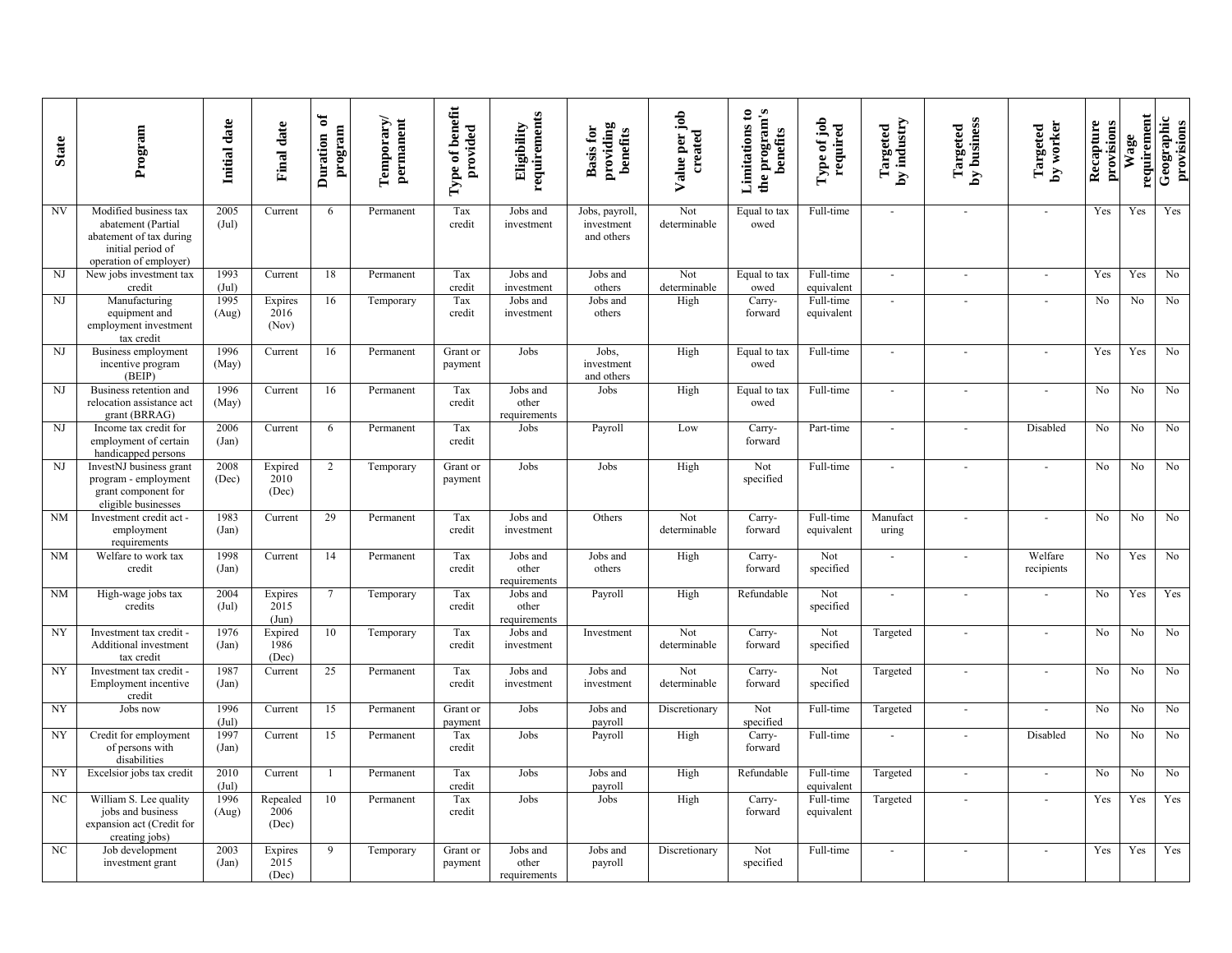| <b>State</b> | Program                                                                                                  | Initial date             | <b>Final date</b>           | ð<br>program<br>Duration | Temporary/<br>permanent | Type of benefit<br>provided | requirements<br>Eligibility        | providing<br><b>Basis for</b><br>benefits | Value per job<br>created | the program's<br>Limitations to<br>benefits | Type of job<br>required | by industry<br>Targeted  | by business<br>Targeted | by worker<br>Targeted       | Recapture<br>provisions | requirement<br>Wage | Geographic<br>provisions |
|--------------|----------------------------------------------------------------------------------------------------------|--------------------------|-----------------------------|--------------------------|-------------------------|-----------------------------|------------------------------------|-------------------------------------------|--------------------------|---------------------------------------------|-------------------------|--------------------------|-------------------------|-----------------------------|-------------------------|---------------------|--------------------------|
| NC           | One North Carolina fund                                                                                  | 2004<br>(Jun)            | Current                     | 8                        | Permanent               | Grant or<br>payment         | Jobs and<br>other<br>requirements  | Jobs, payroll<br>and others               | Discretionary            | Not<br>specified                            | Full-time               | $\sim$                   |                         | $\sim$                      | Yes                     | Yes                 | No                       |
| NC           | Credit for creating jobs                                                                                 | 2007<br>(Jan)            | Expires<br>2013<br>(Jan)    | 5                        | Temporary               | Tax<br>credit               | Jobs                               | Jobs                                      | High                     | Carry-<br>forward                           | Full-time               | $\sim$                   | $\sim$                  | $\sim$                      | Yes                     | Yes                 | Yes                      |
| <b>ND</b>    | Corporate tax credit for<br>new industry (wage and<br>salary credit)                                     | 1969<br>(Jan)            | $\overline{\text{Current}}$ | 43                       | Permanent               | Tax<br>credit               | Jobs                               | Payroll                                   | Low                      | Not<br>specified                            | Not<br>specified        | Targeted                 |                         |                             | No                      | No                  | No                       |
| ND           | Employment of the<br>developmentally<br>disabled or chronically<br>mentally ill credit                   | 1987<br>(Jan)            | Current                     | 25                       | Permanent               | Tax<br>credit               | Jobs                               | Jobs and<br>payroll                       | Low                      | Not<br>specified                            | Not<br>specified        | $\sim$                   |                         | Disabled                    | No                      | No                  | No                       |
| <b>ND</b>    | Income tax exemption<br>for new or expanding<br>businesses                                               | 1990<br>(Mar)            | Current                     | 22                       | Permanent               | Tax<br>credit               | Jobs                               | Payroll and<br>others                     | Discretionary            | Not<br>specified                            | Not<br>specified        | $\overline{\phantom{a}}$ |                         | $\sim$                      | No                      | No                  | No                       |
| OH           | Job creation tax credit<br>program                                                                       | 1993<br>(Jan)            | Current                     | 19                       | Permanent               | Tax<br>credit               | Jobs                               | Jobs and<br>payroll                       | Not<br>determinable      | Refundable                                  | Full-time               | $\overline{a}$           |                         | $\sim$                      | Yes                     | Yes                 | No                       |
| OH           | Job retention tax credit<br>program                                                                      | 2002<br>(Jan)            | Current                     | 10                       | Temporary               | Tax<br>credit               | Jobs, payroll<br>and<br>investment | Jobs and<br>payroll                       | High                     | Carry-<br>forward                           | Full-time<br>equivalent | $\sim$                   | $\sim$                  | $\mathcal{L}_{\mathcal{A}}$ | Yes                     | Yes                 | No                       |
| OK           | The investment / new<br>jobs income tax credit                                                           | 1981<br>(Jan)            | Current                     | 31                       | Temporary               | Tax<br>credit               | Jobs and<br>investment             | Jobs and<br>investment                    | Low                      | Carry-<br>forward                           | Full-time<br>equivalent |                          |                         | $\blacksquare$              | No                      | Yes                 | No                       |
| OK           | Manufacturing facilities-<br>-exemption from Ad<br>valorem tax                                           | 1992<br>(Jan)            | Current                     | 20                       | Permanent               | Tax<br>credit               | Payroll                            | Payroll                                   | Not<br>determinable      | Not<br>specified                            | Full-time<br>equivalent | Manufact<br>uring        |                         | $\overline{a}$              | Yes                     | Yes                 | Yes                      |
| OK           | Quality jobs program                                                                                     | 1993<br>(Jul)            | Current                     | 18                       | Undetermined            | Grant or<br>payment         | Payroll                            | Jobs, payroll<br>and others               | High                     | Not<br>specified                            | Full-time<br>equivalent | $\omega$                 | $\omega$                | $\mathcal{L}_{\mathcal{A}}$ | Yes                     | Yes                 | $\rm No$                 |
| OK           | The 21st century<br>Oklahoma quality jobs<br>program                                                     | 2009<br>(Nov)            | Current                     | 2                        | Undetermined            | Grant or<br>payment         | Jobs                               | Payroll and<br>others                     | High                     | Not<br>specified                            | Full-time               | Targeted                 |                         | $\sim$                      | No                      | Yes                 | No                       |
| <b>OR</b>    | Strategic investment<br>program                                                                          | 1995<br>$(\mathrm{Jul})$ | Current                     | 16                       | Permanent               | Tax<br>credit               | Jobs and<br>investment             | Others                                    | Not<br>determinable      | Not<br>specified                            | Not<br>specified        | Targeted                 |                         | $\sim$                      | No                      | No                  | Yes                      |
| PA           | Employment incentive<br>payments credit                                                                  | 1982<br>$(\mathrm{Jul})$ | Expired<br>2009<br>(Dec)    | 27                       | Temporary               | Tax<br>credit               | Jobs                               | Payroll                                   | High                     | Carry-<br>forward                           | Not<br>specified        | $\sim$                   |                         | $\overline{a}$              | N <sub>o</sub>          | No                  | No                       |
| PA           | Job creation tax credit                                                                                  | 1986<br>$(\mathrm{Jul})$ | Current                     | 25                       | Permanent               | Tax<br>credit               | Jobs and<br>other<br>requirements  | Jobs                                      | Low                      | Not<br>specified                            | Full-time               | $\sim$                   | $\sim$                  | $\omega$                    | Yes                     | Yes                 | $\rm No$                 |
| <b>RI</b>    | Jobs development act                                                                                     | 1994<br>(Jun)            | Current                     | 18                       | Permanent               | Tax<br>credit               | Jobs                               | Jobs and<br>others                        | Not<br>determinable      | Not<br>specified                            | Full-time<br>equivalent | $\sim$                   | $\sim$                  | $\overline{a}$              | No                      | Yes                 | No                       |
| RI           | Hiring of unemployed or<br>low income residents<br>(The tax incentives for<br>employers act)             | 1997<br>(Jan)            | Current                     | 15                       | Permanent               | Tax<br>credit               | Jobs                               | Jobs and<br>payroll                       | High                     | Equal to tax<br>owed                        | Not<br>specified        | $\sim$                   |                         | Unemployed                  | No                      | No                  | No                       |
| SC           | Job development credit<br>(Enterprise zone act)                                                          | 1995<br>(April)          | Current                     | 17                       | Permanent               | Tax<br>credit               | Jobs and<br>investment             | Jobs and<br>payroll                       | High                     | Refundable                                  | Full-time               | Targeted                 | $\sim$                  |                             | No                      | Yes                 | Yes                      |
| SC           | Credit for employers<br>hiring recipients of<br>family independence<br>payments (Employer tax<br>credit) | 1995<br>(Jan)            | Current                     | 17                       | Permanent               | Tax<br>credit               | Jobs                               | Jobs and<br>payroll                       | High                     | Carry-<br>forward                           | Full-time               |                          |                         | Welfare<br>recipients       | No                      | No                  | Yes                      |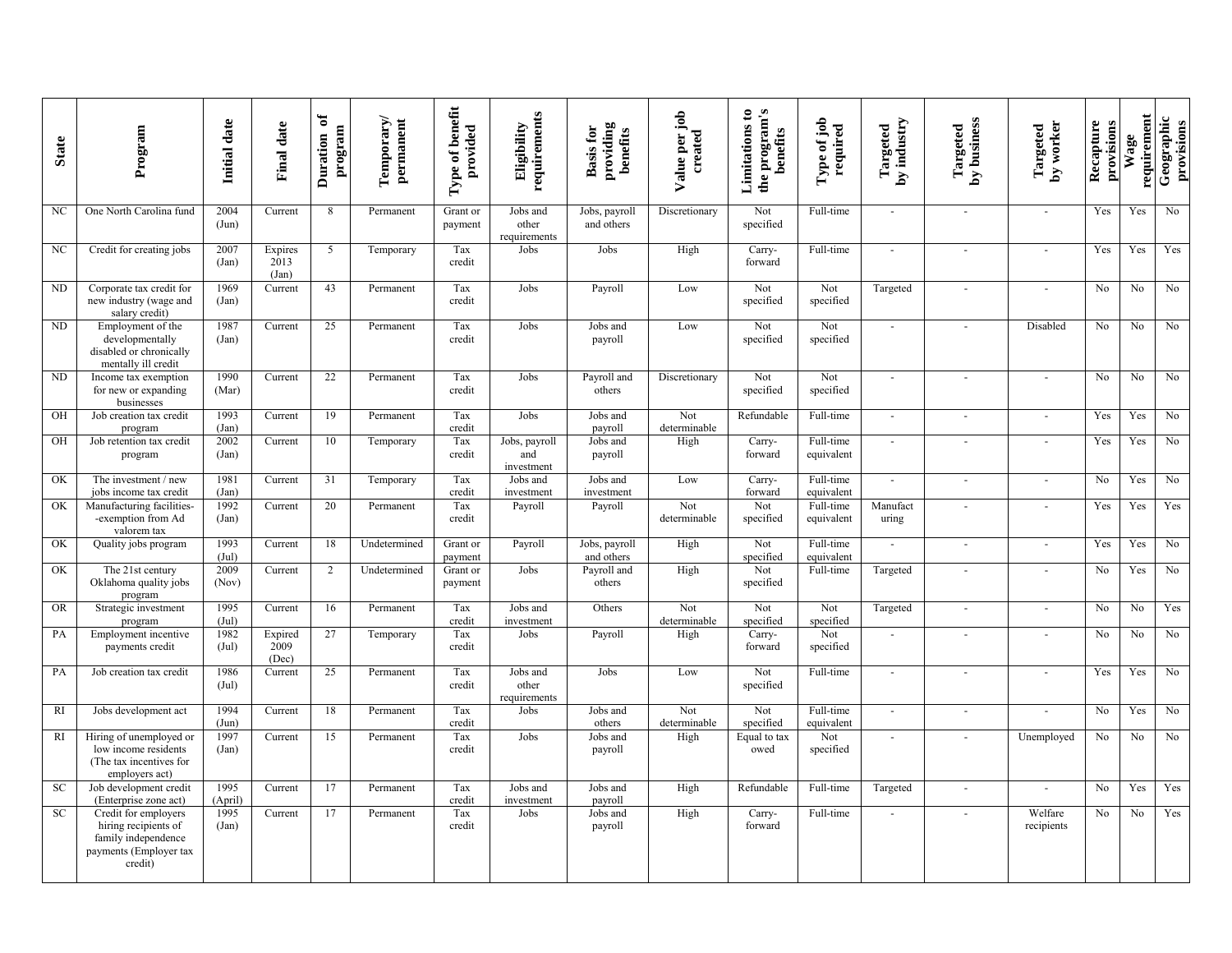| <b>State</b> | Program                                                                           | Initial date             | <b>Final date</b>         | ð<br>program<br>Duration | Temporary/<br>permanent | benefit<br>provided<br>Type of l | requirements<br>Eligibility                      | providing<br>benefits<br><b>Basis for</b> | Value per job<br>created | the program's<br>Limitations to<br>benefits | Type of job<br>required | by industry<br>Targeted     | by business<br>Targeted | by worker<br>Targeted | Recapture<br>provisions | requirement<br>Wage | Geographic<br>provisions |
|--------------|-----------------------------------------------------------------------------------|--------------------------|---------------------------|--------------------------|-------------------------|----------------------------------|--------------------------------------------------|-------------------------------------------|--------------------------|---------------------------------------------|-------------------------|-----------------------------|-------------------------|-----------------------|-------------------------|---------------------|--------------------------|
| SC           | Corporate headquarters<br>tax credit                                              | 1996<br>(Jan)            | Current                   | 16                       | Permanent               | Tax<br>credit                    | Jobs and<br>investment                           | Others                                    | Not<br>determinable      | Carry-<br>forward                           | Full-time               | $\mathcal{L}_{\mathcal{A}}$ | Headquarters            | $\sim$                | Yes                     | Yes                 | N <sub>o</sub>           |
| SC           | Job tax credit                                                                    | 1996<br>(Jan)            | Current                   | 16                       | Permanent               | Tax<br>credit                    | Jobs and<br>investment                           | Jobs                                      | High                     | Carry-<br>forward                           | Full-time               | $\sim$                      | ÷,                      | $\sim$                | No                      | Yes                 | Yes                      |
| TN           | Sales and use tax credit<br>for qualified<br>headquarters facilities              | 1997<br>(Jan)            | Current                   | 15                       | Temporary               | Tax<br>credit                    | Jobs and<br>investment                           | Others                                    | Not<br>determinable      | Not<br>specified                            | Full-time               | $\sim$                      | Headquarters            | $\sim$                | Yes                     | Yes                 | No                       |
| <b>TN</b>    | Jobs tax credit                                                                   | 1999<br>$(\mathrm{Jul})$ | Expires<br>2013<br>(Dec)  | 12                       | Temporary               | Tax<br>credit                    | Jobs and<br>investment                           | Jobs                                      | High                     | Carry-<br>forward                           | Full-time               | $\sim$                      | $\sim$                  | $\sim$                | N <sub>o</sub>          | Yes                 | Yes                      |
| TN           | Headquarters relocation<br>credit                                                 | 2005<br>(Jun)            | Current                   | $7\phantom{.0}$          | Permanent               | Tax<br>credit                    | Jobs and<br>investment                           | Jobs                                      | High                     | Refundable                                  | Full-time               | $\blacksquare$              | Headquarters            | $\sim$                | Yes                     | Yes                 | No                       |
| TN           | Credit for hiring<br>disabled persons                                             | 2006<br>$(\mathrm{Jul})$ | Current                   | 5                        | Permanent               | Tax<br>credit                    | Jobs                                             | Jobs                                      | High                     | Carry-<br>forward                           | Part-time               | $\sim$                      | $\blacksquare$          | Disabled              | N <sub>0</sub>          | No                  | No                       |
| TN           | Super jobs tax credit                                                             | 2009<br>(Jul)            | Current                   | 2                        | Permanent               | Tax<br>credit                    | Jobs and<br>investment                           | Jobs                                      | High                     | Equal to tax<br>owed                        | Full-time               |                             | $\sim$                  | $\sim$                | No                      | Yes                 | No                       |
| TX           | Economic development<br>act                                                       | 2002<br>(Jan)            | Expires<br>2014<br>(Dec)  | 10                       | Temporary               | Tax<br>credit                    | Jobs and<br>investment                           | Investment                                | Discretionary            | Not<br>specified                            | Not<br>specified        | Targeted                    | ä,                      | $\sim$                | Yes                     | Yes                 | Yes                      |
| TX           | Texas enterprise fund<br>(TEF)                                                    | 2003<br>(Sept)           | Expires<br>2013<br>(Sept) | 8                        | Permanent               | Grant or<br>payment              | Jobs and<br>investment                           | Jobs and<br>others                        | Discretionary            | Not<br>specified                            | Not<br>specified        | $\sim$                      | $\blacksquare$          | $\sim$                | Yes                     | Yes                 | No                       |
| UT           | Industrial assistance<br>fund                                                     | 1991<br>(Mar)            | Current                   | 21                       | Permanent               | Grant or<br>payment              | Jobs and<br>other<br>requirements                | Jobs and<br>investment                    | Discretionary            | Not<br>specified                            | Not<br>specified        | $\overline{a}$              | $\overline{a}$          | $\overline{a}$        | No                      | Yes                 | Yes                      |
| UT           | Hiring persons with<br>disabilities (Targeted<br>jobs tax credit)                 | 1995<br>(Jan)            | Current                   | 17                       | Permanent               | Tax<br>credit                    | Jobs                                             | Jobs and<br>payroll                       | High                     | Carry-<br>forward                           | Not<br>specified        | $\sim$                      | $\omega$                | Disabled              | N <sub>o</sub>          | Yes                 | No                       |
| <b>VT</b>    | The economic<br>advancement tax<br>incentive program                              | 1998<br>(Jan)            | Repealed<br>2006<br>(Dec) | 8                        | Permanent               | Tax<br>credit                    | Jobs and<br>other<br>requirements                | Payroll                                   | High                     | Carry-<br>forward                           | Full-time               |                             | $\sim$                  | ÷.                    | Yes                     | Yes                 | No                       |
| <b>VT</b>    | The Vermont<br>employment growth<br>incentive (VEGI)                              | 2007<br>(Jan)            | Current                   | 5                        | Permanent               | Grant or<br>payment              | Jobs and<br>investment                           | Jobs, payroll<br>and<br>investment        | Discretionary            | Carry-<br>forward                           | Full-time               | $\overline{a}$              | $\sim$                  | $\sim$                | Yes                     | Yes                 | No                       |
| VA           | Major business facility<br>job tax credit                                         | 1995<br>(Jan)            | Expires<br>2019<br>(Dec)  | 17                       | Temporary               | Tax<br>credit                    | Jobs                                             | Jobs                                      | Low                      | Carry-<br>forward                           | Full-time               | $\sim$                      | ä,                      | ÷,                    | Yes                     | No                  | N <sub>o</sub>           |
| VA           | Governors opportunity<br>fund                                                     | 1996<br>(April)          | Current                   | 16                       | Permanent               | Grant or<br>payment              | Jobs,<br>investment<br>and other<br>requirements | Jobs, payroll<br>and<br>investment        | Discretionary            | Not<br>specified                            | Full-time               |                             | ÷.                      | $\overline{a}$        | No                      | Yes                 | No                       |
| VA           | Employees with<br>disabilities tax credit                                         | 1999<br>(Jan)            | Expired<br>2002<br>(Dec)  | 3                        | Temporary               | Tax<br>credit                    | Jobs                                             | Jobs and<br>payroll                       | High                     | Carry-<br>forward                           | Not<br>specified        | $\sim$                      | $\blacksquare$          | Disabled              | N <sub>0</sub>          | No                  | No                       |
| VA           | Tax credit for small<br>business employers<br>hiring recipients of<br><b>TANF</b> | 1999<br>(Jan)            | Current                   | 13                       | Permanent               | Tax<br>credit                    | Jobs                                             | Jobs and<br>payroll                       | Low                      | Carry-<br>forward                           | Not<br>specified        | $\sim$                      | ä,                      | Welfare<br>recipients | $\overline{No}$         | No                  | No                       |
| MD           | Job creation and<br>recovery tax credit                                           | 2010<br>(Mar)            | Expired<br>2010<br>(Dec)  | $\Omega$                 | Temporary               | Tax<br>credit                    | Jobs                                             | Jobs                                      | High                     | Refundable                                  | Full-time               | $\overline{\phantom{a}}$    |                         | Unemployed            | No                      | No                  | No                       |